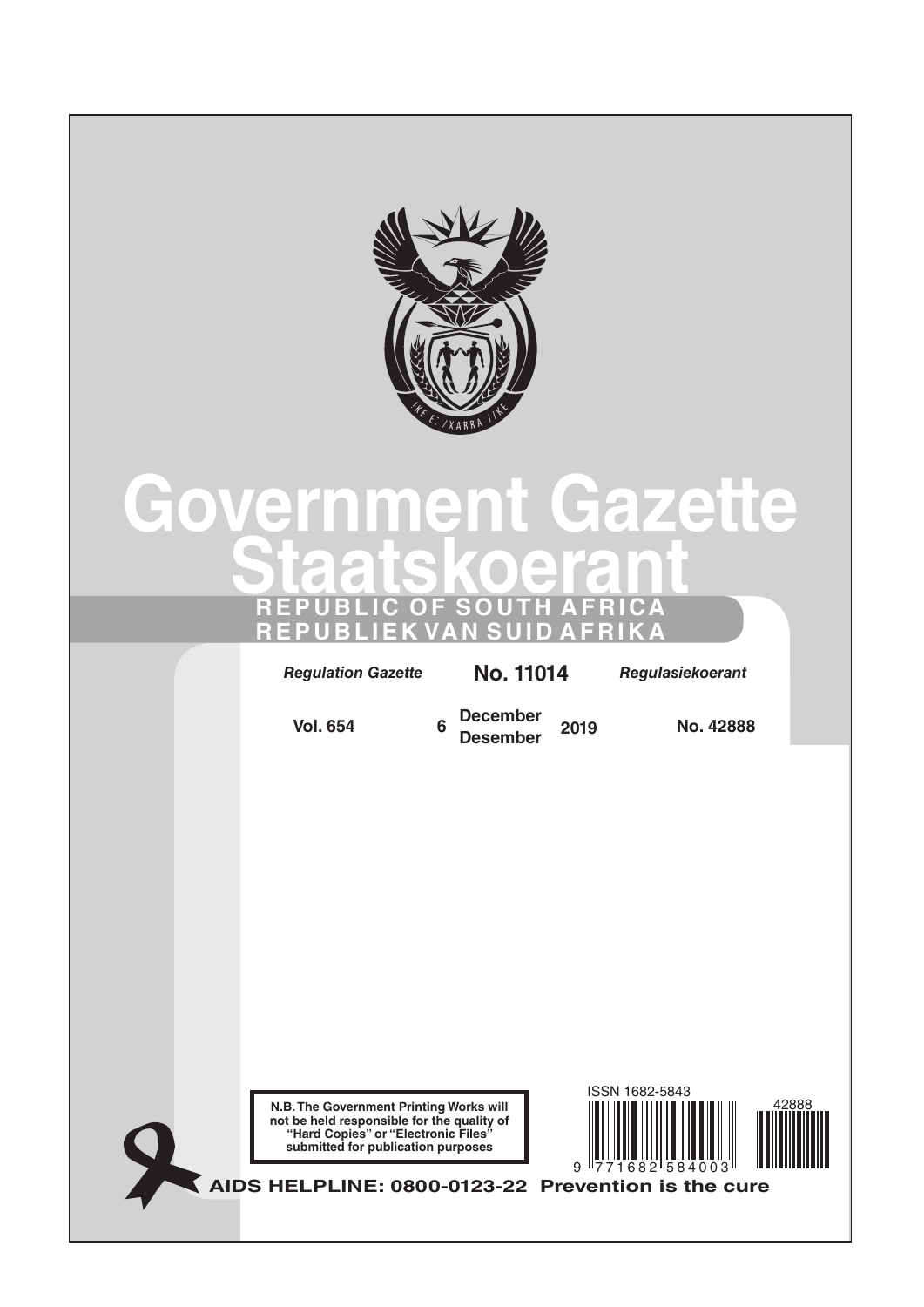# *IMPORTANT NOTICE OF OFFICE RELOCATION*



government printing

Denartment: **Government Printing Works<br>
REPUBLIC OF SOUTH AFRICA** 

Private Bag X85, PRETORIA, 0001 149 Bosman Street, PRETORIA Tel: 012 748 6197, Website: www.gpwonline.co.za

# **URGENT NOTICE TO OUR VALUED CUSTOMERS: PUBLICATIONS OFFICE'S RELOCATION HAS BEEN TEMPORARILY SUSPENDED.**

Please be advised that the GPW Publications office will no longer move to 88 Visagie Street as indicated in the previous notices.

The move has been suspended due to the fact that the new building in 88 Visagie Street is not ready for occupation yet.

We will later on issue another notice informing you of the new date of relocation.

We are doing everything possible to ensure that our service to you is not disrupted.

As things stand, we will continue providing you with our normal service from the current location at 196 Paul Kruger Street, Masada building.

Customers who seek further information and or have any questions or concerns are free to contact us through telephone 012 748 6066 or email Ms Maureen Toka at Maureen.Toka@gpw.gov.za or cell phone at 082 859 4910.

Please note that you will still be able to download gazettes free of charge from our website www.gpwonline.co.za.

We apologies for any inconvenience this might have caused.

Issued by GPW Communications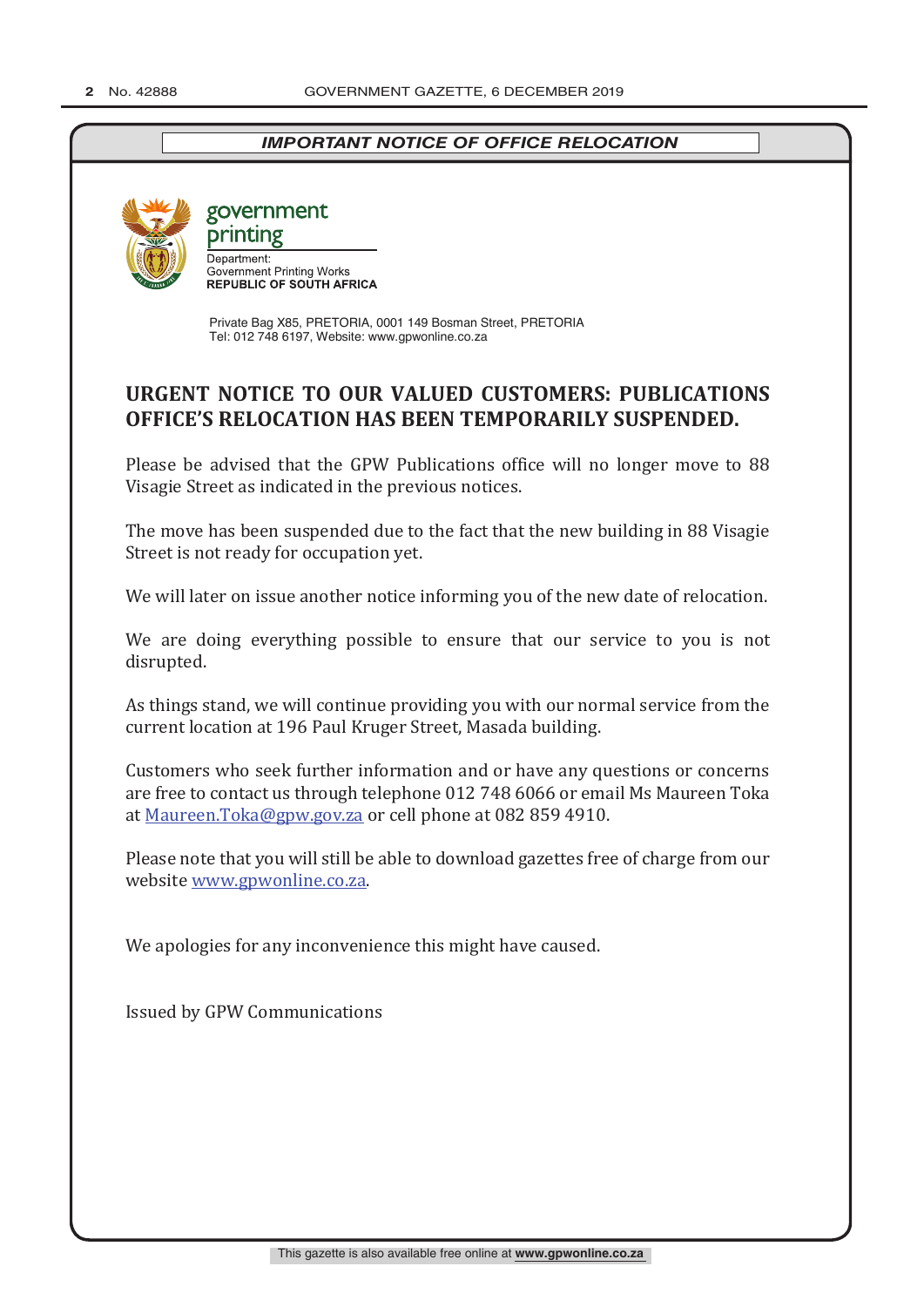# **IMPORTANT NOTICE:**

**The GovernmenT PrinTinG Works Will noT be held resPonsible for any errors ThaT miGhT occur due To The submission of incomPleTe / incorrecT / illeGible coPy.**

# **no fuTure queries Will be handled in connecTion WiTh The above.**

# **Contents**

|         |                                                                                                                                                                                                                                        | Gazette | Page |
|---------|----------------------------------------------------------------------------------------------------------------------------------------------------------------------------------------------------------------------------------------|---------|------|
| No.     |                                                                                                                                                                                                                                        | No.     | No.  |
|         | <b>GOVERNMENT NOTICES • GOEWERMENTSKENNISGEWINGS</b>                                                                                                                                                                                   |         |      |
|         | Agriculture, Forestry and Fisheries, Department of/ Landbou, Bosbou en Visserye, Departement van                                                                                                                                       |         |      |
| R. 1576 | Marketing of Agricultural Products Act (47/1996): Establishment of statutory measure: Registration of producers,<br>exporters, municipal markets and traders of plums and prunes, peaches and nectarines, apricots, apples and         | 42888   | 14   |
| R. 1577 | Marketing of Agricultural Products Act (47/1996): Establishment of statutory measure: Records and returns relating<br>to trees as well as production and marketing information of plums and prunes, nectarines and peachers, apricots, | 42888   | 17   |
| R. 1578 | Marketing of Agricultural Products Act (47/1996): Establishment of statutory measure: Registration of producers,                                                                                                                       | 42888   | 20   |
| R. 1578 | Wet op die Bemaring van Landbouprodukte (47/1996): Instelling van 'n statutêre maatreël: Registrasie van pro-                                                                                                                          | 42888   | 24   |
| R. 1579 | Marketing of Agricultural Products Act (47/1996): Establishment of statutory measure and determination of guide-                                                                                                                       | 42888   | 28   |
| R. 1579 | Wet op die Bemarking van Landbouprodukte (47/1996): Instelling van statutêre maatreël en bepalings van riglyn-                                                                                                                         | 42888   | 32   |
| R. 1580 | Marketing of Agricultural Products Act (47/1996): Establishment of statutory measure: Records and returns relating<br>to Pecan Nut Trees as well as Domestic Production, processing, imports and exports of pecan nuts products        | 42888   | 36   |
| R. 1580 | Wet op Bemarking van Landbouprodukte (47/1996): Instelling van statutêre maatreël: Aantekeninge en opgawes<br>met betrekking tot pekanneut bome, plaaslike produksie, verwerking, invoer en uitvoer van pekanneute en pekan-           | 42888   | 39   |
| R. 1581 | Marketing of Agricultural Products Act (47/1996): Establishment of statutory measure and determination of levies                                                                                                                       | 42888   | 43   |
| R. 1582 | Marketing of Agricultural Products Act (47/1996): Establishment of statutory measure and determination of levies                                                                                                                       | 42888   | 46   |
| R. 1583 | Marketing of Agricultural Products Act (47/1996): Establishment of statutory measure and determination of levies                                                                                                                       | 42888   | 49   |
| R. 1584 | Marketing of Agricultural Products Act (47/1996): Establishment of statutory measure and determination of levies                                                                                                                       | 42888   | 52   |
| R. 1585 | Marketing of Agricultural Products Act (47/1996): Establishment of statutory measure and determination of levies                                                                                                                       | 42888   | 55   |
|         | Labour, Department of/ Arbeid, Departement van                                                                                                                                                                                         |         |      |
| R. 1586 |                                                                                                                                                                                                                                        | 42888   | 58   |
|         | National Treasury/ Nasionale Tesourie                                                                                                                                                                                                  |         |      |
| R. 1587 | Development Bank of Southern Africa (131/1997): Amendment of regulations made under section 17                                                                                                                                         | 42888   | 59   |
| R. 1587 | Wet op Ontwikkelingsbank van Suider-Afrika (13/1997): Wysiging van regulasies ingevolge artikel 17 uitgevaardig                                                                                                                        | 59      |      |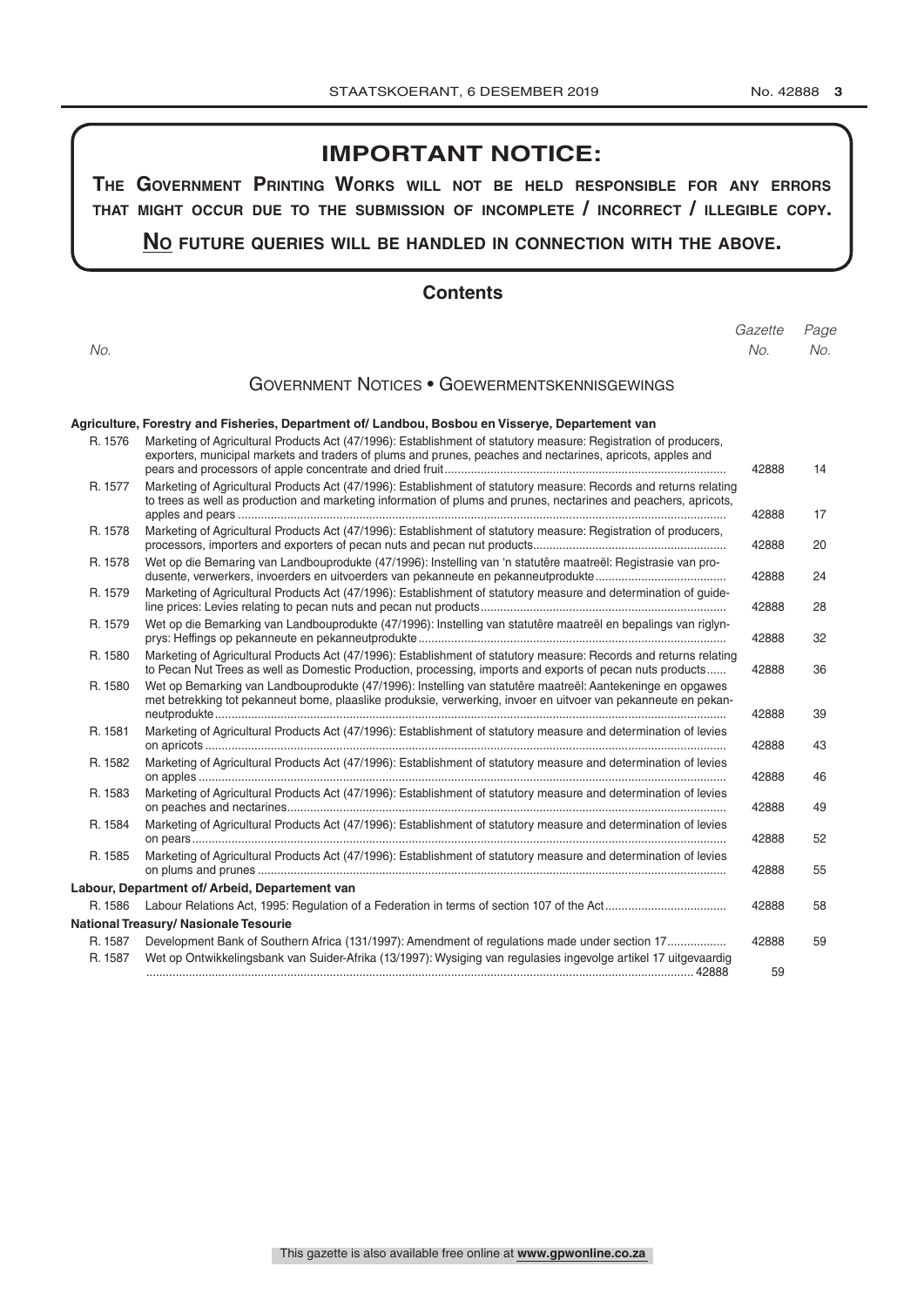

government printing Department:<br>Government Printing Works **REPUBLIC OF SOUTH AFRICA** 

# **HIGH ALERT: SCAM WARNING!!!**

# **TO ALL SUPPLIERS AND SERVICE PROVIDERS OF THE GOVERNMENT PRINTING WORKS**

It has come to the attention of the *GOVERNMENT PRINTING WORKS* that there are certain unscrupulous companies and individuals who are defrauding unsuspecting businesses disguised as representatives of the *Government Printing Works* (*GPW*).

The scam involves the fraudsters using the letterhead of *GPW* to send out fake tender bids to companies and requests to supply equipment and goods.

Although the contact person's name on the letter may be of an existing official, the contact details on the letter are not the same as the *Government Printing Works*'. When searching on the Internet for the address of the company that has sent the fake tender document, the address does not exist.

The banking details are in a private name and not company name. Government will never ask you to deposit any funds for any business transaction. *GPW* has alerted the relevant law enforcement authorities to investigate this scam to protect legitimate businesses as well as the name of the organisation.

Example of e-mails these fraudsters are using:

#### **PROCUREMENT@GPW-GOV.ORG**

Should you suspect that you are a victim of a scam, you must urgently contact the police and inform the *GPW*.

*GPW* has an official email with the domain as **@gpw.gov.za**

Government e-mails DO NOT have org in their e-mail addresses. All of these fraudsters also use the same or very similar telephone numbers. Although such number with an area code 012 looks like a landline, it is not fixed to any property.

*GPW* will never send you an e-mail asking you to supply equipment and goods without a purchase/order number. *GPW* does not procure goods for another level of Government. The organisation will not be liable for actions that result in companies or individuals being resultant victims of such a scam.

*Government Printing Works* gives businesses the opportunity to supply goods and services through RFQ / Tendering process. In order to be eligible to bid to provide goods and services, suppliers must be registered on the National Treasury's Central Supplier Database (CSD). To be registered, they must meet all current legislative requirements (e.g. have a valid tax clearance certificate and be in good standing with the South African Revenue Services - SARS).

 The tender process is managed through the Supply Chain Management (SCM) system of the department. SCM is highly regulated to minimise the risk of fraud, and to meet objectives which include value for money, open and effective competition, equitability, accountability, fair dealing, transparency and an ethical approach. Relevant legislation, regulations, policies, guidelines and instructions can be found on the tender's website.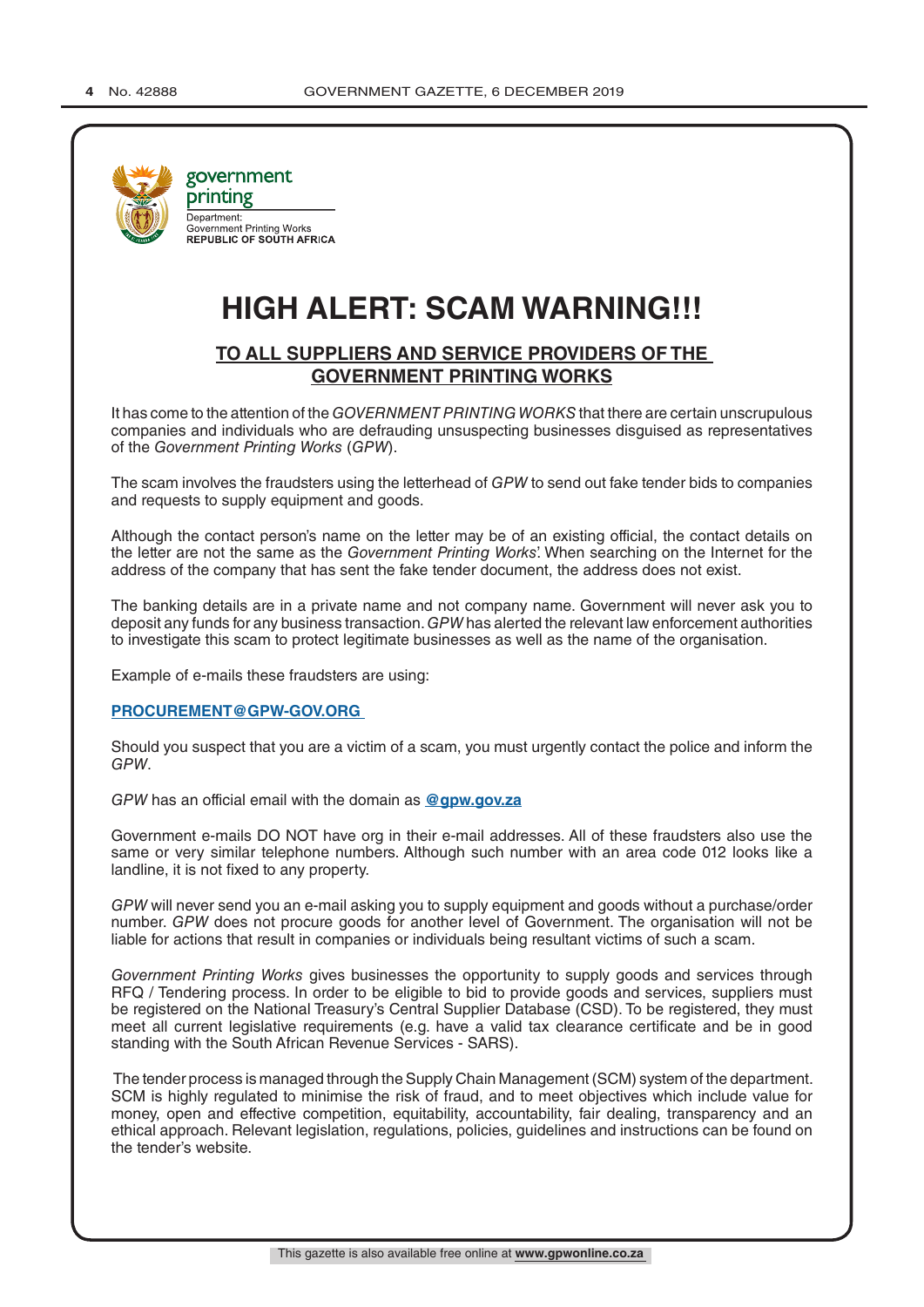#### **Fake Tenders**

National Treasury's CSD has launched the Government Order Scam campaign to combat fraudulent requests for quotes (RFQs). Such fraudulent requests have resulted in innocent companies losing money. We work hard at preventing and fighting fraud, but criminal activity is always a risk.

#### **How tender scams work**

There are many types of tender scams. Here are some of the more frequent scenarios:

Fraudsters use what appears to be government department stationery with fictitious logos and contact details to send a fake RFQ to a company to invite it to urgently supply goods. Shortly after the company has submitted its quote, it receives notification that it has won the tender. The company delivers the goods to someone who poses as an official or at a fake site. The Department has no idea of this transaction made in its name. The company is then never paid and suffers a loss.

#### OR

Fraudsters use what appears to be government department stationery with fictitious logos and contact details to send a fake RFQ to Company A to invite it to urgently supply goods. Typically, the tender specification is so unique that only Company B (a fictitious company created by the fraudster) can supply the goods in question.

Shortly after Company A has submitted its quote it receives notification that it has won the tender. Company A orders the goods and pays a deposit to the fictitious Company B. Once Company B receives the money, it disappears. Company A's money is stolen in the process.

Protect yourself from being scammed

- If you are registered on the supplier databases and you receive a request to tender or quote that seems to be from a government department, contact the department to confirm that the request is legitimate. Do not use the contact details on the tender document as these might be fraudulent.
- Compare tender details with those that appear in the Tender Bulletin, available online at **www.gpwonline.co.za**
- Make sure you familiarise yourself with how government procures goods and services. Visit the tender website for more information on how to tender.
- If you are uncomfortable about the request received, consider visiting the government department and/or the place of delivery and/or the service provider from whom you will be sourcing the goods.
- In the unlikely event that you are asked for a deposit to make a bid, contact the SCM unit of the department in question to ask whether this is in fact correct.

Any incidents of corruption, fraud, theft and misuse of government property in the *Government Printing Works* can be reported to:

Supply Chain Management: Ms. Anna Marie Du Toit, Tel. (012) 748 6292. Email: **Annamarie.DuToit@gpw.gov.za**

Marketing and Stakeholder Relations: Ms Bonakele Mbhele, at Tel. (012) 748 6193. Email: **Bonakele.Mbhele@gpw.gov.za** 

Security Services: Mr Daniel Legoabe, at tel. (012) 748 6176. Email: **Daniel.Legoabe@gpw.gov.za**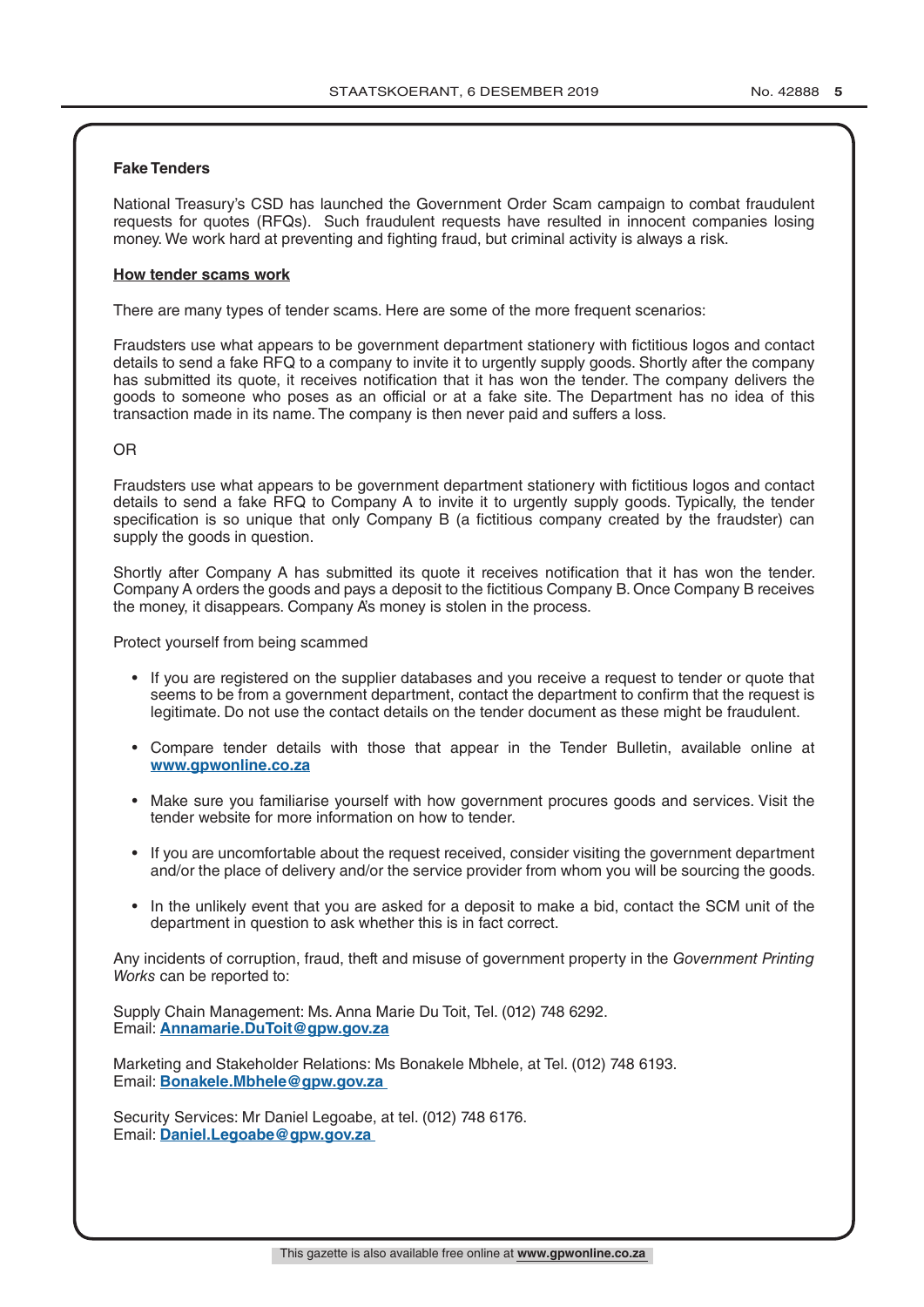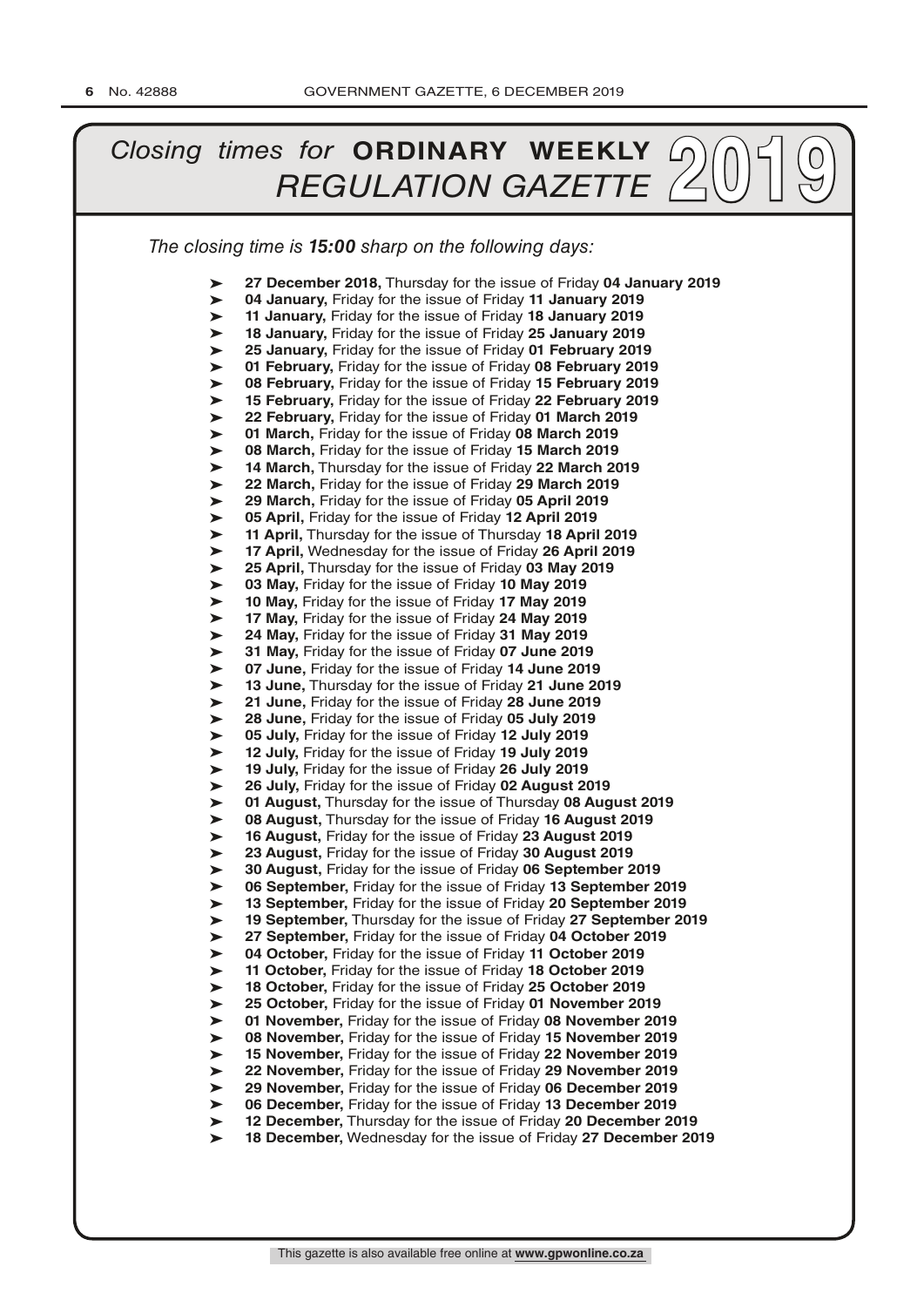# **LIST OF TARIFF RATES** FOR PUBLICATION OF NOTICES

# **COMMENCEMENT: 1 APRIL 2018**

# **NATIONAL AND PROVINCIAL**

Notice sizes for National, Provincial & Tender gazettes 1/4, 2/4, 3/4, 4/4 per page. Notices submitted will be charged at R1008.80 per full page, pro-rated based on the above categories.

| <b>Pricing for National, Provincial - Variable Priced Notices</b> |                          |         |  |  |  |
|-------------------------------------------------------------------|--------------------------|---------|--|--|--|
| Notice Type                                                       | <b>New Price (R)</b>     |         |  |  |  |
| Ordinary National, Provincial                                     | 1/4 - Quarter Page       | 252.20  |  |  |  |
| Ordinary National, Provincial                                     | 2/4 - Half Page          | 504.40  |  |  |  |
| Ordinary National, Provincial                                     | 3/4 - Three Quarter Page | 756.60  |  |  |  |
| Ordinary National, Provincial                                     | 4/4 - Full Page          | 1008.80 |  |  |  |

# **EXTRA-ORDINARY**

All Extra-ordinary National and Provincial gazette notices are non-standard notices and attract a variable price based on the number of pages submitted.

The pricing structure for National and Provincial notices which are submitted as **Extra ordinary submissions** will be charged at R**3026.32** per page.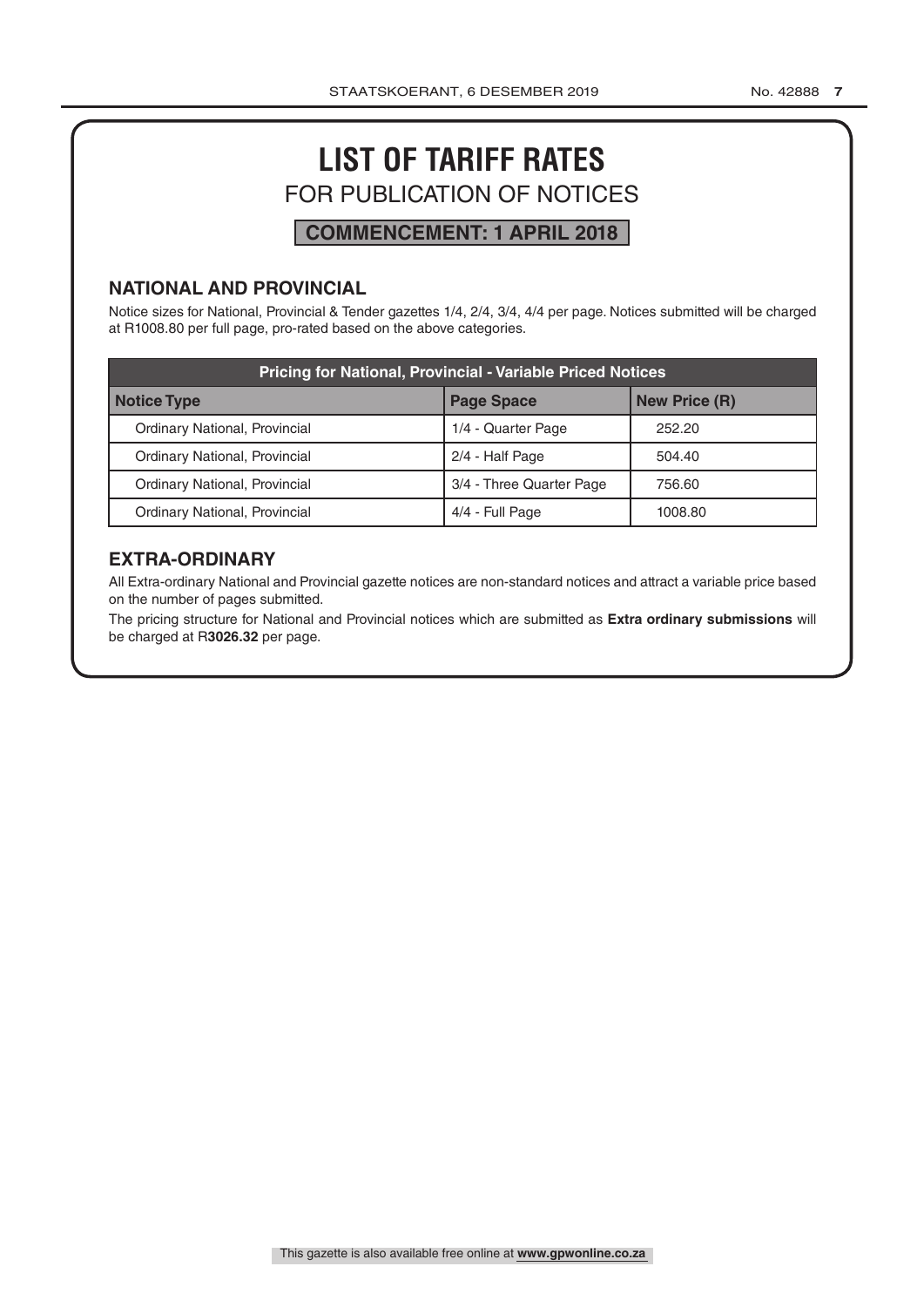The **Government Printing Works** (**GPW**) has established rules for submitting notices in line with its electronic notice processing system, which requires the use of electronic *Adobe* Forms. Please ensure that you adhere to these guidelines when completing and submitting your notice submission.

# **Closing Times for ACCepTAnCe of noTiCes**

- 1. The *Government Gazette* and *Government Tender Bulletin* are weekly publications that are published on Fridays and the closing time for the acceptance of notices is strictly applied according to the scheduled time for each gazette.
- 2. Please refer to the Submission Notice Deadline schedule in the table below. This schedule is also published online on the Government Printing works website www.gpwonline.co.za

All re-submissions will be subject to the standard cut-off times. **All notices received after the closing time will be rejected**.

| <b>Government Gazette Type</b>                   | <b>Publication</b><br><b>Frequency</b> | <b>Publication Date</b>                         | <b>Submission Deadline</b>          | <b>Cancellations Deadline</b>                              |
|--------------------------------------------------|----------------------------------------|-------------------------------------------------|-------------------------------------|------------------------------------------------------------|
| <b>National Gazette</b>                          | Weekly                                 | Friday                                          | Friday 15h00 for next Friday        | Tuesday, 15h00 - 3<br>working days prior to<br>publication |
| <b>Regulation Gazette</b>                        | Weekly                                 | Friday                                          | Friday 15h00 for next Friday        | Tuesday, 15h00 - 3<br>working days prior to<br>publication |
| <b>Petrol Price Gazette</b>                      | <b>Monthly</b>                         | Tuesday before 1st<br>Wednesday of the<br>month | One day before publication          | 1 working day prior to<br>publication                      |
| <b>Road Carrier Permits</b>                      | Weekly                                 | Friday                                          | Thursday 15h00 for next<br>Friday   | 3 working days prior to<br>publication                     |
| Unclaimed Monies (Justice,<br>Labour or Lawyers) | January /<br>September 2 per<br>vear   | <b>Last Friday</b>                              | One week before publication         | 3 working days prior to<br>publication                     |
| Parliament (Acts, White<br>Paper, Green Paper)   | As required                            | Any day of the week                             | <b>None</b>                         | 3 working days prior to<br>publication                     |
| Manuals                                          | <b>Bi- Monthly</b>                     | 2nd and last Thursday<br>of the month           | One week before publication         | 3 working days prior to<br>publication                     |
| <b>State of Budget</b><br>(National Treasury)    | Monthly                                | 30th or last Friday of<br>the month             | One week before publication         | 3 working days prior to<br>publication                     |
| <b>Extraordinary Gazettes</b>                    | As required                            | Any day of the week                             | Before 10h00 on publication<br>date | Before 10h00 on<br>publication date                        |
| Legal Gazettes A, B and C                        | Weekly                                 | Friday                                          | One week before publication         | Tuesday, 15h00 - 3<br>working days prior to<br>publication |
| <b>Tender Bulletin</b>                           | Weekly                                 | Friday                                          | Friday 15h00 for next Friday        | Tuesday, 15h00 - 3<br>working days prior to<br>publication |
| Gauteng                                          | Weekly                                 | Wednesday                                       | Two weeks before publication        | 3 days after submission<br>deadline                        |
| <b>Eastern Cape</b>                              | Weekly                                 | Monday                                          | One week before publication         | 3 working days prior to<br>publication                     |
| <b>Northern Cape</b>                             | Weekly                                 | Monday                                          | One week before publication         | 3 working days prior to<br>publication                     |
| <b>North West</b>                                | Weekly                                 | Tuesday                                         | One week before publication         | 3 working days prior to<br>publication                     |
| <b>KwaZulu-Natal</b>                             | Weekly                                 | Thursday                                        | One week before publication         | 3 working days prior to<br>publication                     |
| Limpopo                                          | Weekly                                 | Friday                                          | One week before publication         | 3 working days prior to<br>publication                     |
| Mpumalanga                                       | Weekly                                 | Friday                                          | One week before publication         | 3 working days prior to<br>publication                     |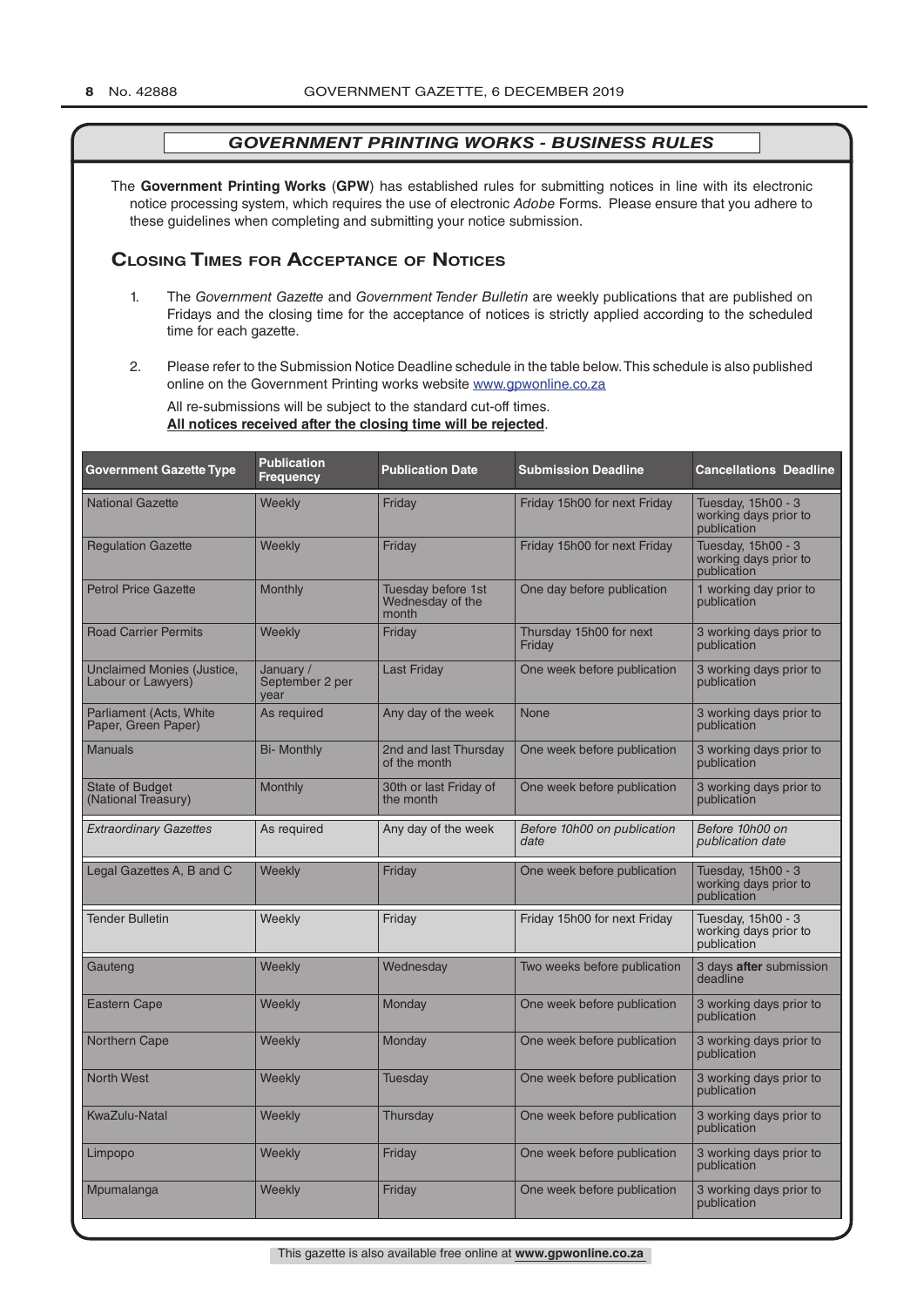One week before publication  $\vert$  3 working days prior to

publication

#### *GOVERNMENT PRINTING WORKS - BUSINESS RULES* **Government Gazette Type Publication Frequency Publication Date Submission Deadline Cancellations Deadline** Gauteng Liquor License **Gazette** Monthly **Wednesday before** the First Friday of the month Two weeks before publication 3 working days after submission deadline Northern Cape Liquor License Gazette Monthly **First Friday of the** month Two weeks before publication 3 working days after submission deadline National Liquor License **Gazette** Monthly **First Friday of the** month Two weeks before publication 3 working days after submission deadline

Bi-Monthly Second & Fourth

**Friday** 

# **exTrAordinAry gAzeTTes**

Mpumalanga Liquor License

Gazette

3. *Extraordinary Gazettes* can have only one publication date. If multiple publications of an *Extraordinary Gazette* are required, a separate Z95/Z95Prov *Adobe* Forms for each publication date must be submitted.

# **NOTICE SUBMISSION PROCESS**

- 4. Download the latest *Adobe* form, for the relevant notice to be placed, from the **Government Printing Works** website www.gpwonline.co.za.
- 5. The *Adobe* form needs to be completed electronically using *Adobe Acrobat* / *Acrobat Reader*. Only electronically completed *Adobe* forms will be accepted. No printed, handwritten and/or scanned *Adobe* forms will be accepted.
- 6. The completed electronic *Adobe* form has to be submitted via email to submit.egazette@gpw.gov.za. The form needs to be submitted in its original electronic *Adobe* format to enable the system to extract the completed information from the form for placement in the publication.
- 7. Every notice submitted **must** be accompanied by an official **GPW** quotation. This must be obtained from the *eGazette* Contact Centre.
- 8. Each notice submission should be sent as a single email. The email **must** contain **all documentation relating to a particular notice submission**.
	- 8.1. Each of the following documents must be attached to the email as a separate attachment:
		- 8.1.1. An electronically completed *Adobe* form, specific to the type of notice that is to be placed.
			- 8.1.1.1. For National *Government Gazette* or *Provincial Gazette* notices, the notices must be accompanied by an electronic Z95 or Z95Prov *Adobe* form
			- 8.1.1.2. The notice content (body copy) **MUST** be a separate attachment.
		- 8.1.2. A copy of the official **Government Printing Works** quotation you received for your notice. *(Please see Quotation section below for further details)*
		- 8.1.3. A valid and legible Proof of Payment / Purchase Order: **Government Printing Works** account customer must include a copy of their Purchase Order*.* **Non**-**Government Printing Works** account customer needs to submit the proof of payment for the notice
		- 8.1.4. Where separate notice content is applicable (Z95, Z95 Prov and TForm 3, it should **also** be attached as a separate attachment. *(Please see the Copy Section below, for the specifications)*.
		- 8.1.5. Any additional notice information if applicable.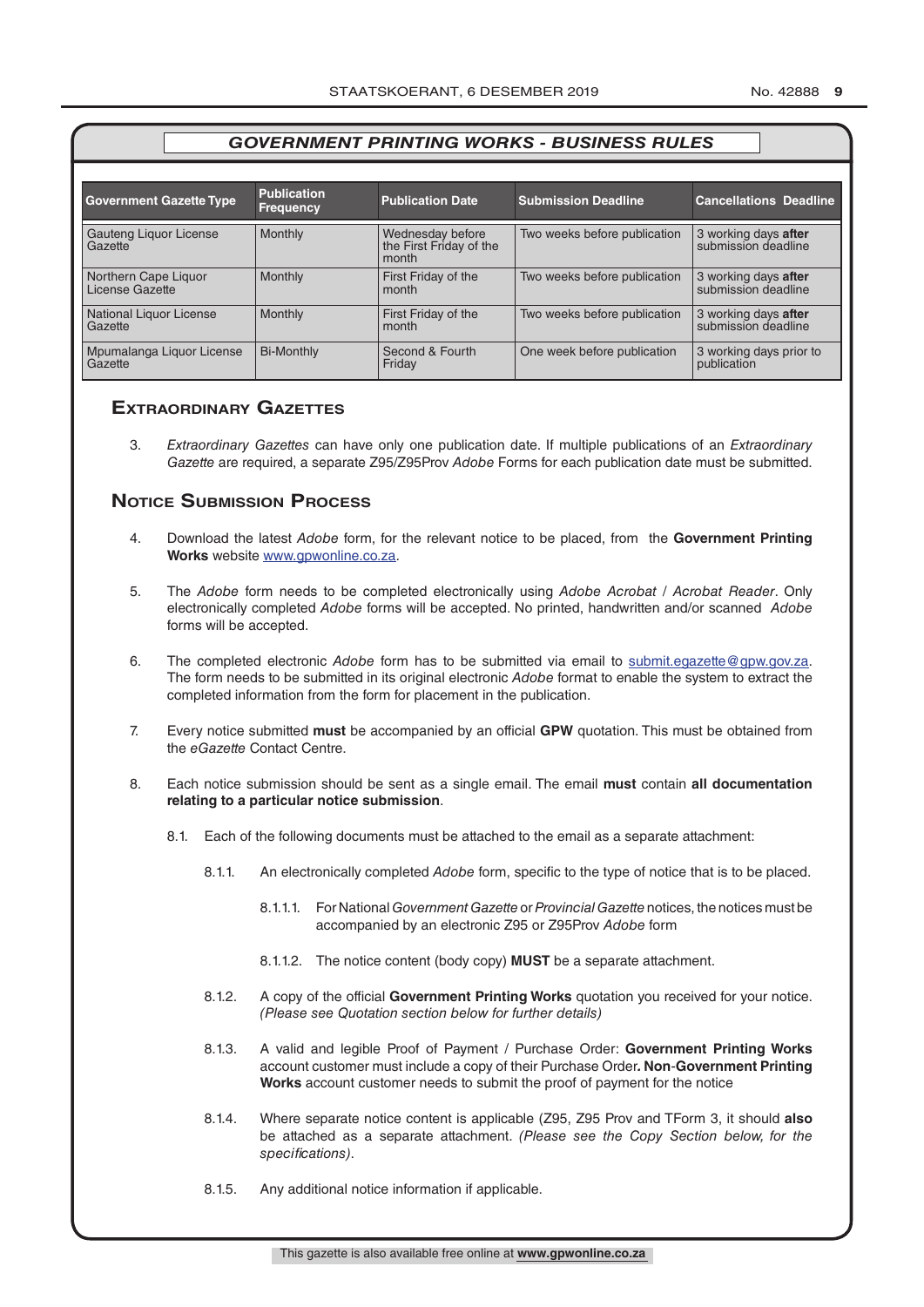- 9. The electronic *Adobe* form will be taken as the primary source for the notice information to be published. Instructions that are on the email body or covering letter that contradicts the notice form content will not be considered. The information submitted on the electronic *Adobe* form will be published as-is.
- 10. To avoid duplicated publication of the same notice and double billing, Please submit your notice **ONLY ONCE.**
- 11. Notices brought to **GPW** by "walk-in" customers on electronic media can only be submitted in *Adobe* electronic form format. All "walk-in" customers with notices that are not on electronic *Adobe* forms will be routed to the Contact Centre where they will be assisted to complete the forms in the required format.
- 12. Should a customer submit a bulk submission of hard copy notices delivered by a messenger on behalf of any organisation e.g. newspaper publisher, the messenger will be referred back to the sender as the submission does not adhere to the submission rules.

# **QuoTATions**

- 13. Quotations are valid until the next tariff change.
	- 13.1. *Take note:* **GPW**'s annual tariff increase takes place on *1 April* therefore any quotations issued, accepted and submitted for publication up to *31 March* will keep the old tariff. For notices to be published from 1 April, a quotation must be obtained from **GPW** with the new tariffs. Where a tariff increase is implemented during the year, **GPW** endeavours to provide customers with 30 days' notice of such changes.
- 14. Each quotation has a unique number.
- 15. Form Content notices must be emailed to the *eGazette* Contact Centre for a quotation.
	- 15.1. The *Adobe* form supplied is uploaded by the Contact Centre Agent and the system automatically calculates the cost of your notice based on the layout/format of the content supplied.
	- 15.2. It is critical that these *Adobe* Forms are completed correctly and adhere to the guidelines as stipulated by **GPW**.

#### 16. **APPLICABLE ONLY TO GPW ACCOUNT HOLDERS**:

- 16.1. **GPW** Account Customers must provide a valid **GPW** account number to obtain a quotation.
- 16.2. Accounts for **GPW** account customers **must** be active with sufficient credit to transact with **GPW** to submit notices.
	- 16.2.1. If you are unsure about or need to resolve the status of your account, please contact the **GPW** Finance Department prior to submitting your notices. (If the account status is not resolved prior to submission of your notice, the notice will be failed during the process).

#### 17. **APPLICABLE ONLY TO CASH CUSTOMERS:**

- 17.1. Cash customers doing **bulk payments** must use a **single email address** in order to use the **same proof of payment** for submitting multiple notices.
- 18. The responsibility lies with you, the customer, to ensure that the payment made for your notice(s) to be published is sufficient to cover the cost of the notice(s).
- 19. Each quotation will be associated with one proof of payment / purchase order / cash receipt.

#### 19.1. This means that **the quotation number can only be used once to make a payment.**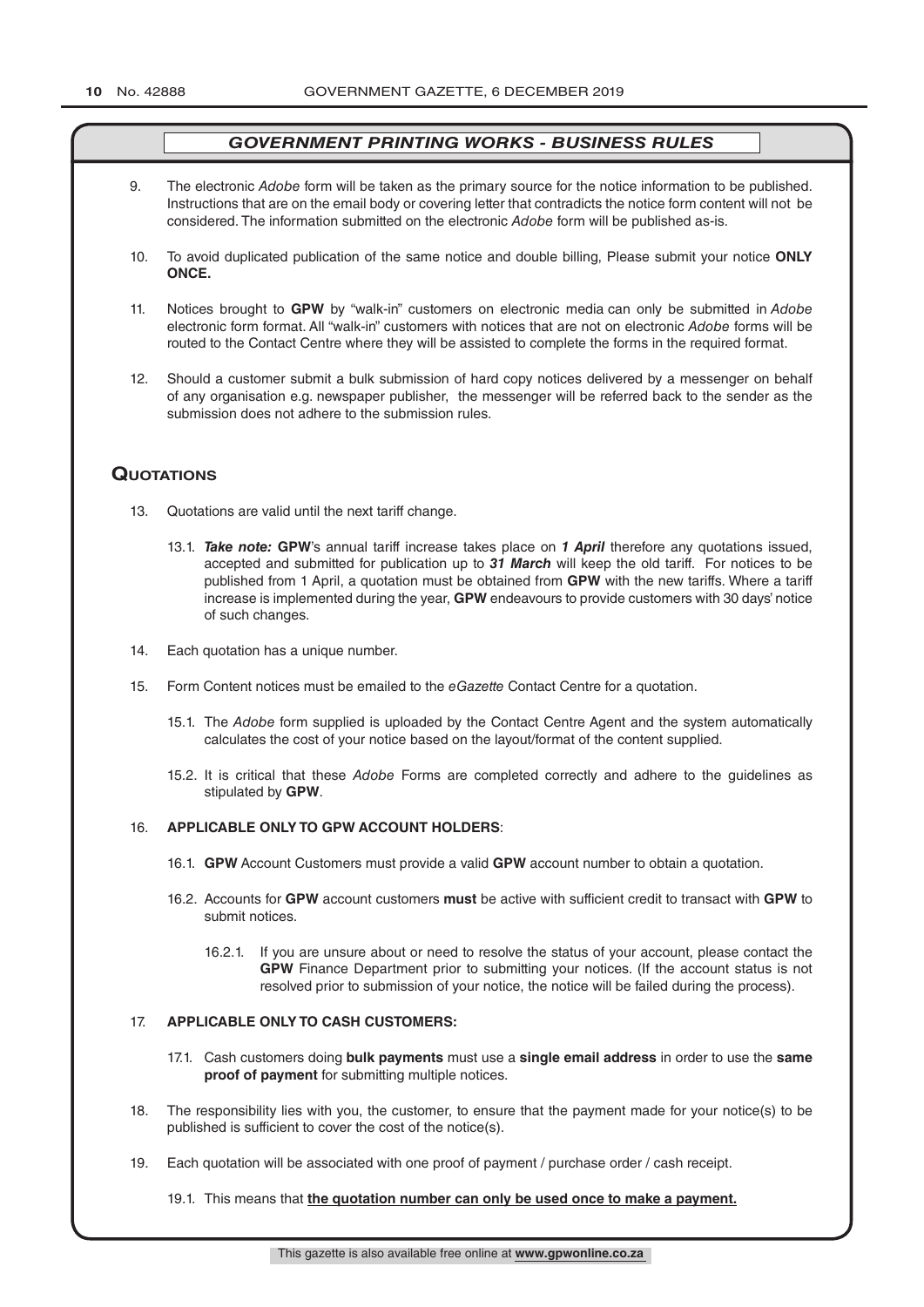# **COPY (SEPARATE NOTICE CONTENT DOCUMENT)**

- 20. Where the copy is part of a separate attachment document for Z95, Z95Prov and TForm03
	- 20.1. Copy of notices must be supplied in a separate document and may not constitute part of any covering letter, purchase order, proof of payment or other attached documents.

The content document should contain only one notice. (You may include the different translations of the same notice in the same document).

20.2. The notice should be set on an A4 page, with margins and fonts set as follows:

Page size = A4 Portrait with page margins: Top = 40mm, LH/RH = 16mm, Bottom = 40mm; Use font size: Arial or Helvetica 10pt with 11pt line spacing;

Page size = A4 Landscape with page margins:  $Top = 16mm$ , LH/RH = 40mm, Bottom = 16mm; Use font size: Arial or Helvetica 10pt with 11pt line spacing;

#### **CAnCellATions**

- 21. Cancellation of notice submissions are accepted by **GPW** according to the deadlines stated in the table above in point 2. Non-compliance to these deadlines will result in your request being failed. Please pay special attention to the different deadlines for each gazette. Please note that any notices cancelled after the cancellation deadline will be published and charged at full cost.
- 22. Requests for cancellation must be sent by the original sender of the notice and must accompanied by the relevant notice reference number (N-) in the email body.

#### **AmendmenTs To noTiCes**

23. With effect from 01 October 2015, **GPW** will not longer accept amendments to notices. The cancellation process will need to be followed according to the deadline and a new notice submitted thereafter for the next available publication date.

## **REJECTIONS**

- 24. All notices not meeting the submission rules will be rejected to the customer to be corrected and resubmitted. Assistance will be available through the Contact Centre should help be required when completing the forms. (012-748 6200 or email info.egazette@gpw.gov.za). Reasons for rejections include the following:
	- 24.1. Incorrectly completed forms and notices submitted in the wrong format, will be rejected.
	- 24.2. Any notice submissions not on the correct *Adobe* electronic form, will be rejected.
	- 24.3. Any notice submissions not accompanied by the proof of payment / purchase order will be rejected and the notice will not be processed.
	- 24.4. Any submissions or re-submissions that miss the submission cut-off times will be rejected to the customer. The Notice needs to be re-submitted with a new publication date.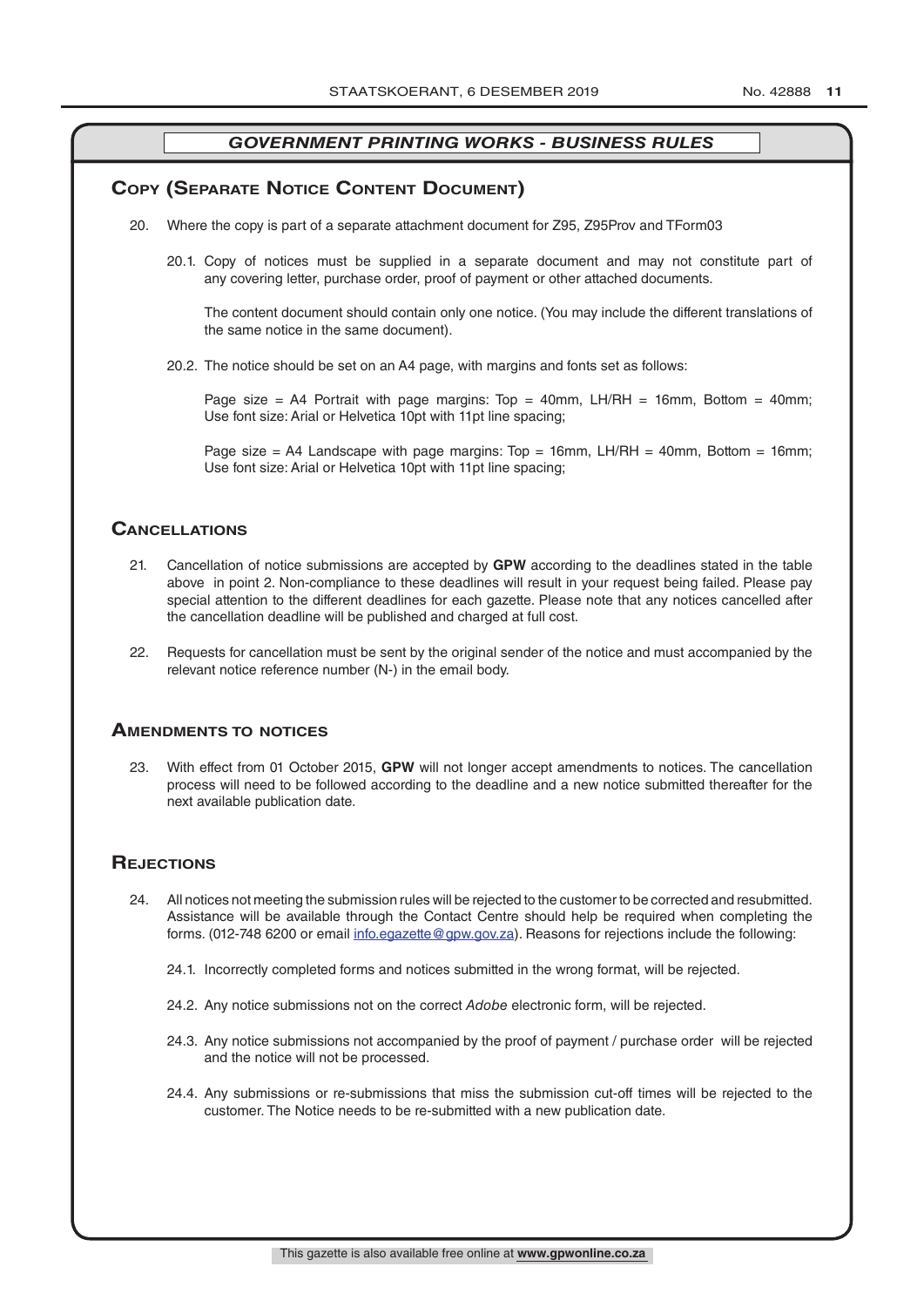#### **ApprovAl of noTiCes**

- 25. Any notices other than legal notices are subject to the approval of the Government Printer, who may refuse acceptance or further publication of any notice.
- 26. No amendments will be accepted in respect to separate notice content that was sent with a Z95 or Z95Prov notice submissions. The copy of notice in layout format (previously known as proof-out) is only provided where requested, for Advertiser to see the notice in final Gazette layout. Should they find that the information submitted was incorrect, they should request for a notice cancellation and resubmit the corrected notice, subject to standard submission deadlines. The cancellation is also subject to the stages in the publishing process, i.e. If cancellation is received when production (printing process) has commenced, then the notice cannot be cancelled.

# **governmenT prinTer indemnified AgAinsT liAbiliTy**

- 27. The Government Printer will assume no liability in respect of—
	- 27.1. any delay in the publication of a notice or publication of such notice on any date other than that stipulated by the advertiser;
	- 27.2. erroneous classification of a notice, or the placement of such notice in any section or under any heading other than the section or heading stipulated by the advertiser;
	- 27.3. any editing, revision, omission, typographical errors or errors resulting from faint or indistinct copy.

#### **liAbiliTy of AdverTiser**

28. Advertisers will be held liable for any compensation and costs arising from any action which may be instituted against the Government Printer in consequence of the publication of any notice.

#### **CusTomer inQuiries**

Many of our customers request immediate feedback/confirmation of notice placement in the gazette from our Contact Centre once they have submitted their notice – While **GPW** deems it one of their highest priorities and responsibilities to provide customers with this requested feedback and the best service at all times, we are only able to do so once we have started processing your notice submission.

**GPW** has a 2-working day turnaround time for processing notices received according to the business rules and deadline submissions.

Please keep this in mind when making inquiries about your notice submission at the Contact Centre.

- 29. Requests for information, quotations and inquiries must be sent to the Contact Centre ONLY.
- 30. Requests for Quotations (RFQs) should be received by the Contact Centre at least **2 working days** before the submission deadline for that specific publication.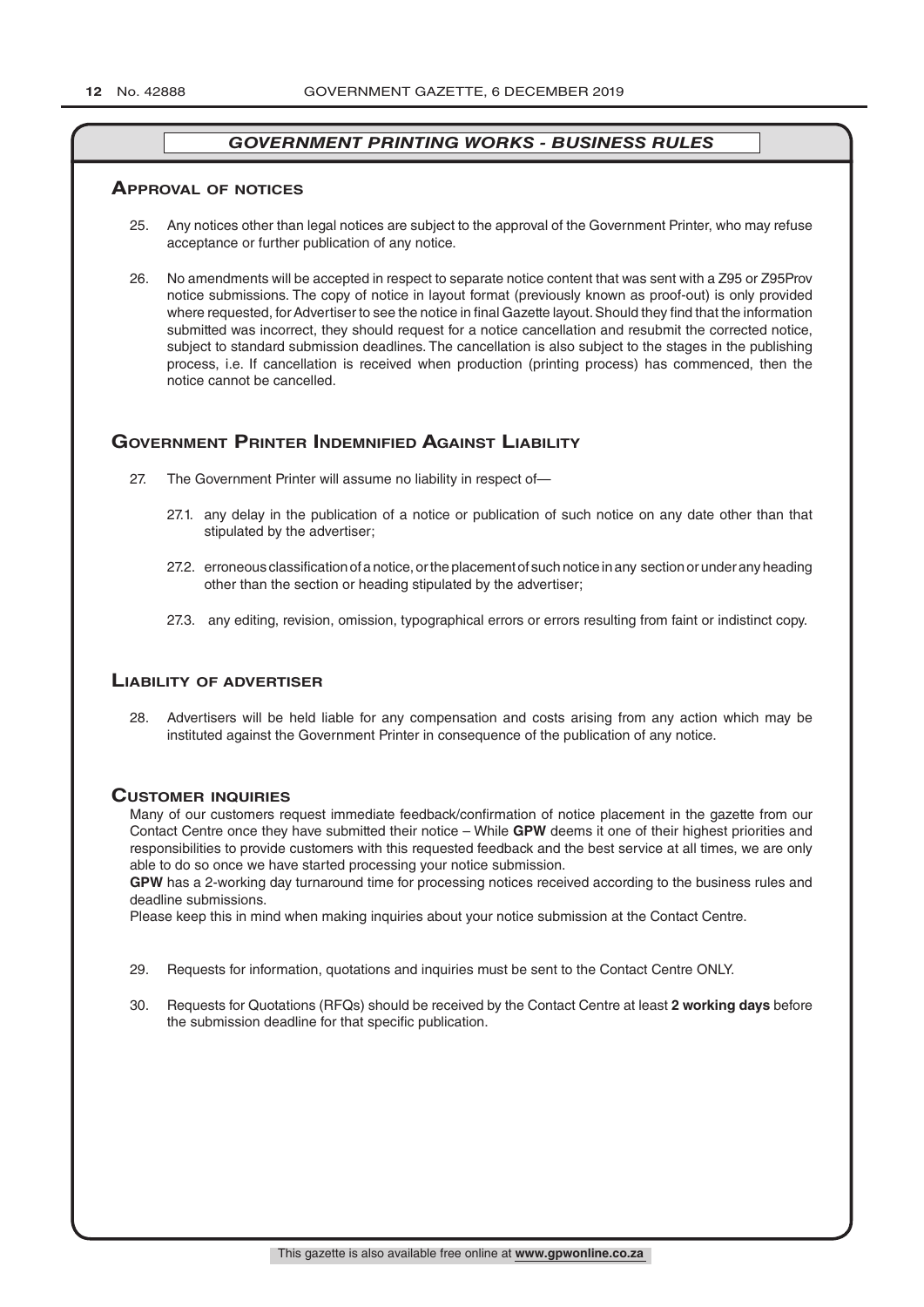#### **pAymenT of CosT**

- 31. The Request for Quotation for placement of the notice should be sent to the Gazette Contact Centre as indicated above, prior to submission of notice for advertising.
- 32. Payment should then be made, or Purchase Order prepared based on the received quotation, prior to the submission of the notice for advertising as these documents i.e. proof of payment or Purchase order will be required as part of the notice submission, as indicated earlier.
- 33. Every proof of payment must have a valid **GPW** quotation number as a reference on the proof of payment document.
- 34. Where there is any doubt about the cost of publication of a notice, and in the case of copy, an enquiry, accompanied by the relevant copy, should be addressed to the Gazette Contact Centre, **Government Printing Works**, Private Bag X85, Pretoria, 0001 email: info.egazette@gpw.gov.za before publication.
- 35. Overpayment resulting from miscalculation on the part of the advertiser of the cost of publication of a notice will not be refunded, unless the advertiser furnishes adequate reasons why such miscalculation occurred. In the event of underpayments, the difference will be recovered from the advertiser, and future notice(s) will not be published until such time as the full cost of such publication has been duly paid in cash or electronic funds transfer into the **Government Printing Works** banking account.
- 36. In the event of a notice being cancelled, a refund will be made only if no cost regarding the placing of the notice has been incurred by the **Government Printing Works**.
- 37. The **Government Printing Works** reserves the right to levy an additional charge in cases where notices, the cost of which has been calculated in accordance with the List of Fixed Tariff Rates, are subsequently found to be excessively lengthy or to contain overmuch or complicated tabulation.

#### **proof of publiCATion**

- 38. Copies of any of the *Government Gazette* or *Provincial Gazette* can be downloaded from the **Government Printing Works** website www.gpwonline.co.za free of charge, should a proof of publication be required.
- 39. Printed copies may be ordered from the Publications department at the ruling price. The **Government Printing Works** will assume no liability for any failure to post or for any delay in despatching of such *Government Gazette*(s)

#### *GOVERNMENT PRINTING WORKS CONTACT INFORMATION*

| <b>Physical Address:</b>                                            | <b>Postal Address:</b> | <b>GPW Banking Details:</b>                 |
|---------------------------------------------------------------------|------------------------|---------------------------------------------|
| <b>Government Printing Works</b>                                    | Private Bag X85        | <b>Bank: ABSA Bosman Street</b>             |
| 149 Bosman Street                                                   | Pretoria               | <b>Account No.: 405 7114 016</b>            |
| Pretoria                                                            | 0001                   | <b>Branch Code: 632-005</b>                 |
|                                                                     |                        |                                             |
| For Gazette and Notice submissions: Gazette Submissions:            |                        | <b>E-mail:</b> submit.egazette@gpw.gov.za   |
| <b>For queries and quotations, contact: Gazette Contact Centre:</b> |                        | <b>E-mail:</b> info.egazette@gpw.gov.za     |
|                                                                     |                        | Tel: 012-748 6200                           |
|                                                                     |                        |                                             |
| <b>Contact person for subscribers: Mrs M. Toka:</b>                 |                        | <b>E-mail:</b> subscriptions $@$ gpw.gov.za |
|                                                                     |                        | <b>Tel: 012-748-6066 / 6060 / 6058</b>      |
|                                                                     |                        | <b>Fax: 012-323-9574</b>                    |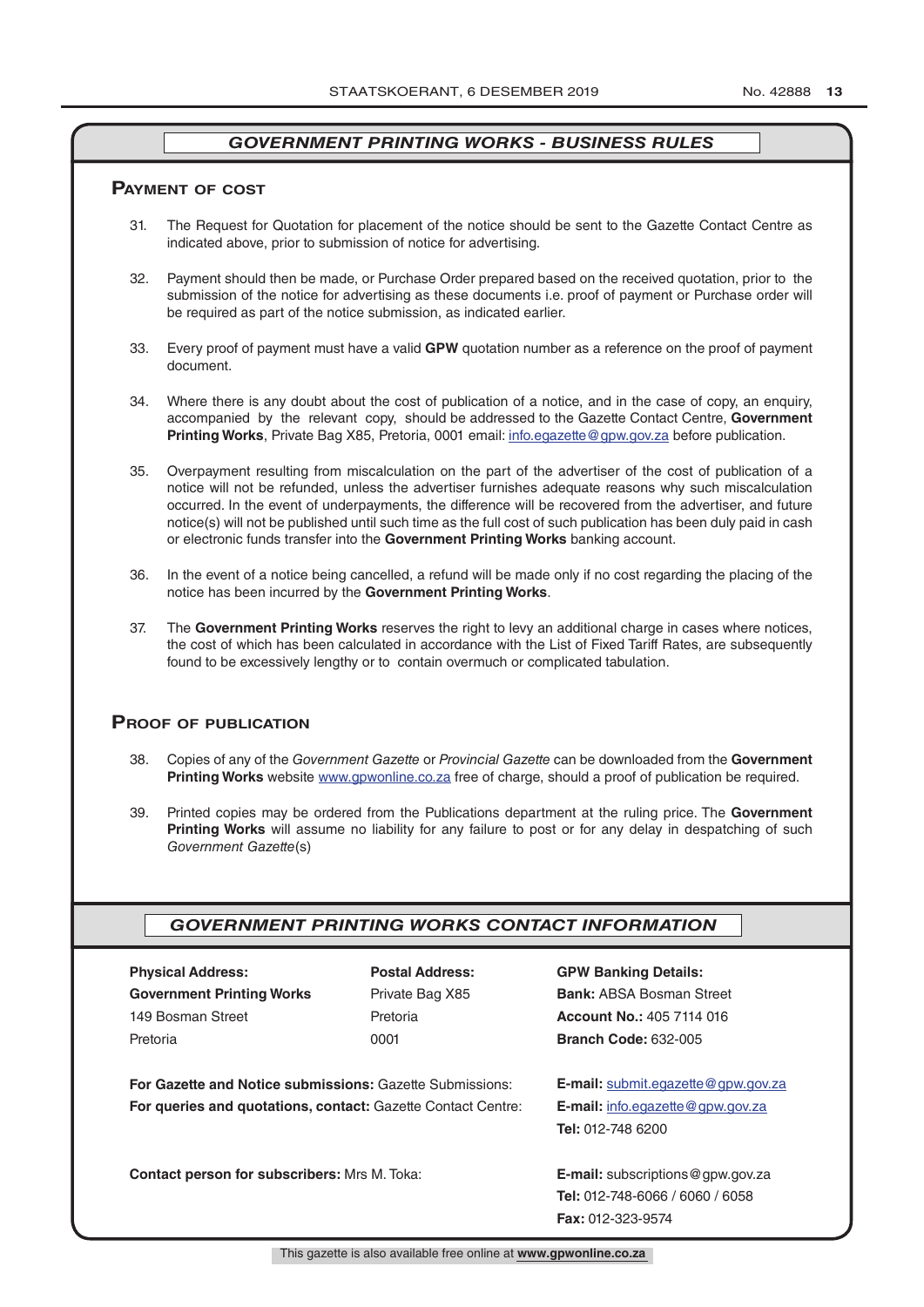# GOVERNMENT NOTICES • GOEWERMENTSKENNISGEWINGS

# **DEPARTMENT OF AGRICULTURE, FORESTRY AND FISHERIES DEVELOPMENT**

NO. R. 1576

**06 DECEMBER 2019** 

MARKETING OF AGRICULTURAL PRODUCTS ACT, 1996 (ACT No 47 OF 1996)

# **ESTABLISHMENT OF STATUTORY MEASURE: REGISTRATION OF PRODUCERS, EXPORTERS, MUNICIPAL MARKETS AND TRADERS OF PLUMS AND PRUNES, PEACHES AND NECTARINES, APRICOTS, APPLES AND PEARS AND PROCESSORS OF APPLE CONCENTRATE AND DRIED FRUIT**

I, Angela Thoko Didiza, Minister of Agriculture, Land Reform and Rural Development, acting under sections 13 and 19 of the Marketing of Agricultural Products Act, 1996 (Act No 47 of 1996), hereby establish the statutory measure set out in the attached Schedule.

# **AT DIDIZA,** Minister for Agriculture, Land Reform and Rural Development.

# **SCHEDULE**

# **Definitions**

1. In this Schedule any word or expression to which a meaning has been assigned in the Act shall have that meaning, and unless the context otherwise indicates –

"**Exporter**" means a person who trade pome fruit and stone fruit for export for his own account, or acts as an agent on a commission basis on behalf of producers;

"**Municipal market**" means the fresh produce markets as defined from time to time;

"**Pome fruit producer**" means a producer of apples and pears intended for fresh pome fruit exports, domestic fresh consumption, dried fruit and for the production of apple juice concentrate;

"**Processor**" means an apple juice concentrate manufacturer or a processor of dried (pome and stone) fruit;

"**Retailer**" means a person who trades with pome fruit and stone fruit on a retail level on the domestic market; and

"**Stone fruit producer**" means a producer of plums, prunes, peaches, nectarines and apricots intended for fresh stone fruit exports, domestic fresh consumption and dried fruit.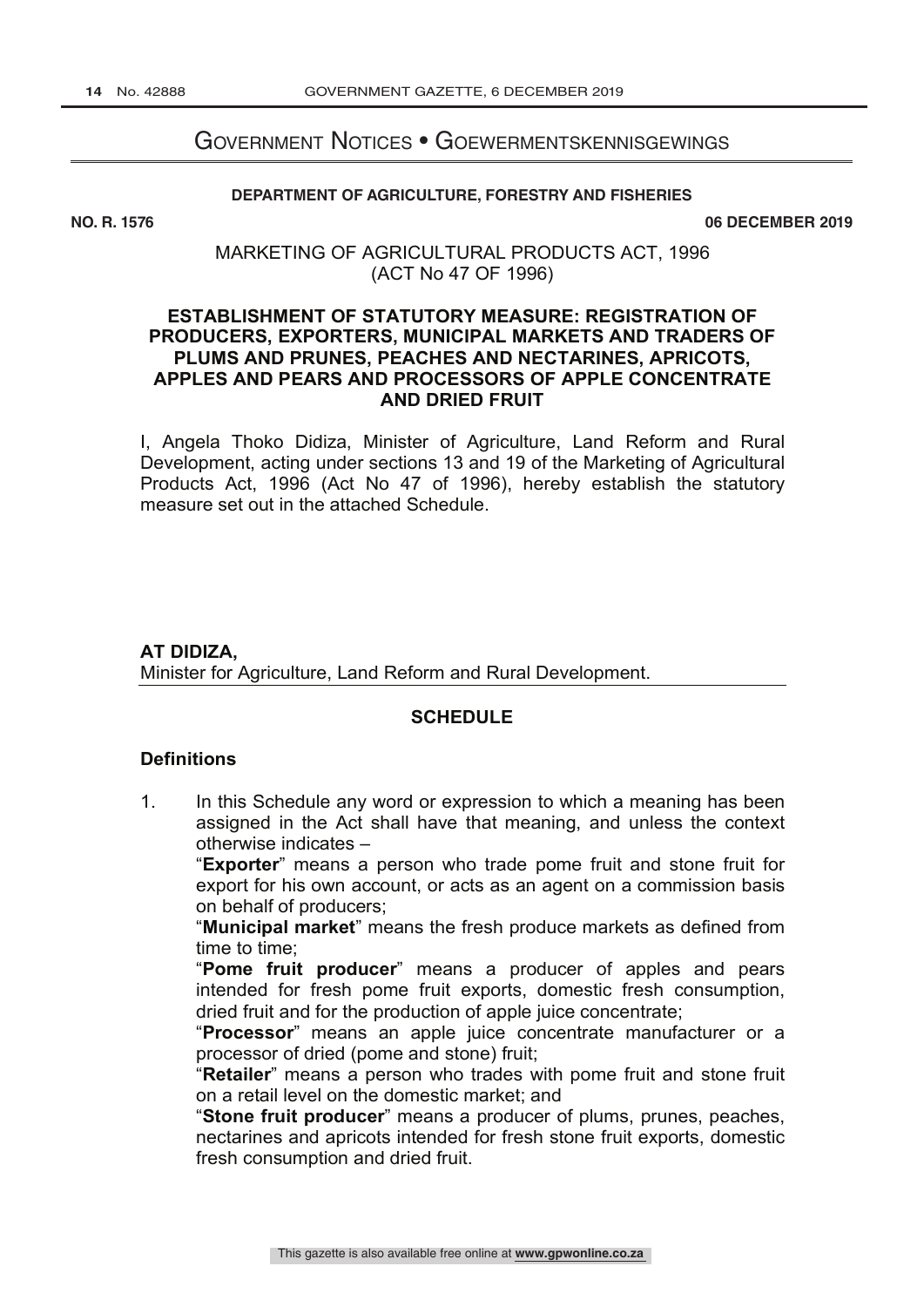A person shall have a choice to register as either a producer or an exporter or municipal market or retailer or processor. A person who is a producer as well as an exporter or retailer or processor, must register as a producer and as an exporter or retailer or processor.

# **Purpose and aims of statutory measure and the relation thereof to the objectives of the Act**

2. The purpose and aims of the statutory measure is to compel the parties set out herein to register with HORTGRO (Pty) Ltd. Registration is necessary to assist HORTGRO in ensuring that continuous, timeous and accurate information relating to the products as defined, is available to all role players. Market information is deemed essential for all role players in order for them to make informed decisions. By combining compulsory registration with the keeping of information and the rendering of returns on an individual basis, market information for the whole of the industry can by processed and disseminated and will form the basis for the collection of levies where applicable and appropriate.

The establishment of the measure would assist in promoting the efficiency of the production and marketing of pome fruit and stone fruit products. The viability of the pome fruit and stone fruit industry will thus be enhanced. The measure will not be detrimental to the number of employment opportunities or fair labour practice.

The measure will be administered by HORTGRO, a company established in terms of the Companies Act (as amended), 2008 (Act 71 of 2008). HORTGRO will implement and administer the measure as set out in the Schedule within DFPT Finance, a non-profit company incorporated under the Companies Act (as amended), 2008 (Act 71 of 2008).

# **Products to which statutory measure applies.**<br>3. This statutory measure shall apply to

This statutory measure shall apply to plums, prunes, peaches, nectarines, apricots, apples and pears intended for fresh domestic consumption and/or export and/or dried fruit and/or apples for juice concentrate processing.

# **Area in which measure shall apply**

4. This measure shall apply in the geographical area of the Republic of South Africa.

# **Registration of parties concerned**

- 5. (1) All producers, exporters, retailer, processors and municipal markets of pome fruit and stone fruit for fresh domestic consumption and/or export and/or dried fruit and/or processors of apples, shall register with HORTGRO.
	- (2) A person shall have a choice to register as either a producer or exporter or retailer or processor.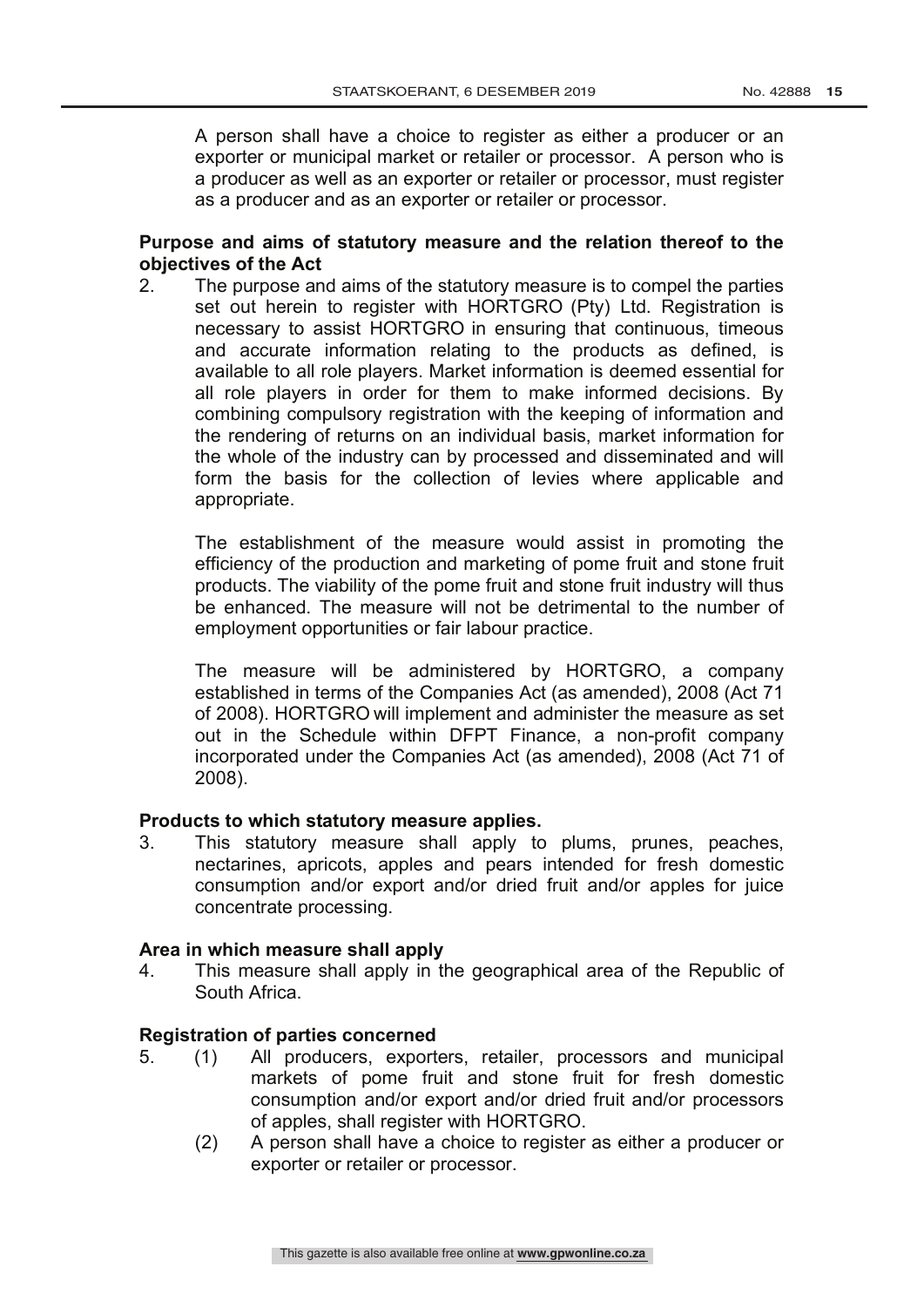(3) A person who is a producer as well as a processor or exporter or trader shall register as a producer and as exporter or retailer or processor.

# **Application for registration**

6. Application for registration shall –

- (1) be made within thirty (30) days of the commencement of this statutory measure, and in the case of a person becoming a party as contemplated in clause 5 after such date of commencement, within thirty (30) days of becoming such a party;
- (2) be made on the application form obtainable free of charge from HORTGRO;
- (3) be submitted, when forwarded by post, to  $-$ HORTGRO PO Box 163 PAARL 7620
- $(4)$  when delivered by hand, be delivered to HORTGRO 258 Main Road PAARL 7646
- (5) when sent by telefax, be addressed to 021-870 2915
- $(6)$  when sent by E-mail, addressed to  $$ info@hortgro.co.za

# **Commencement and period of validity**

7. This statutory measure shall come into operation on the date of publication hereof and will lapse four years later.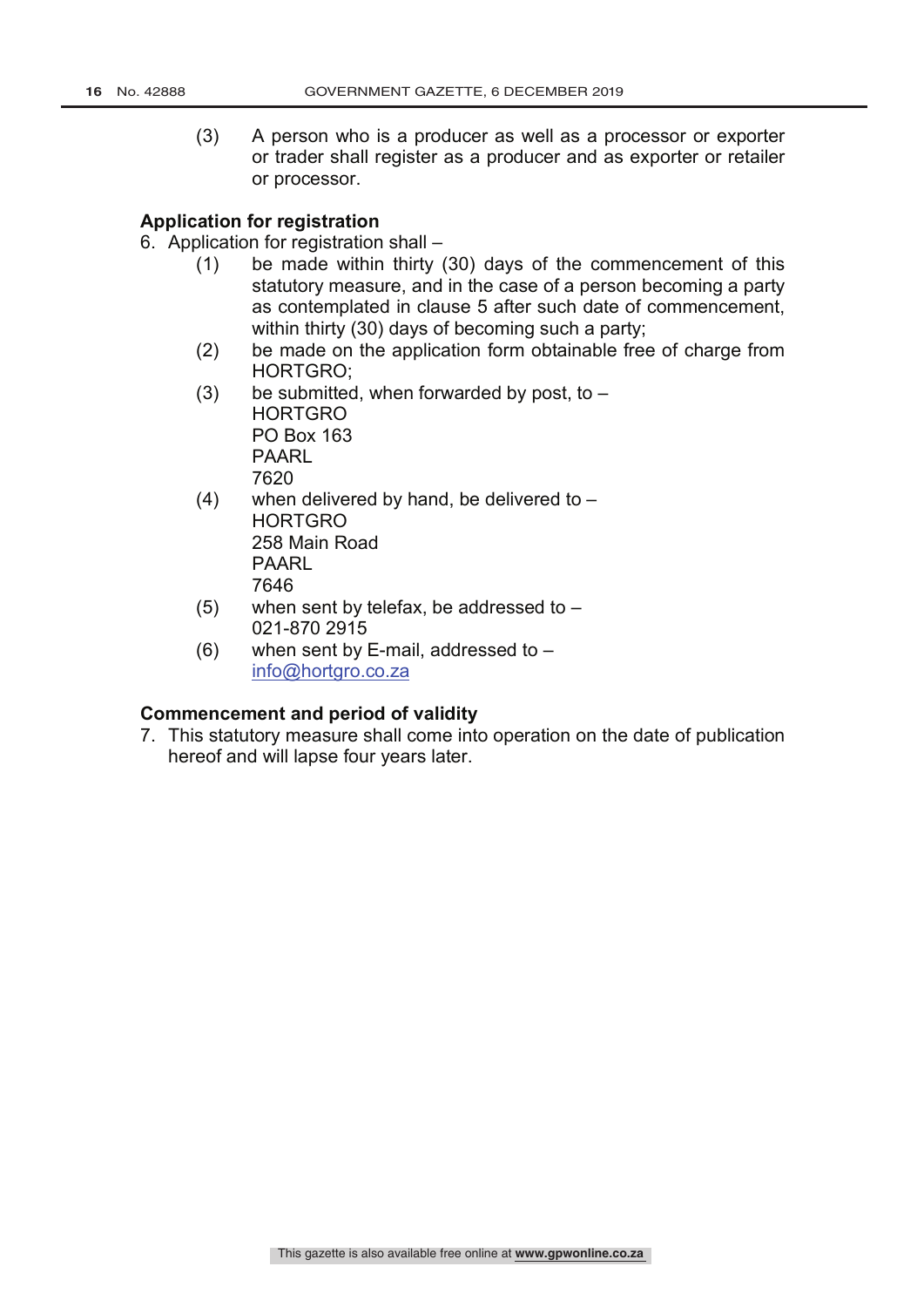#### **DEPARTMENT OF AGRICULTURE, FORESTRY AND FISHERIES**

NO. R. 1577

**NO. R. 1577 06 DECEMBER 2019**

# MARKETING OF AGRICULTURAL PRODUCTS ACT, 1996 (ACT No 47 OF 1996)

# **ESTABLISHMENT OF STATUTORY MEASURE: RECORDS AND RETURNS RELATING TO TREES AS WELL AS PRODUCTION AND MARKETING INFORMATION OF PLUMS AND PRUNES, NECTARINES AND PEACHES, APRICOTS, APPLES AND PEARS**

I, Angela Thoko Didiza, Minister of Agriculture, Land Reform and Rural Development acting under sections 13 and 18 of the Marketing of Agricultural Products Act, 1996 (Act No 47 of 1996), hereby establish the statutory measure set out in the attached Schedule.

**AT Didiza,** Minister of Agriculture, Land Reform and Rural Development.

# **SCHEDULE**

## **Definitions**

1. In this Schedule any word or expression to which a meaning has been assigned in the Act shall have that meaning, and unless the context otherwise indicates –

"**Exporter**" means a person who trade stone fruit and pome fruit for export for his own account, or acts as an agent on a commission basis on behalf of producers;

"**Municipal market**" means the national fresh produce markets as defined from time to time;

"**Pome fruit producer**" means a producer of apples and pears intended for fresh pome fruit exports and/or domestic fresh consumption and/or drying, as well as apples for apple juice concentrate;

"**Processor**" means an apple juice concentrate manufacturer or a packer of dried pome and stone fruit;

"**Retailer**" means a person who trades with fresh stone fruit and/or pome fruit on a retail level on the domestic market;

"**Stone fruit producer**" means a producer of plums, prunes, peaches, nectarines and apricots intended for fresh stone fruit exports and/or domestic fresh consumption and/or drying;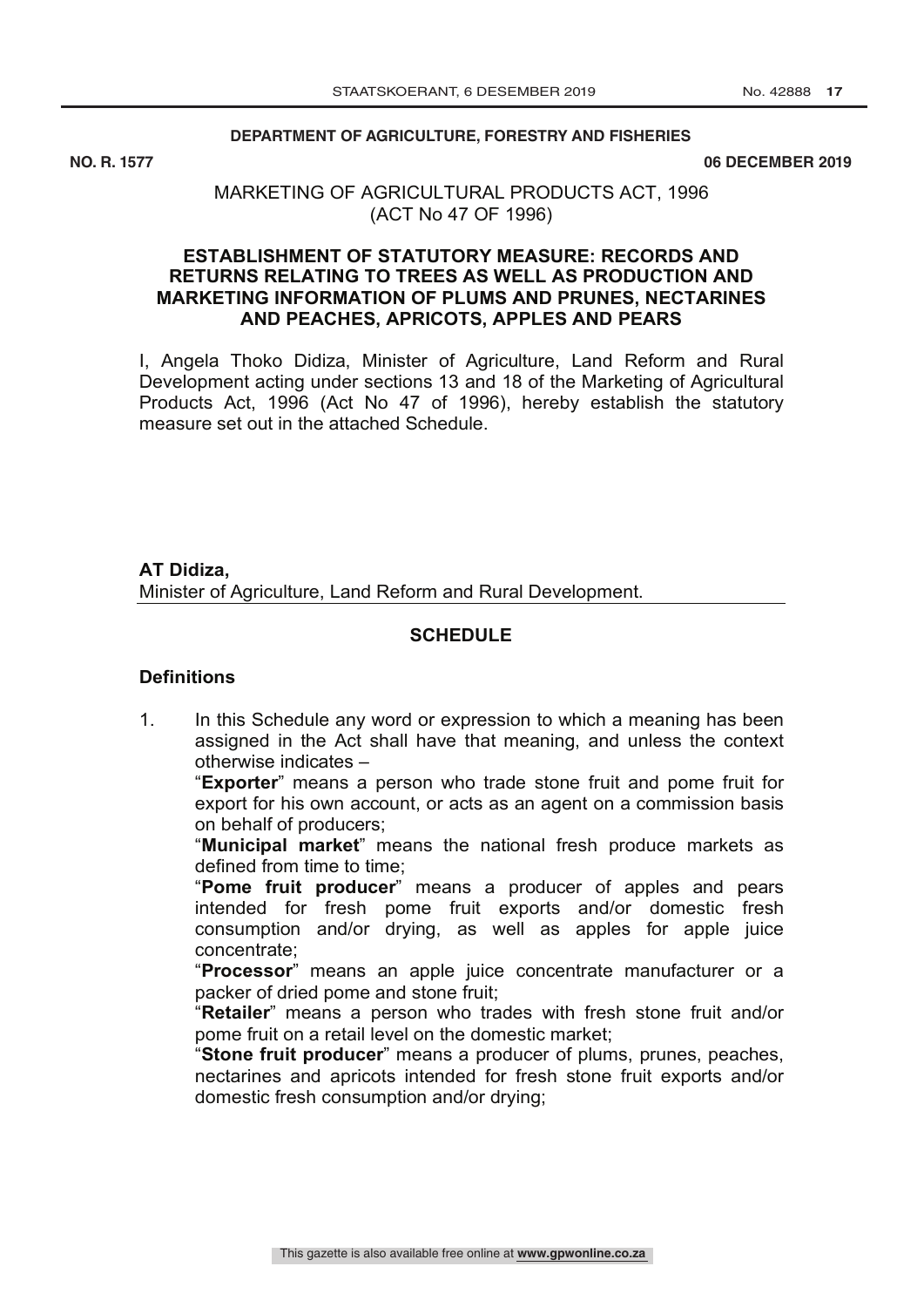"**Trees**" means trees intended for the production of apples, pears, plums, prunes, peaches, nectarines and apricots; and

A person shall have a choice to register as either a producer or an exporter or dryer or retailer or processor. A person who is a producer as well as an exporter or retailer or processor, must register as a producer and as an exporter or retailer or processor.

# **Purpose and aims of statutory measure and the relation thereof to the objectives of the Act**

2. The purpose and aims of the statutory measure is to compel the parties set out herein to keep records and render returns to HORTGRO (Pty) Ltd. This is necessary to ensure that continuous, timeous and accurate information relating to the products as defined, is available to all role players. Market information is deemed essential for all role players in order for them to make informed decisions. By prescribing the keeping of records with the rendering of returns on an individual basis, market and production information for the pome fruit and the stone fruit industry can be processed and disseminated.

The establishment of the measure will assist in promoting the efficiency of the production and marketing of products. The viability of the pome fruit and stone fruit industry will thus be enhanced. The measure will not be detrimental to the number of employment opportunities or fair labour practice. Any information obtained will be dealt with in a confidential manner and no sensitive or potentially sensitive clientspecific information will be made available to any party without the prior approval of the party whose rights may be affected.

The measure will be administered by HORTGRO a company established in terms of the Companies Act (as amended), 2008 (Act 71 of 2008). HORTGRO will implement and administer the measure as set out in the Schedule within DFPT Finance, a non-profit company incorporated under the Companies Act (as amended), 2008 (Act 71 of 2008).

# **Products to which statutory measure applies.**

3. This statutory measure shall apply to apples, pears, plums, prunes, peaches, nectarines and apricots intended for fresh domestic consumption and/or export and/or drying, as well as apples intended for processing of juice concentrate.

# **Area in which measure shall apply**

4. This measure shall apply in the geographical area of the Republic of South Africa.

# **Records to be kept and returns to be rendered**

5. (1A) All producers, exporters, traders, dryers and processors of apples, pears, plums, prunes, peaches, nectarines and apricots shall keep such records and render the returns as may be required by HORTGRO relating to: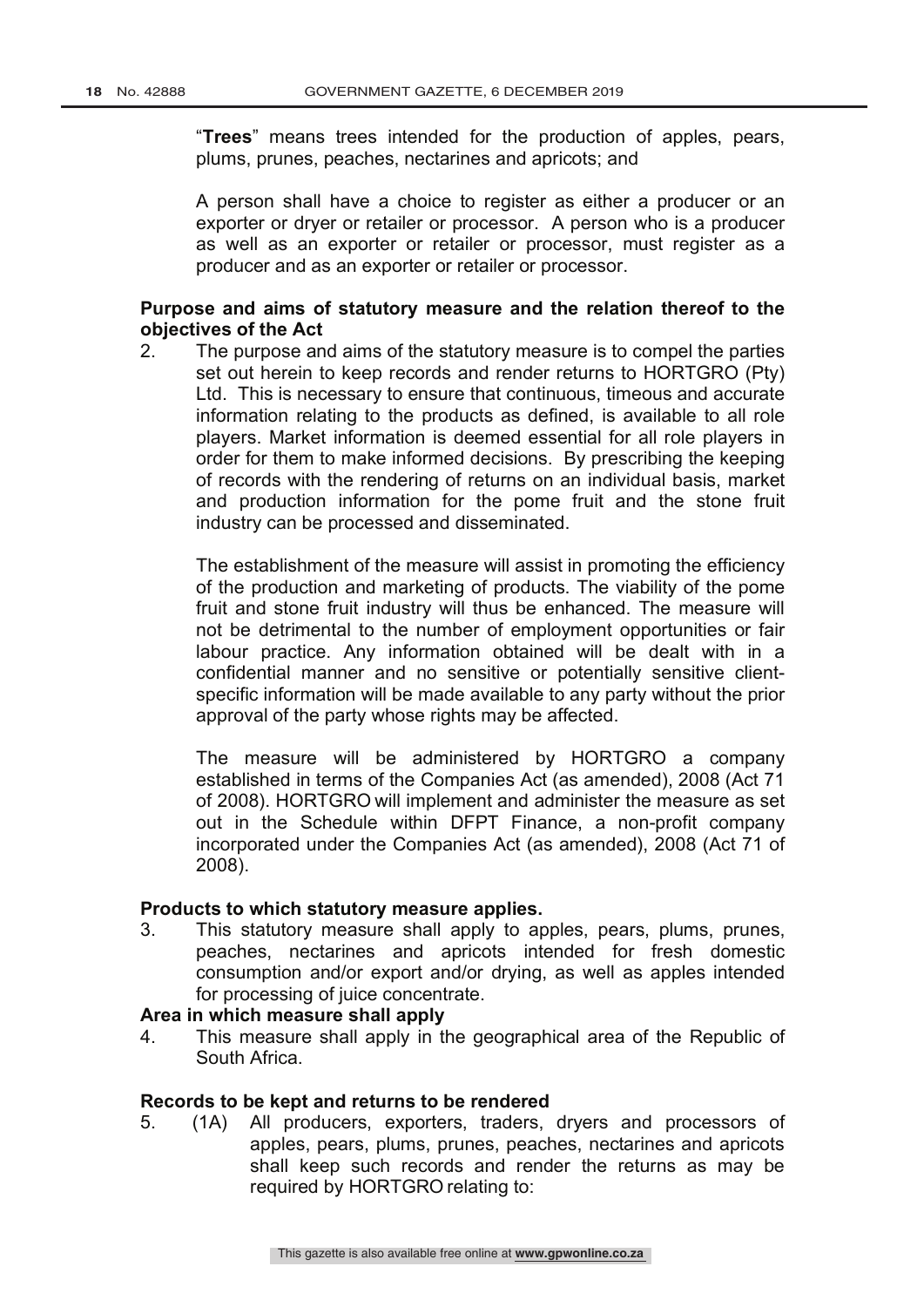- (a) tree surveys;
- (b) the volume of apples, pears, plums, prunes peaches, nectarines and apricots destined for domestic fresh consumption and/or export and/or drying; and
- (c) the volume of apples destined for processing of juice concentrate.
- (1B) No records or returns shall be required in terms of this measure which disclose confidential information of a marketing nature, and in particular, no returns disclosing, inter alia, contracting parties; purchasers of fruit; prices of services or the prices obtained for fruit, or any similar information, shall be required to be furnished.
- (2) The National Department of Agriculture, Land Reform and Rural Development or its assignee shall render a copy of all export certificates or furnish the information required by HORTGRO contained in such certificates within the period specified in subclause (4).
- (3) The records referred to in sub-clause (1) shall
	- (a) be recorded on a computer or with ink in a book; and
	- (b) be kept at the registered premises of the person required to keep it for a period of at least three years.
- (4) The returns referred to in sub-clause (1) shall be rendered on forms obtainable free of charge for this purpose from HORTGRO within fifteen (15) days after the end of the month in which the returns have been requested.
	- (a) be submitted, when forwarded by post, to  $-$ HORTGRO PO Box 163 PAARL 7620
	- (b) when delivered by hand, be delivered to  $-$ **HORTGRO** 258 Main Road PAARL 7646
	- (c) when sent by telefax, be addressed to  $-$ 021-870 2915
	- (d) when sent by  $E$ -mail, addressed to  $$ info@hortgro.co.za

# **Commencement and period of validity**

6. This statutory measure shall come into operation on the date of publication hereof and will lapse four years later.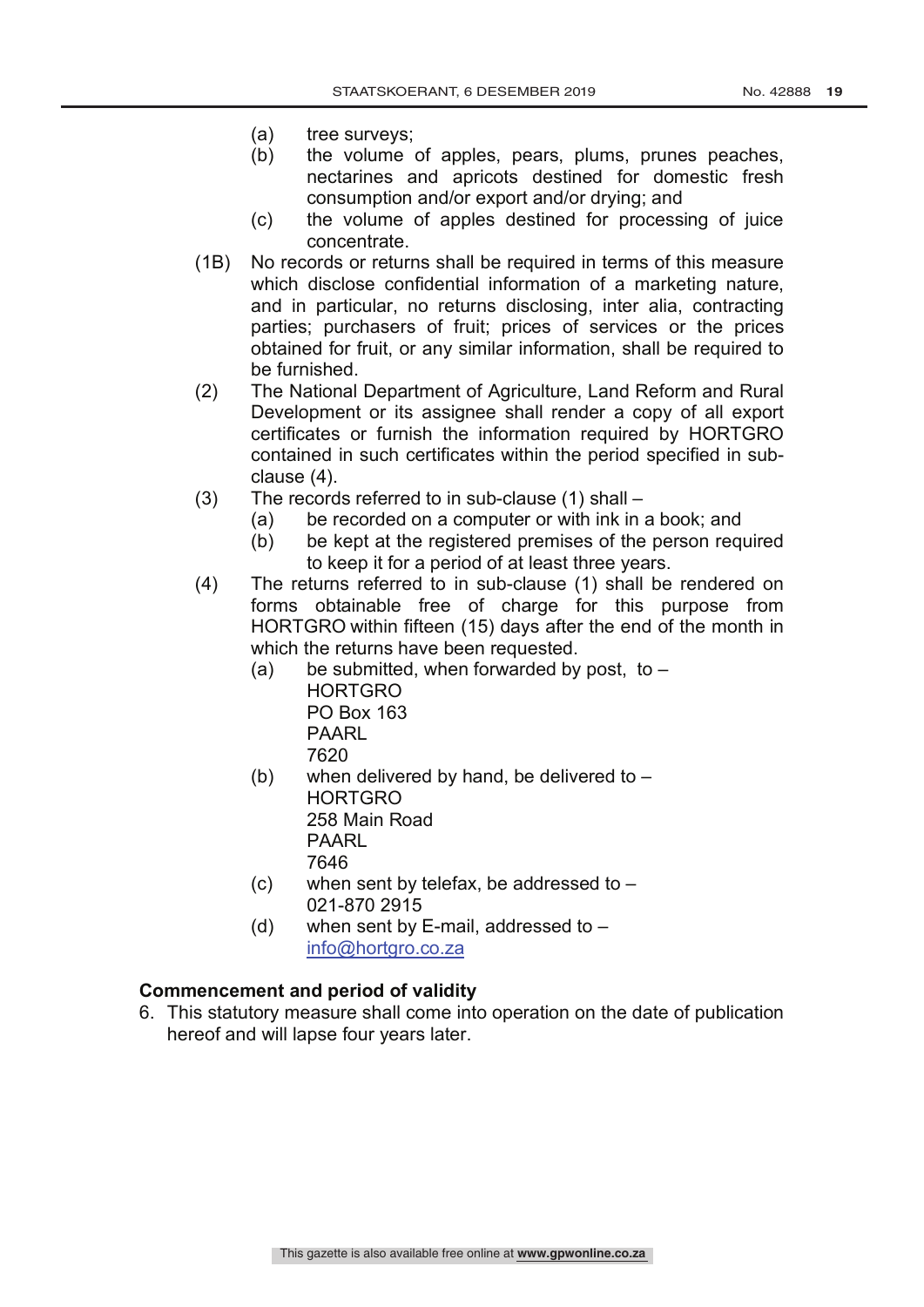### **DEPARTMENT OF AGRICULTURE, FORESTRY AND FISHERIES**

**NO. R. 1578 06 DECEMBER 2019**

# **MARKETING OF AGRICULTURAL PRODUCTS ACT, 1996 (ACT NO. 47 OF 1996)**

# **ESTABLISHMENT OF STATUTORY MEASURE: REGISTRATION OF PRODUCERS, PROCESSORS, IMPORTERS AND EXPORTERS OF PECAN NUTS AND PECAN NUT PRODUCTS**

I, Thoko Didiza, Minister of Agriculture, Land Reform and Rural Development, acting under sections 13 and 19 of the Marketing of Agricultural Products Act, 1996 (Act No. 47 of 1996), hereby establish the statutory measure set out in the Schedule.

**(MS) A.T. DIDIZA, (MP) MINISTER OFAGRICULTURE, LAND REFORM AND RURAL DEVELOPMENT**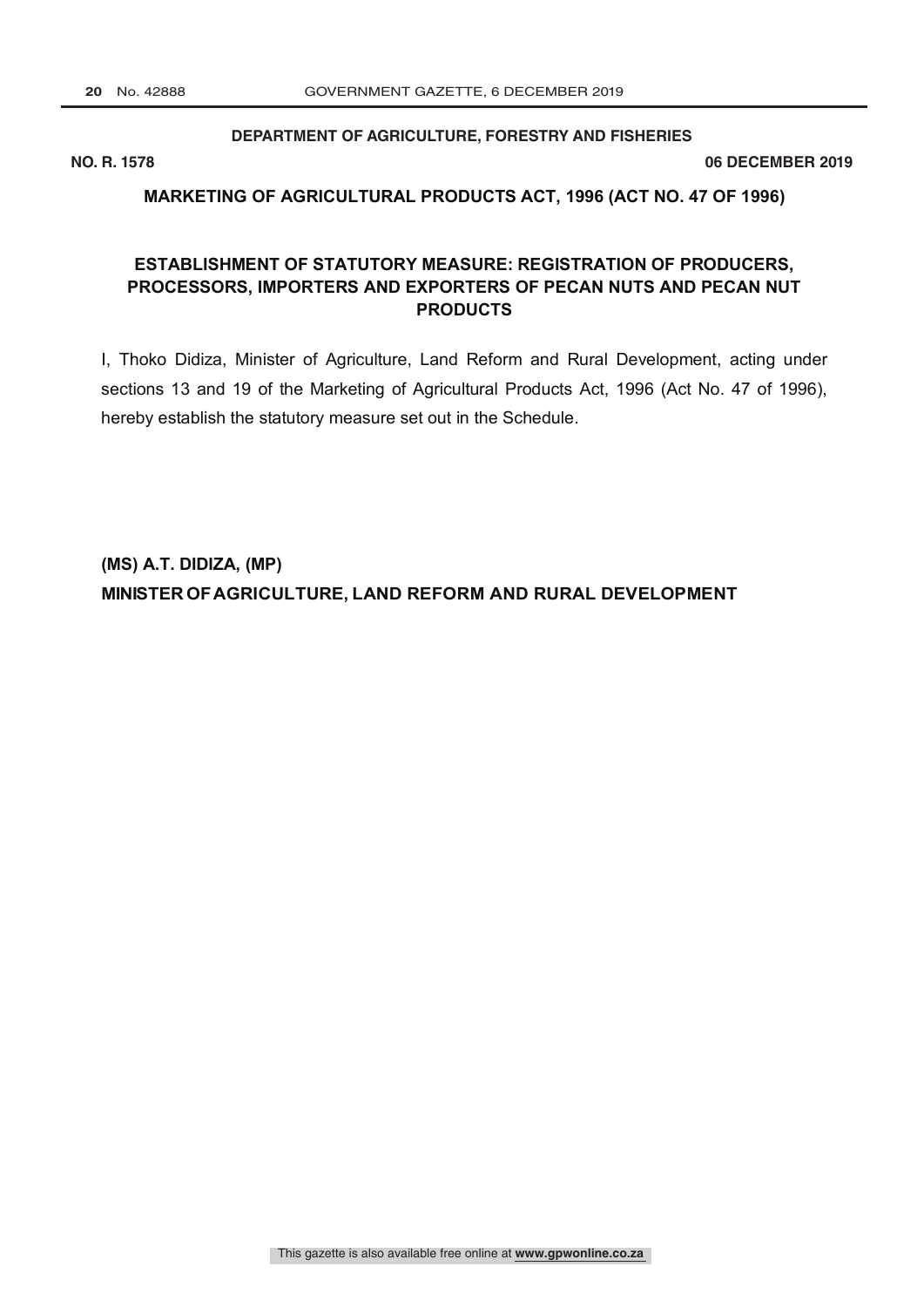#### **SCHEDULE**

# **Definitions**

1. In this Schedule any word or expression to which a meaning has been assigned in the Act shall have that meaning, and unless the context otherwise indicates –

**"Exporter"** means a person or entity who exports pecan nuts or pecan nut products from South Africa and includes persons or entities who arranges or handles exports on behalf or in the name of someone else;

**"Grower"** means a person or entity involved in growing pecan nut trees to be sold for commercial gain, i.e. nurseries;

**"Importer"** means a person or entity who imports pecan nuts or pecan nut products into South Africa and includes persons or entities who arranges or handles imports on behalf or in the name of someone else;

**"Packer"** means a person or entity who buys or acquires pecan nuts and/or pecan nut products and packages it for resale; or packs its own products for retail sale;

**"Pecan nut industry"** means all participants and role players in the South African pecan nut industry;

**"Pecan nut kernels"** means shelled pecan nuts;

# **"Pecan nut products" means the processed products obtained from pecan nuts;**

**"Pecan nut"** means the stone or pit of the fruit of the Pecan Nut tree Carya illinoinensis;

**"Processor"** means a person or entity who sorts and/or cleans and/or shells and/or processes pecan nuts for resale;

**"Producer"** means a person or entity who grows pecan nut trees to produce pecan nuts for commercial gain; and

**"The Act"** means the Marketing of Agricultural Products Act, 1996 (Act No 47 of 1996).

# **Purpose and aims of statutory measure and the relation thereof to the objectives of the Act**

2. The purpose and aims of the statutory measure are to compel the parties set out herein to register with the South African Pecan Nut Producers Association NPC (SAPPA). Registration is necessary to assist SAPPA in ensuring that continuous, timeous and accurate information relating to the products as defined, is available to all role players. Market information is deemed essential for all role players in order for them to make informed decisions. By combining compulsory registration with the keeping of information and the rendering of returns on an individual basis, market information for the whole of the industry can by processed and disseminated and will form the basis for the collection of levies where applicable and appropriate.

The establishment of the measure would assist in promoting the efficiency of the marketing of pecan nuts and pecan nut products. The viability of the pecan nut industry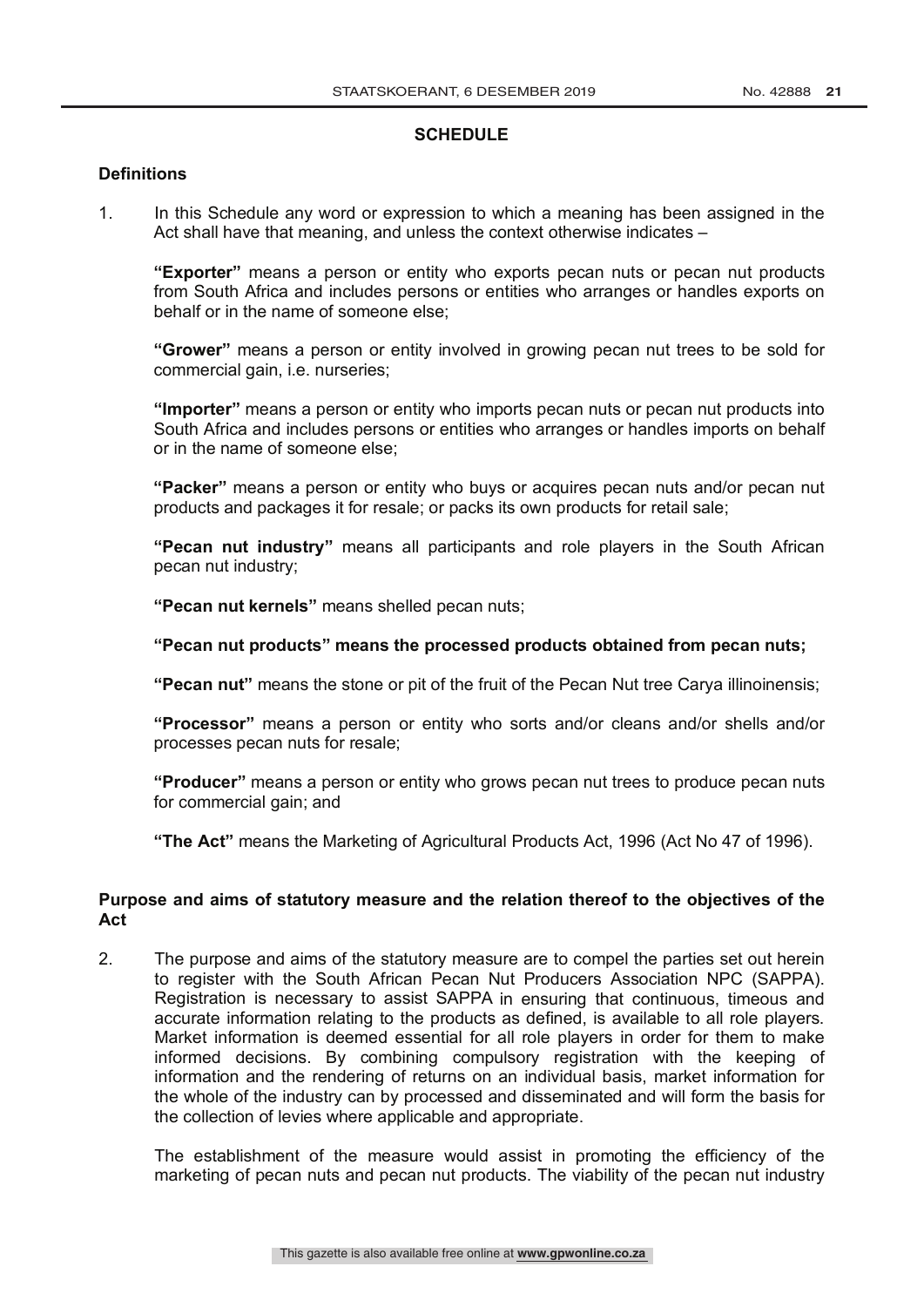will thus be enhanced. The measure will not be detrimental to the number of employment opportunities or fair labour practice.

The measure will be administered by SAPPA, a non-profit company established in terms of the Companies Act (as amended), 2008 (Act 71 of 2008). SAPPA will implement and administer the measure as set out in the Schedule.

#### **Products to which statutory measure applies**

3. This statutory measure shall apply to pecan nuts and pecan nut products, both from domestic source and on imported product.

#### **Area in which measure shall apply**

4. This measure shall apply in the geographical area of the Republic of South Africa.

#### **Registration of parties concerned**

- 5. (1) All producers, growers, processors, packers, importers and exporters of pecan nuts and/or pecan nut products shall register with SAPPA in the manner prescribed in clause 6.
	- (2) Each person or entity who becomes a producer, grower, processor, packer, importer and/or exporter of pecan nuts and/or pecan nut products shall register with SAPPA.
	- (3) A person shall have a choice to register as either a producer or processor or importer or exporter.
	- (4) A person who is a producer as well as a processor or importer or exporter shall register as a producer and as processor or importer or exporter.

#### **Application for registration**

- 6. Application for registration shall
	- (1) be made within thirty (30) days of the commencement of this statutory measure, and in the case of a person becoming a party as contemplated in clause 5 after such date of commencement, within thirty (30) days of becoming such a party;
	- (2) be made on the application form obtainable free of charge from SAPPA;
	- (3) be submitted, when forwarded by post, to  $-$

SAPPA PO Box 163 PAARL 7620

(4) when delivered by hand, be delivered to –

**SAPPA**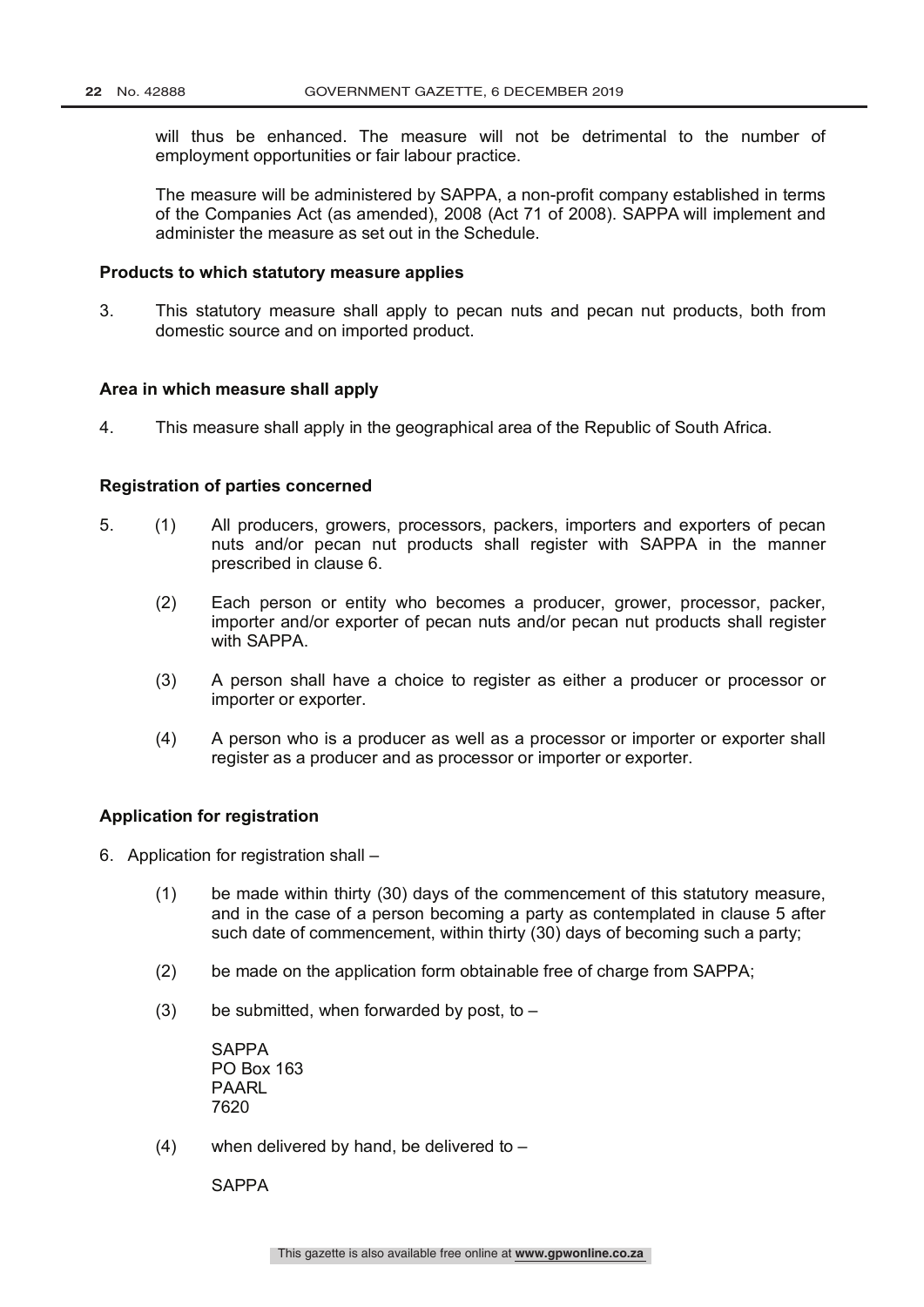258 Main Street PAARL 7646

(5) when sent by telefax, be addressed to  $-$ 

012 870 2915

(6) when sent by E-mail, addressed to –

sappa@hortgro.co.za

# **Commencement and period of validity**

7. This statutory measure shall come into operation on the date of publication hereof and will lapse 4 years later.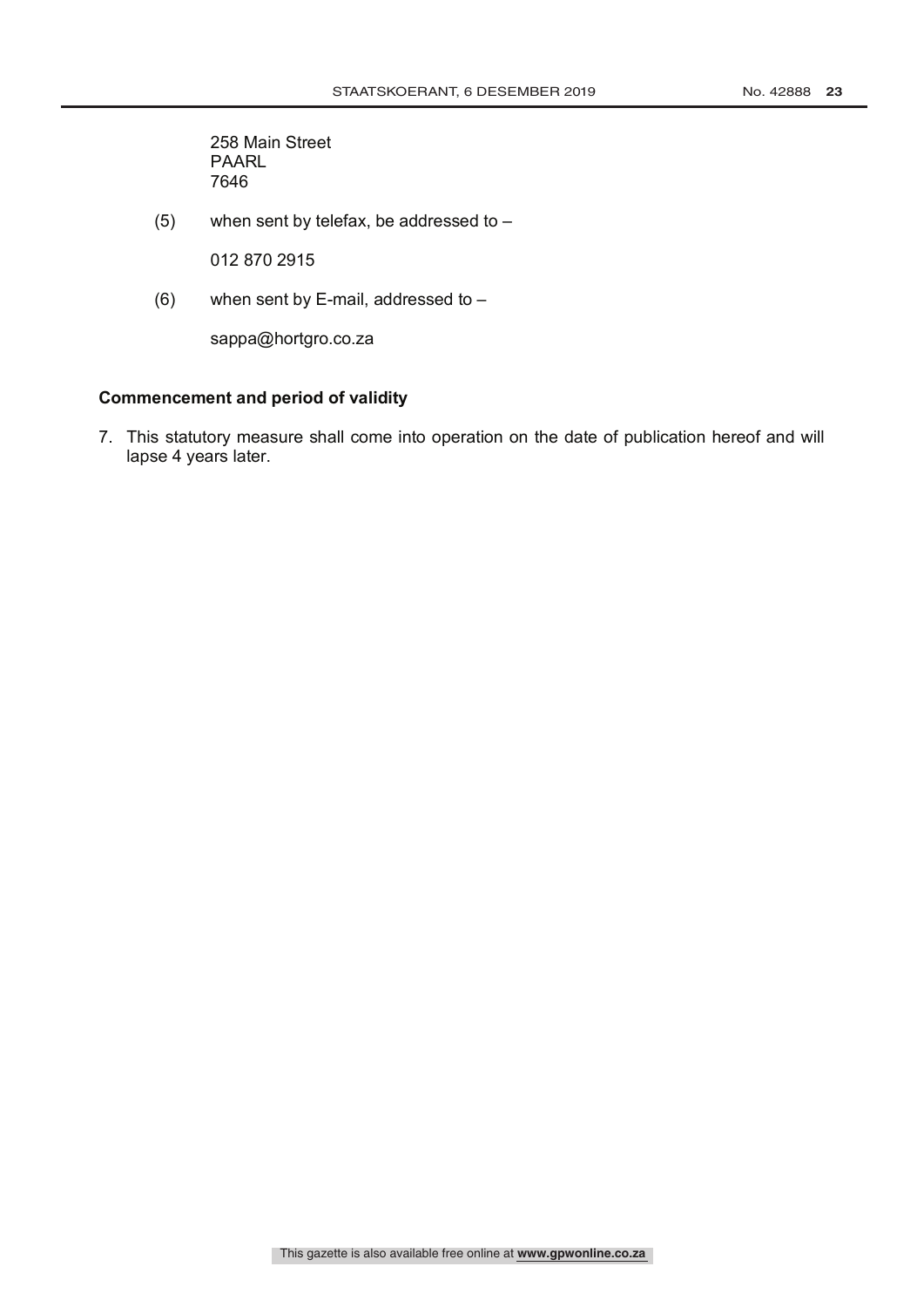### **DEPARTEMENT VAN LANDBOU, BOSBOU EN VISSERYE**

**R.**

**NO. R. 1578 06 DESEMBER 2019**

## **WET OP DIE BEMARKING VAN LANDBOUPRODUKTE, 1996 (WET NO. 47 VAN 1996)**

# **INSTELLING VAN 'N STATUTÊRE MAATREËL: REGISTRASIE VAN PRODUSENTE, VERWERKERS, INVOERDERS EN UITVOERDERS VAN PEKANNEUTE EN PEKANNEUTPRODUKTE**

Ek, Thoko Didiza, Minister van Landbou, Grondhervorming en Landelike Ontwikkeling, stel hiermee in terme van artikels 13 en 19 van die Wet op die Bemarking van Landbouprodukte, 1996 (Wet No. 47 van 1996), die statutêre maatreël in soos uiteengesit in hierdie Bylae.

**(ME) A.T. DIDIZA, (MP) MINISTER VAN LANDBOU, GRONDHERVORMING EN LANDELIKE ONTWIKKELING**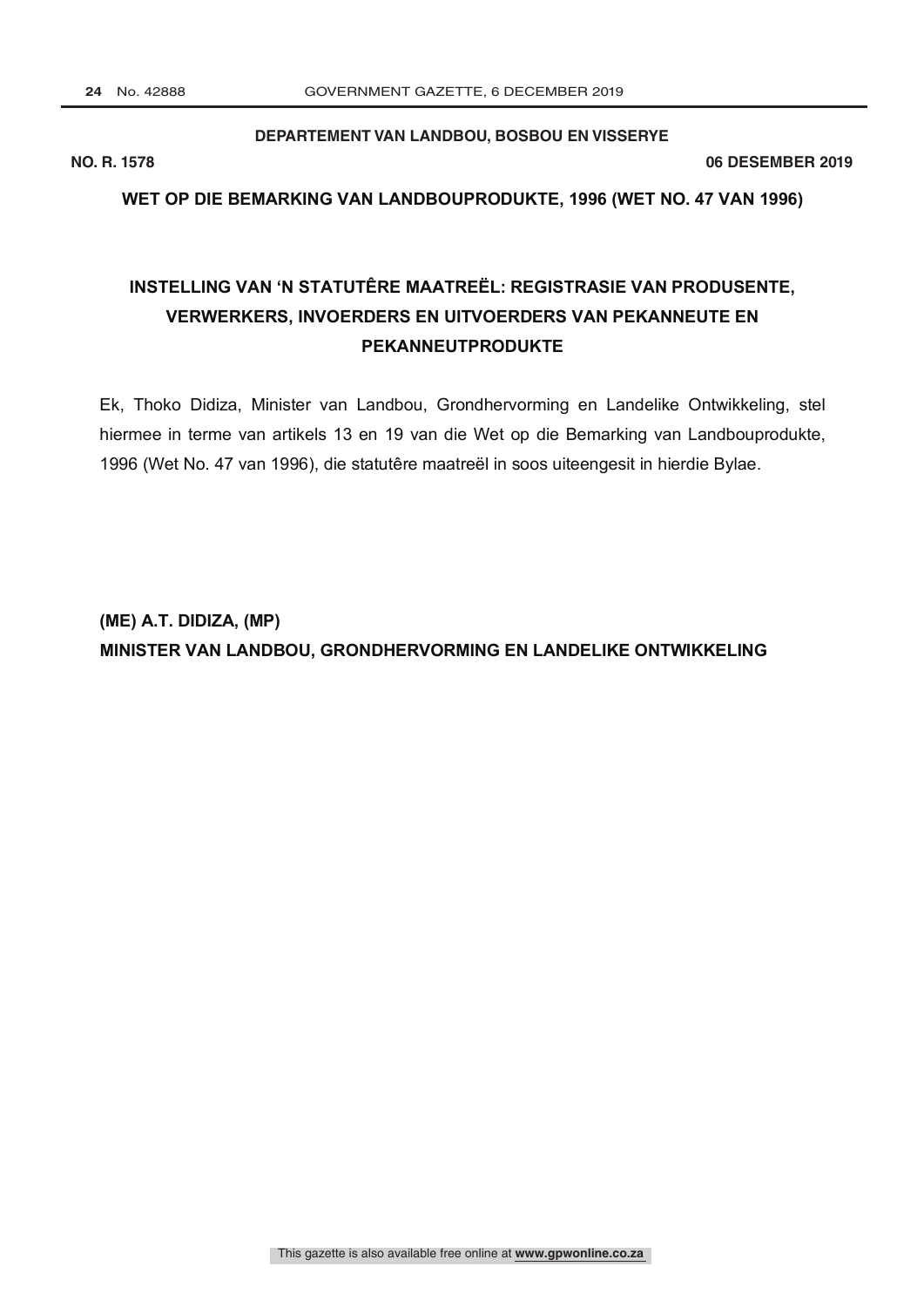# **BYLAE**

#### **Definisies**

1. In hierdie Bylae het enige woord of uitdrukking waaraan 'n betekenis in die Wet geheg is, daardie betekenis en tensy uit die samehang anders blyk, beteken –

**"Die Wet"** beteken die Wet op die Bemarking van Landbouprodukte, 1996 (Wet No 47 van 1996);

**"Invoerder"** beteken 'n persoon of instansie wat pekanneute of pekanneutprodukte na Suid-Afrika invoer en sluit ook persone of instansies in wat invoere namens of ten behoewe van 'n ander reël of hanteer;

**"Kweker"** beteken'n persoon of instansie wat pekanneutbome kweek om verkoop te word vir kommersiële gewin;

**"Pekanneutbedryf"** beteken al die deelnemers en rolspelers in die Suid-Afrikaanse pekanneutbedryf;

"**Pekanneut"** beteken die steen of pit van die vrug van die Pekanneutboom Carya illinoinensis:

**"Pekanneutkerns"** beteken uitgedopte pekanneute;

**"Pekanneutprodukte"** beteken die verwerkte produkte van pekanneute verkry;

**"Produsent"** beteken 'n persoon of instansie wat pekanneutbome aanplant om pekanneute vir kommersiële gewin te produseer;

**"Uitvoerder"** beteken 'n persoon of instansie wat pekanneute of pekanneutprodukte vanuit Suid-Afrika uitvoer en sluit ook persone of instansies in wat uitvoere namens of ten behoewe van 'n ander reël of hanteer;

**"Verpakker"** beteken 'n persoon of instansie wat pekanneute of pekanneutprodukte aankoop of verkry en verpak met die doel om dit te verhandel, of sy eie produk verpak om te verhandel; en

**"Verwerker"** beteken 'n persoon of instansie wat pekanneute sorteer en/of skoonmaak en/of uitdop en/of verwerk sodat dit aangebied kan word vir verkoop.

## **Doelwit en oogmerk van die statutêre maatreël en die verwantskap daarvan met die doelwitte van die Wet**

2. Die doelwit en oogmerk van die statutêre maatreël is om die partye soos uiteengesit hierin, te laat registreer by die Suid-Afrikaanse Pekanneutprodusente Assosiasie NPC (SAPPA). Registrasie is noodsaaklik om SAPPA instaat te stel om deurlopende, tydige en akkurate inligting oor die produkte soos gedefinieer, beskikbaar te maak aan alle rolspelers. Mark inligting word geag noodsaaklik te wees vir alle rolspelers ten einde ingeligte besluite te kan neem. Deur die kombinering van verpligte registrasie met die hou van inligting en die indiening van inligting op 'n individuele basis, kan mark inligting vir die totale bedryf verwerk en beskikbaar gestel word en sal dit ook die basis vorm vir die vordering van heffings waar toepaslik.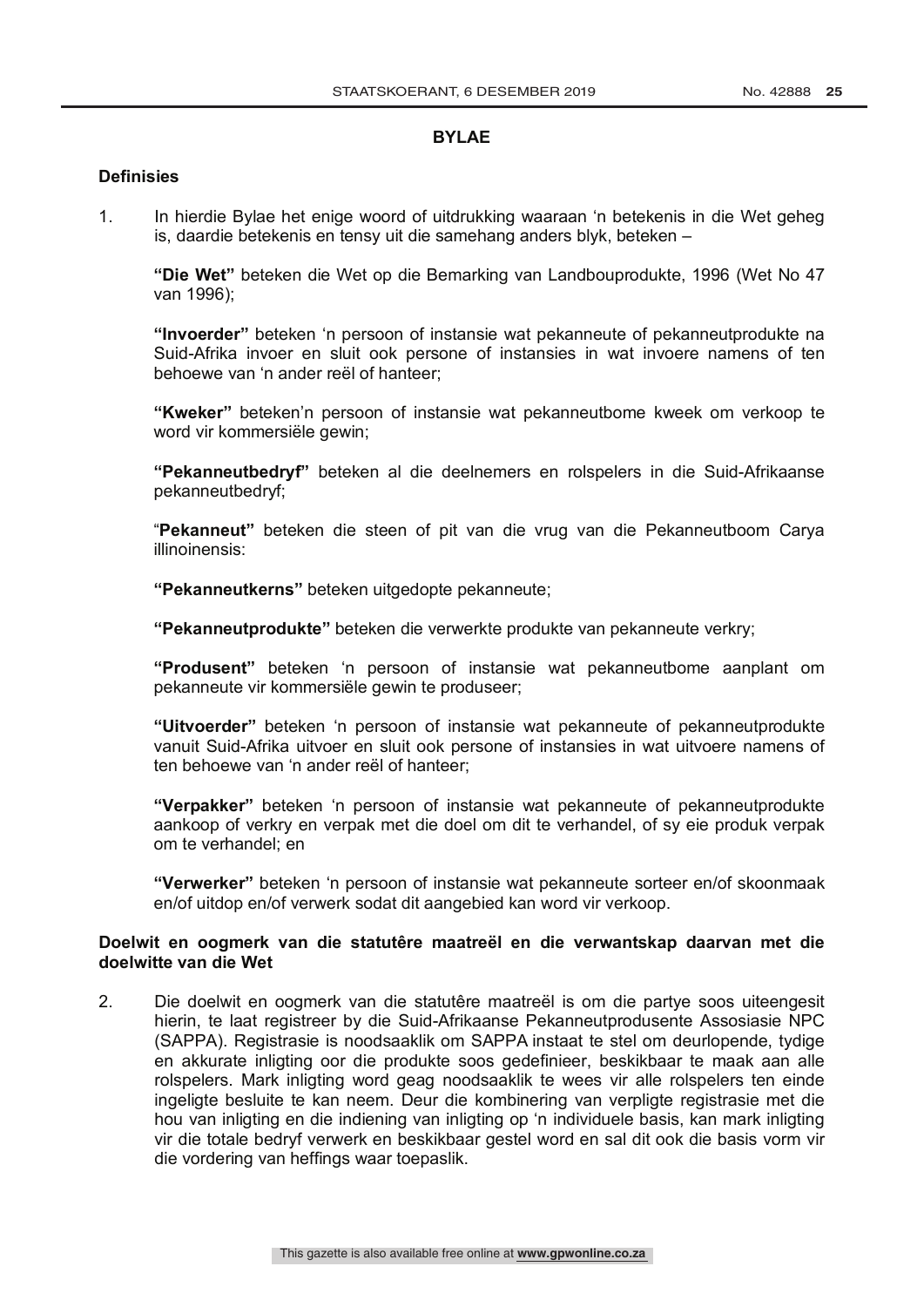Die instel van die maatreël sal die doeltreffendheid van die bemarking van pekanneute en pekanneutprodukte bevorder en verbeter. Die lewensvatbaarheid van die pekanneutbedryf sal derhalwe verbeter word. Die maatreël sal nie nadelig op werksgeleenthede en regverdige arbeidspraktyke inwerk nie.

Die maatreël sal deur SAPPA, 'n maatskappy sonder winsoogmerk wat in terme van die Maatskappy Wet (soos gewysig), 2008 (Wet 71 van 2008) opgerig is, administreer word. SAPPA sal die maatreëls implementeer en administreer soos uiteengesit in hierdie Bylae.

#### **Produkte waarop die statutêre maatreëls van toepassing is**

3. Hierdie statutêre maatreël sal toegepas word op pekanneute en pekanneutprodukte wat plaaslik geproduseer word, sowel as enige pekanneute wat ingevoer word.

#### **Area waarin die maatreëls toegepas sal word**

4. Hierdie maatreël sal in die geografiese gebied van die Republiek van Suid-Afrika geld.

#### **Registrasie van geaffekteerde partye**

- 5. (1) Alle produsente, kwekers, verwerkers, verpakkers, invoerders en uitvoerders van pekanneute en/of pekanneutprodukte sal by SAPPA registreer soos aangedui in klousule 6.
	- (2) Elke persoon wat 'n produsent, kweker, verwerker, verpakker, invoerder en/of uitvoerder van pekanneute en/of pekanneutprodukte word, sal by SAPPA registreer.
	- (3) 'n Persoon sal 'n keuse hê om óf as produsent óf as verwerker óf as uitvoerder óf as invoerder te registreer.
	- (4) 'n Persoon wat 'n produsent sowel as 'n verwerker of uitvoerder of invoerder is, sal as produsent en as 'n verwerker of uitvoerder of invoerder, registreer.

#### **Aansoek om registrasie**

- 6. Aansoek om registrasie sal
	- (1) binne dertig (30) dae na die instelling van hierdie statutêre maatreël, en in die geval van 'n persoon/instansie wat 'n party word soos aangedui in klousule 5 na sodanige datum van instelling, binne dertig (30) dae nadat hy sodanige party geword het;
	- (2) gedoen word op die aansoekvorm wat gratis van SAPPA verkry kan word;
	- $(3)$  ingedien word, wanneer aangestuur word per pos, na –

SAPPA Posbus 163 PAARL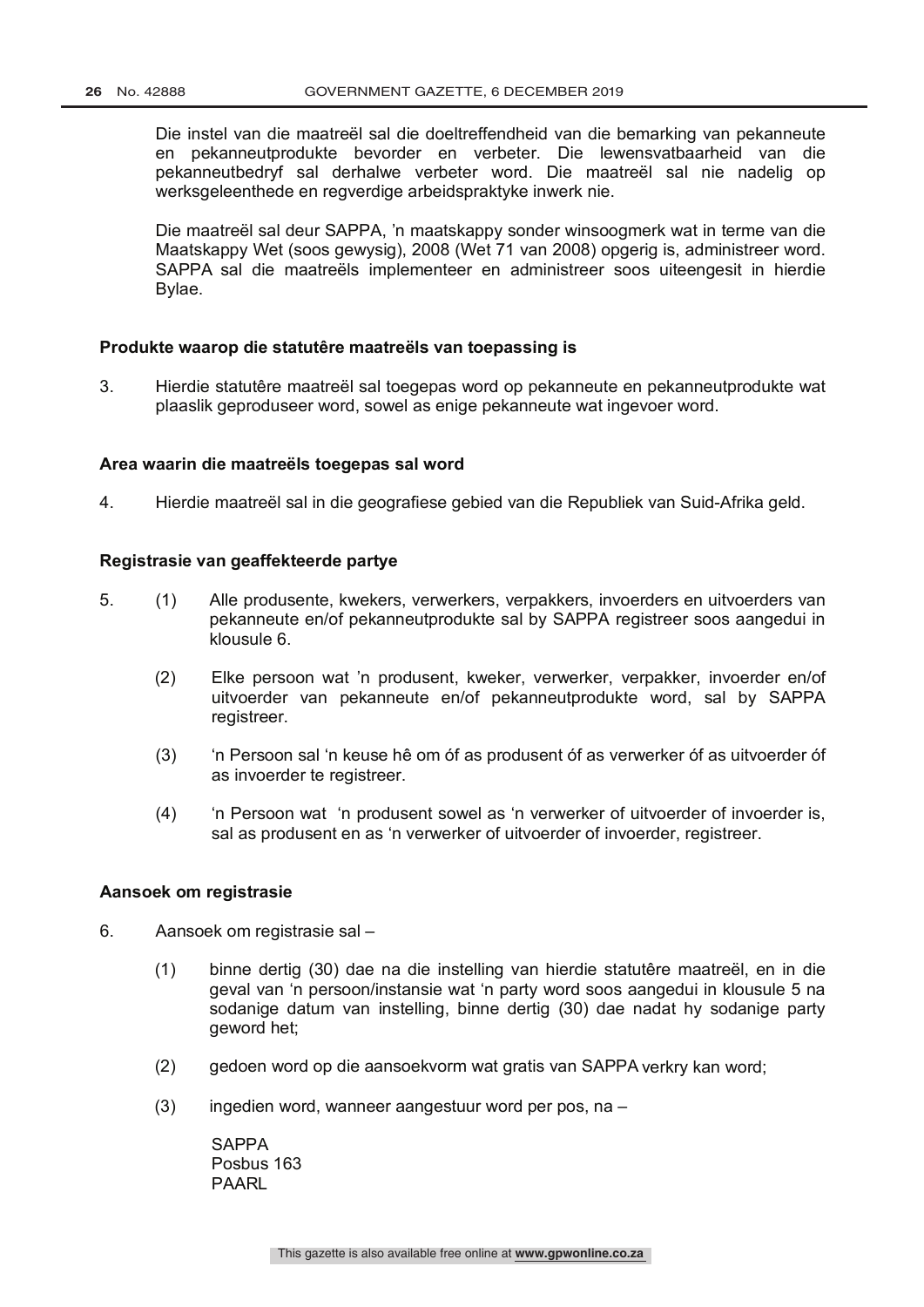7620

(4) wanneer per hand besorg word, afgelewer word by –

SAPPA Hoofstraat 258 PAARL 7646

(5) wanneer per telefaks gestuur word, geadresseer aan –

012 870 2915

(6) wanneer aangestuur word per e-pos, geadresseer aan –

sappa@hortgro.co.za

# **Inwerkingtreding en periode van toepassing**

7. Hierdie statutêre maatreël sal in werking tree op die datum van publikasie hiervan en sal 4 jaar later verval.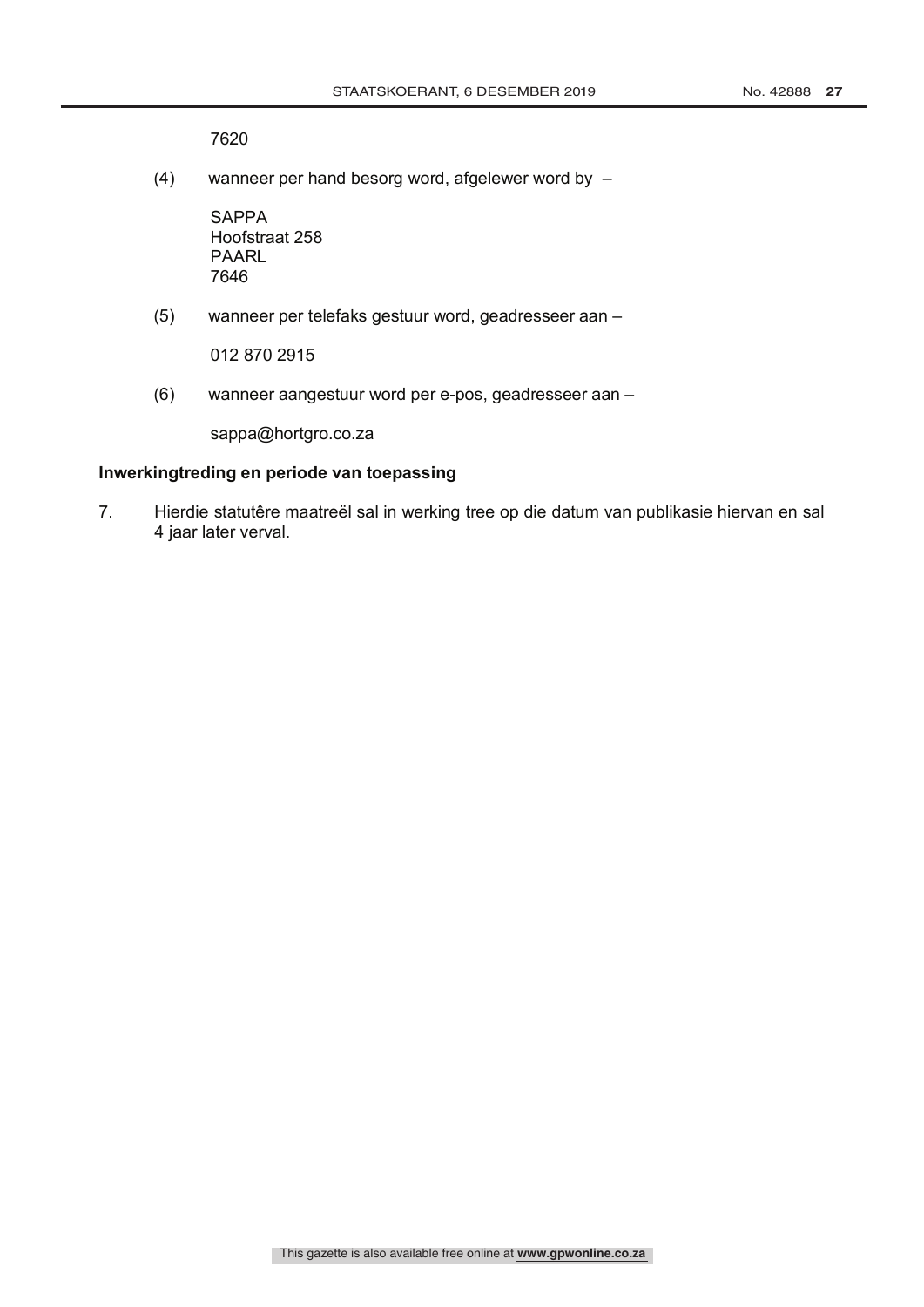## **DEPARTMENT OF AGRICULTURE, FORESTRY AND FISHERIES**

**NO. R. 1579 06 DECEMBER 2019**

# **MARKETING OF AGRICULTURAL PRODUCTS ACT, 1996 (ACT NO. 47 OF 1996)**

# **ESTABLISHMENT OF STATUTORY MEASURE AND DETERMINATION OF GUIDELINE PRICES: LEVIES RELATING TO PECAN NUTS AND PECAN NUT PRODUCTS**

I, Thoko Didiza, Minister of Agriculture, Land Reform and Rural Development, acting under sections 13 and 15 of the Marketing of Agricultural Products Act, 1996 (Act No. 47 of 1996), hereby establish the statutory measure set out in the Schedule.

**(MS) A.T. DIDIZA, (MP) MINISTER OFAGRICULTURE, LAND REFORM AND RURAL DEVELOPMENT**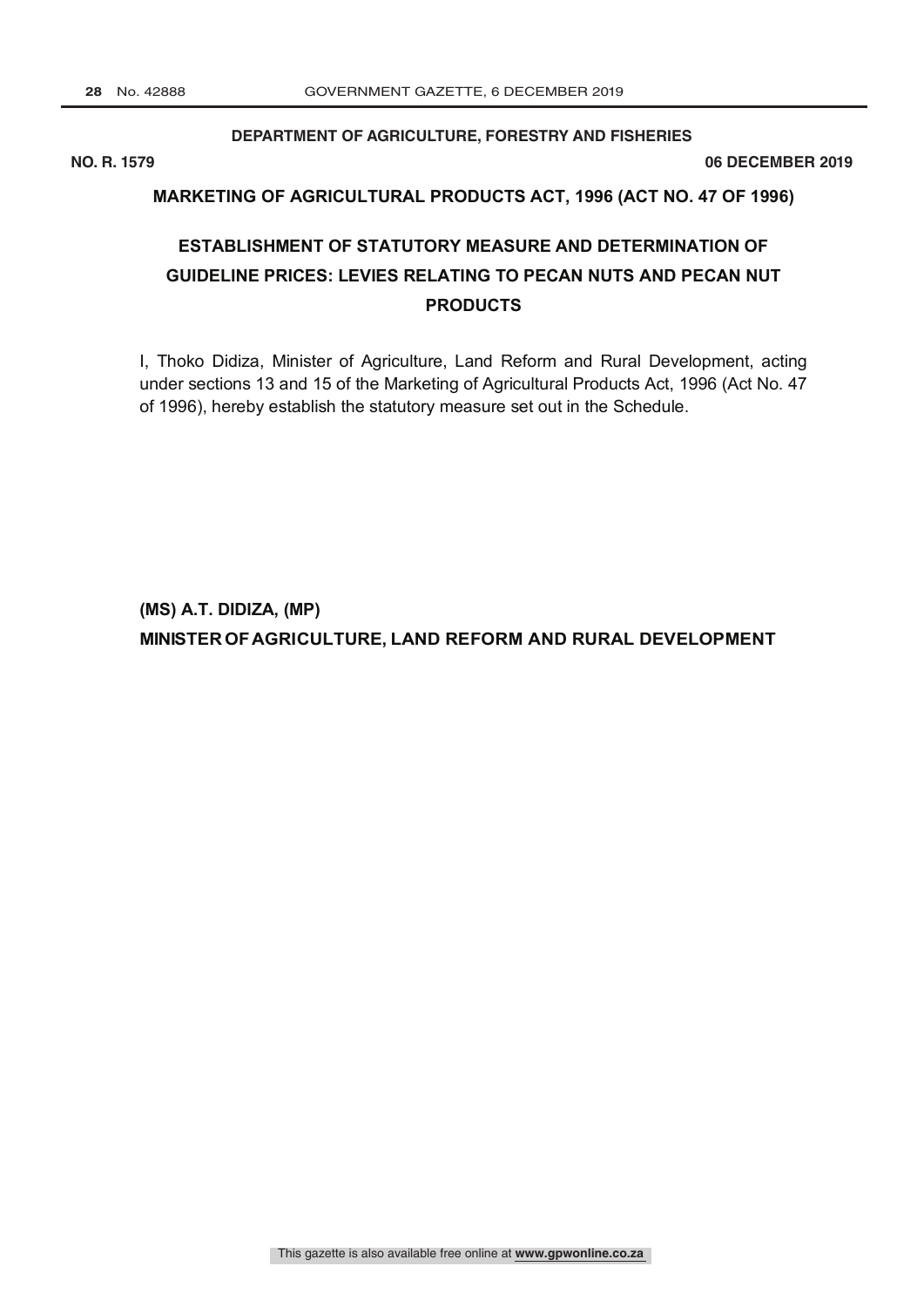## **SCHEDULE**

# **Definitions**

1. In this Schedule any word or expression to which a meaning has been assigned in the Act shall have that meaning, and unless the context otherwise indicates –

**"Exporter"** means a person or entity who exports pecan nuts or pecan nut products from South Africa and includes persons or entities who arranges or handles exports on behalf or in the name of someone else;

**"Grower"** means a person or entity involved in growing pecan nut trees to be sold for commercial gain, i.e. nurseries;

**"Importer"** means a person or entity that imports pecan nuts or pecan nut products into South Africa and includes persons or entities who arranges or handles imports on behalf or in the name of someone else;

**"Packer"** means a person or entity that buys or acquires pecan nuts and/or pecan nut products and packages it for resale; or packs its own products for retail sale;

**"Pecan nut industry"** means all participants and role players in the South African pecan nut industry;

**"Pecan nut kernels"** means shelled pecan nuts;

**"Pecan nut products"** means the processed products obtained from pecan nuts;

**"Pecan nut"** means the stone or pit of the fruit of the Pecan Nut tree Carya illinoinensis;

**"Processor"** means a person or entity who sorts and/or cleans and/or shells and/or processes pecan nuts for resale;

**"Producer"** means a person or entity who grows pecan nut trees to produce pecan nuts for commercial gain; and

**"The Act"** means the Marketing of Agricultural Products Act, 1996 (Act No 47 of 1996).

### **Purpose and aims of statutory measure and the relation thereof to the objectives of the Act**

2. The purpose and aims of this statutory measure are to provide financial support to the South African Pecan Nut Producers Association NPS (SAPPA) to fund research projects, information and technology transfer; plant improvement functions and certification; market information and statistics; communication; trade and market access; and transformation and training for the pecan nut industry.

These measures are necessary to ensure that continuous, timeous and accurate information relating to the pecan nut industry is available to all role players in order for them to make informed decisions.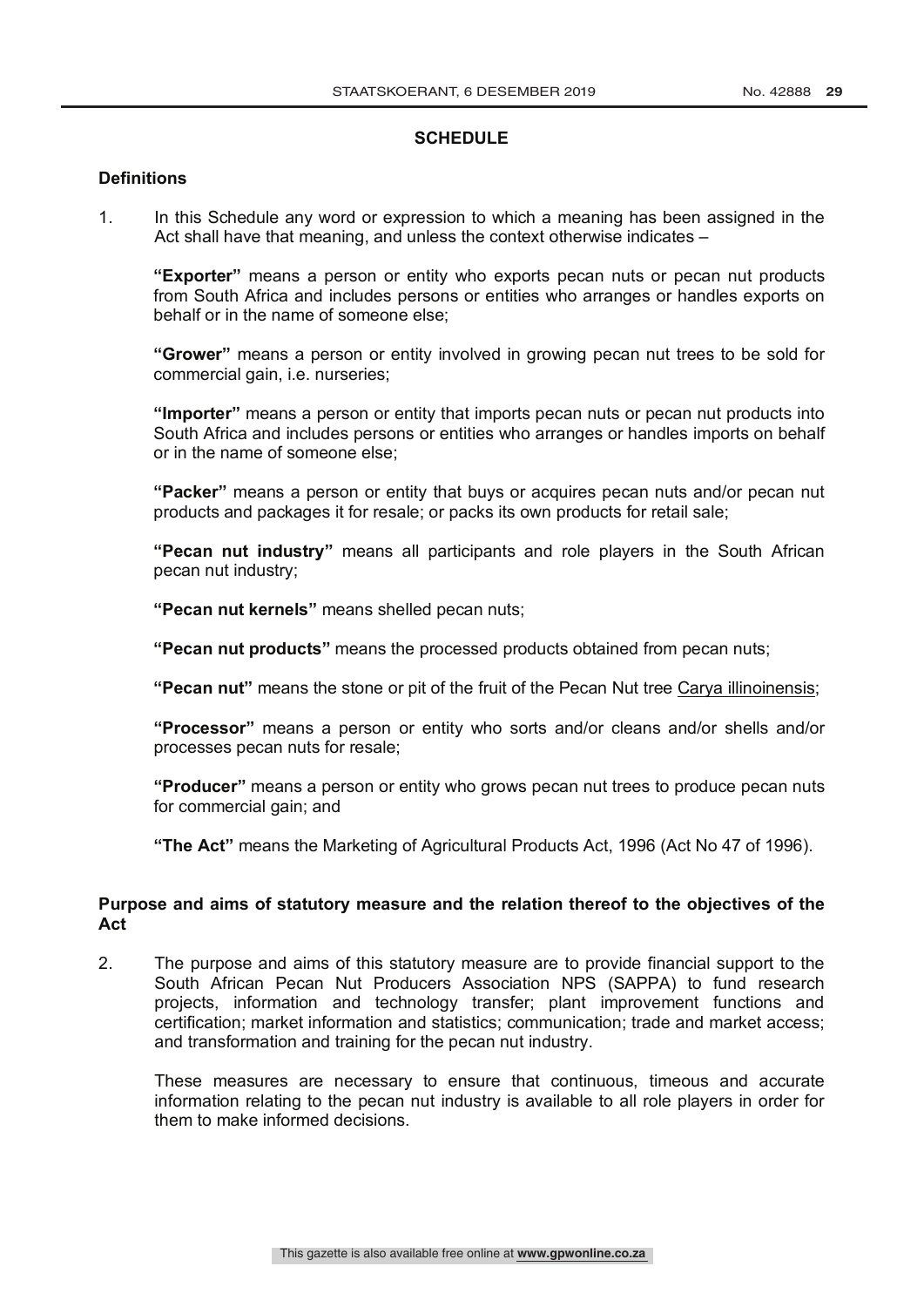The measure will not be detrimental to the number of employment opportunities or fair labour practice and will support the statutory measures relating to registration and the rendering of returns applicable to pecan nuts and pecan nut products.

The measure will be administered by SAPPA, a non-profit company established in terms of the Companies Act (as amended), 2008 (Act 71 of 2008). SAPPA will implement and administer the measure as set out in the Schedule.

#### **Products to which statutory measure applies**

3. This statutory measure shall apply to pecan nuts and pecan nut products, both from domestic source and on imported product.

#### **Area in which measure shall apply**

4. This measure shall apply in the geographical area of the Republic of South Africa.

#### **Imposition of levy**

5. A levy is hereby imposed on pecan nuts and pecan nut products.

# **Amount of levy**

6. The amounts of the levies (excluding Value Added Tax) will be as follows:

| In shell pecan nuts | 1 March 2020 to 28 February 2021<br>1 March 2021 to 28 February 2022<br>1 March 2022 to 28 February 2023<br>1 March 2023 to 29 February 2024 | 35c/kg<br>35c/kg<br>40c/kg<br>40c/kg |
|---------------------|----------------------------------------------------------------------------------------------------------------------------------------------|--------------------------------------|
| Pecan nut kernels   | 1 March 2020 to 28 February 2021<br>1 March 2021 to 28 February 2022<br>1 March 2022 to 28 February 2023<br>1 March 2023 to 29 February 2024 | 70c/kg<br>70c/kg<br>80c/kg<br>80c/kg |

#### **Persons by whom and to whom levy shall be payable**

- 7. (1) The levy imposed under clause 5 shall
	- (a) be payable by a processor, packer or exporter on behalf of the producer from which such pecan nuts have been procured in respect of all pecan nuts processed, packed or exported;
	- (b) be payable by a processor or packer on behalf of a producer in respect of all pecan nuts sorted and/or cleaned and/or shelled and/or packed and/or processed for and returned to such a producer;
	- (c) be payable by an importer on all pecan nuts and pecan nut products imported; and
	- (d) be payable by a producer who packs his own pecan nuts or pecan nut products for retail sale.
	- (2) A levy imposed under clause 5 shall be payable to SAPPA in accordance with clause 8.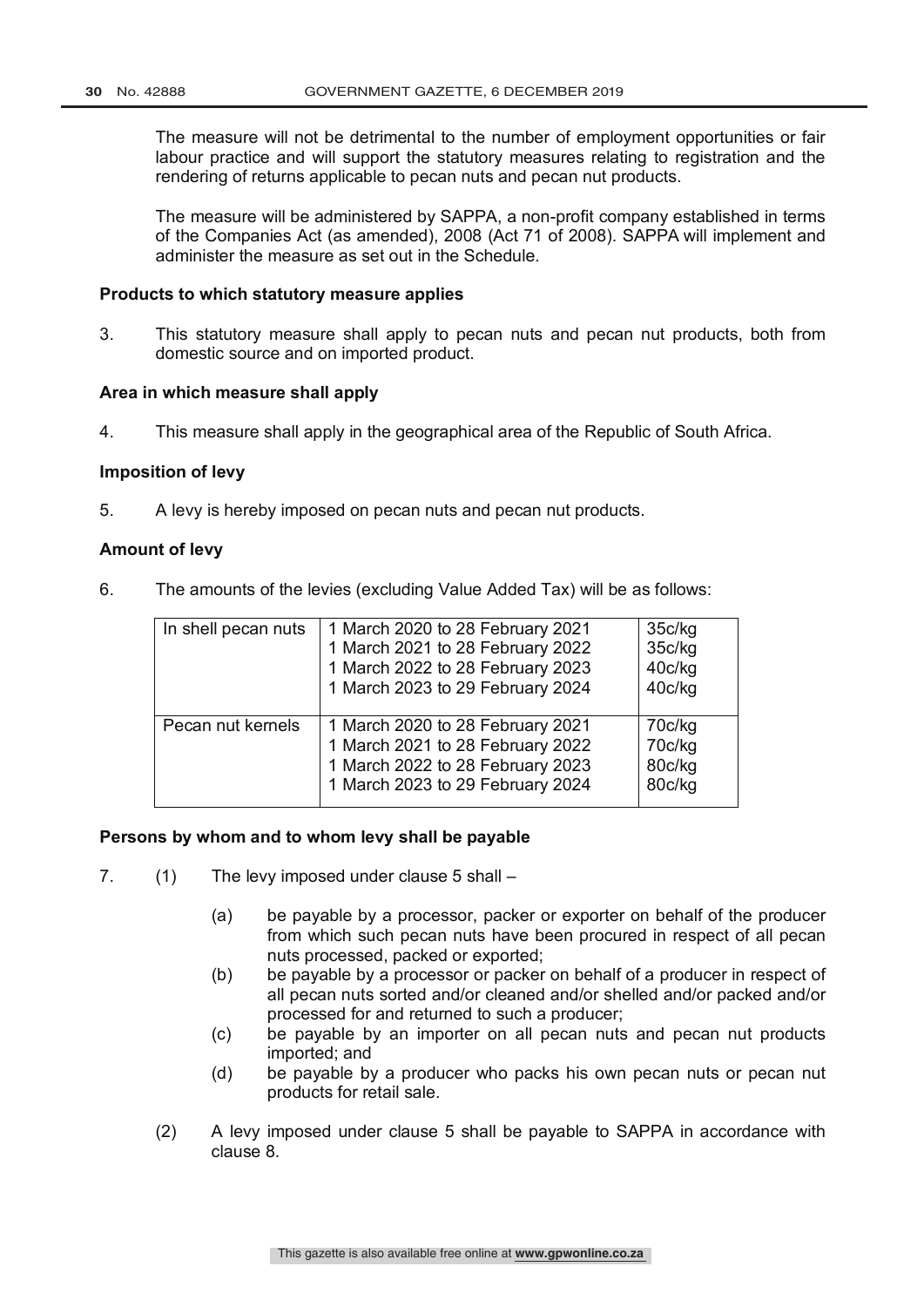# **Payment of levy**

- 8. (1) Payment of the levy shall be made not later than thirty (30) days following the month end wherein the pecan nuts was delivered or imported or sold via any other method.
	- (2) Payment shall be made by means of a cheque or electronic transfer in favour of SAPPA, and shall –
		- (a) when paid by cheque, be addressed to  $-$

**SAPPA** PO Box 163 PAARL 7620

(b) when electronically transferred, be paid to the bank account obtainable from SAPPA on request.

# **Conditions of approval**

- 9. This statutory measure is subject to the following conditions:
	- (a) That 70% of levy income be spent on research, information and other functions, at least 20% on transformation (development of emerging farmers), and not more than 10% on administration;
	- (b) That levies be accounted for, in a manner and to the extent acceptable to the Auditor-General, separately from any other funds or assets under the control of SAPPA, and audited by the Auditor-General; and
	- (c) That after the lapsing of the levy, any surplus funds be utilised subject to the approval of the Minister.

# **Commencement and period of validity**

10. This statutory measure shall come into operation on the date of publication hereof and will lapse 4 years later.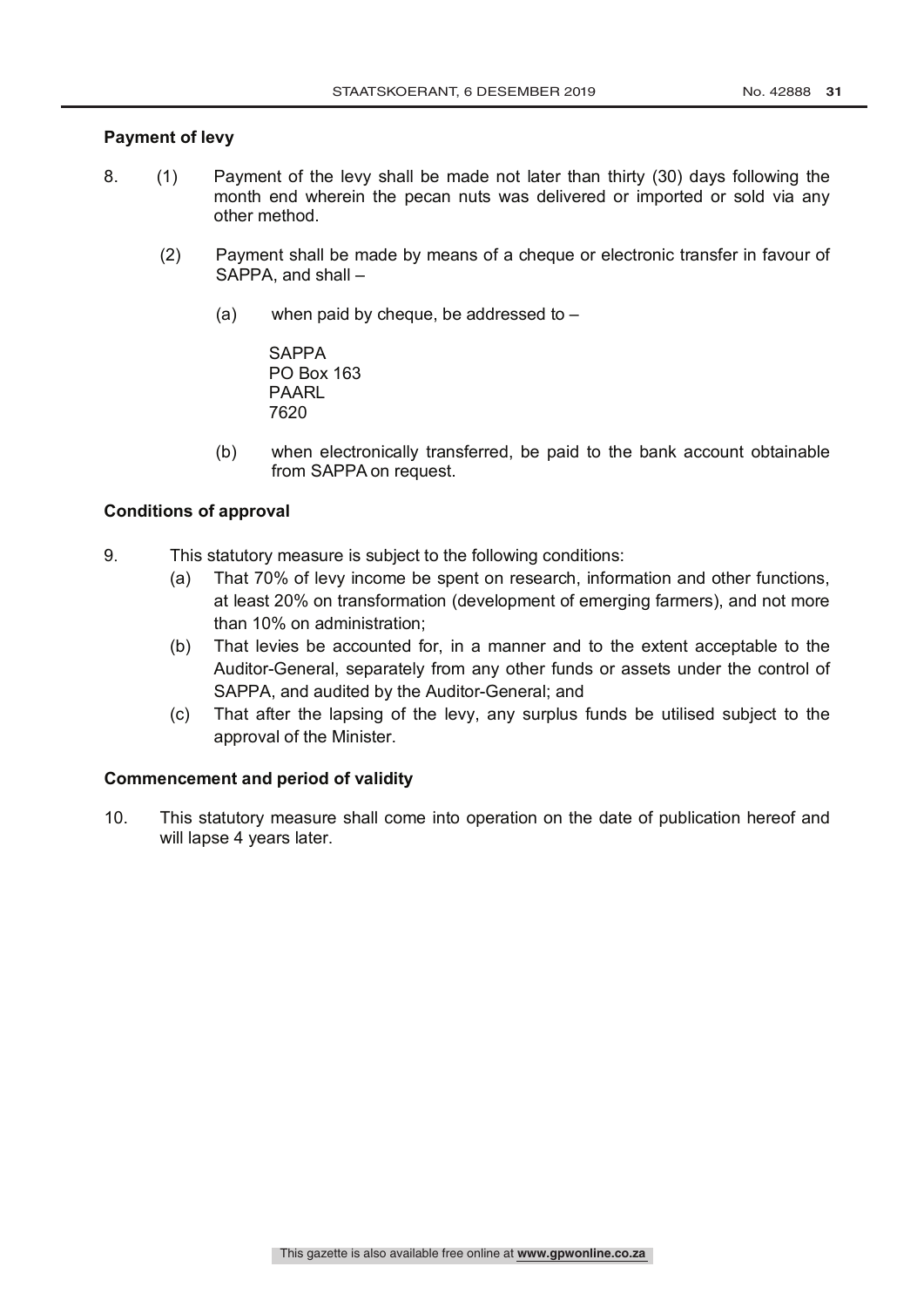#### **DEPARTEMENT VAN LANDBOU, BOSBOU EN VISSERYE**

**NO. R. 1579 06 DESEMBER 2019**

#### **WET OP DIE BEMARKING VAN LANDBOUPRODUKTE, 1996 (WET NO. 47 VAN 1996)**

# **INSTELLING VAN STATUTÊRE MAATREËL EN BEPALINGS VAN RIGLYNPRYS: HEFFINGS OP PEKANNEUTE EN PEKANNEUTPRODUKTE**

Ek, Thoko Didiza, Minister van Landbou, Grondhervorming en Landelike Ontwikkeling, handelende kragtens artikels 13 en 15 van die Wet op die Bemarking van Landbouprodukte, 1996 (Wet No. 47 van 1996) stel hierby die statutêre maatreël in die Bylae uiteengesit in.

**(ME) A.T. DIDIZA, (MP) MINISTER VAN LANDBOU, GRONDHERVORMING EN LANDELIKE ONTWIKKELING**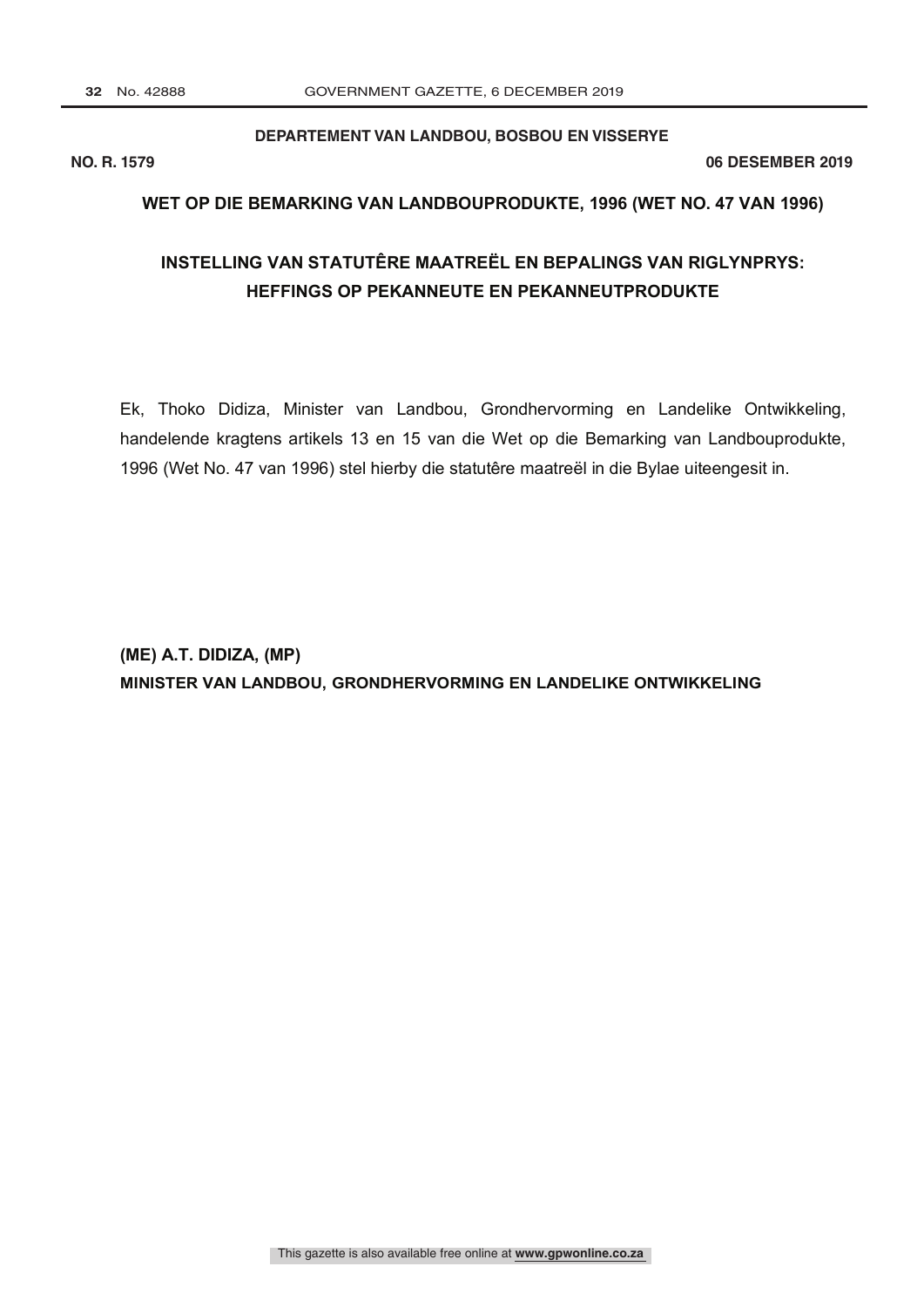#### **BYLAE**

### **Definisies**

1. In hierdie Bylae het enige woord of uitdrukking waaraan 'n betekenis in die Wet geheg is, daardie betekenis en tensy uit die samehang anders blyk, beteken –

**"Die Wet"** beteken die Wet op die Bemarking van Landbouprodukte, 1996 (Wet No 47 van 1996);

**"Invoerder"** beteken 'n persoon of instansie wat pekanneute of pekanneutprodukte na Suid-Afrika invoer en sluit ook persone of instansies in wat invoere namens of ten behoewe van 'n ander reël of hanteer;

**"Kweker"** beteken'n persoon of instansie wat pekanneutbome kweek om verkoop te word vir kommersiële gewin;

**"Pekanneutbedryf"** beteken al die deelnemers en rolspelers in die Suid-Afrikaanse pekanneutbedryf;

**"Pekanneut"** beteken die steen of pit van die vrug van die Pekanneutboom Carya illinoinensis:

**"Pekanneutkerns**" beteken uitgedopte pekanneute;

**"Pekanneutprodukte"** beteken die verwerkte produkte van pekanneute verkry;

**"Produsent"** beteken 'n persoon of instansie wat pekanneutbome aanplant om pekanneute vir kommersiële gewin te produseer;

**"Uitvoerder"** beteken 'n persoon of instansie wat pekanneute of pekanneutprodukte vanuit Suid-Afrika uitvoer en sluit ook persone of instansies in wat uitvoere namens of ten behoewe van 'n ander reël of hanteer;

**"Verpakker"** beteken 'n persoon of instansie wat pekanneute of pekanneutprodukte aankoop of verkry en verpak met die doel om dit te verhandel, of sy eie produk verpak om te verhandel; en

**"Verwerker"** beteken 'n persoon of instansie wat pekanneute sorteer en/of skoonmaak en/of uitdop en/of verwerk sodat dit aangebied kan word vir verkoop.

# **Doelwit en oogmerk van die statutêre maatreël en die verwantskap daarvan met die doelwitte van die Wet**

2. Die heffing word deur die Suid-Afrikaanse Pekanneutprodusente Assosiasie NPC (SAPPA) benodig vir die befondsing van navorsingsprojekte, inligting en tegnologie oordrag; plantverbeteringsfunksies en sertifisering; markinligting en statistiek; kommunikasie; handel en marktoegang; en transformasie en opleiding vir die pekanneutbedryf.

Die maatreël is nodig om SAPPA instaat te stel om deurlopende, tydige en akkurate inligting oor die pekanneutbedryf aan alle rolspelers beskikbaar te stel op die terreine soos aangedui.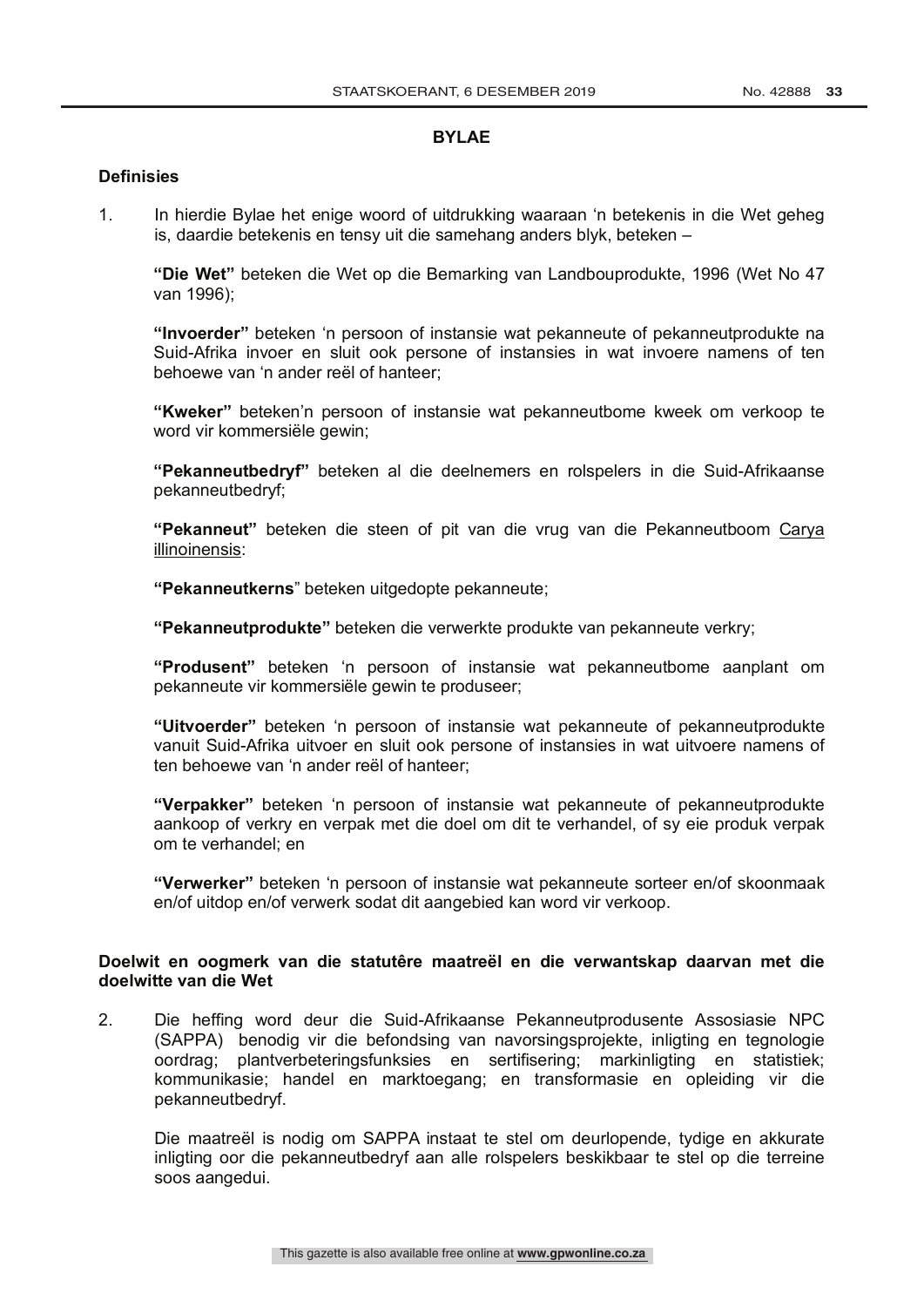Die maatreël sal nie nadelig op werksgeleenthede en regverdige arbeidspraktyke inwerk nie en sal die maatreëls met betrekking tot registrasie en die indiening van rekords en verslae van toepassing op pekanneute en pekanneutprodukte ondersteun.

Die maatreël sal deur SAPPA, 'n maatskappy sonder winsoogmerk wat in terme van die Maatskappy Wet (soos gewysig), 2008 (Wet 71 van 2008) opgerig is, administreer word. SAPPA sal die maatreëls implementeer en administreer soos uiteengesit in hierdie Bylae.

## **Produkte waarop die statutêre maatreëls van toepassing is**

3. Hierdie statutêre maatreël sal toegepas word op pekanneute en pekanneutprodukte wat plaaslik geproduseer word, sowel as enige pekanneute wat ingevoer word.

#### **Area waarin die maatreëls toegepas sal word**

4. Hierdie maatreël sal in die geografiese gebied van die Republiek van Suid-Afrika geld.

#### **Instel van 'n heffing**

5. 'n Heffing word hiermee ingestel op pekanneute en pekanneutprodukte.

## **Bedrag van heffing**

6. Die bedrag van die heffing (Belasting op Toegevoegde Waarde uitgesluit) is soos volg:

| In Dop (Heel) Pekanneute | 1 Maart 2020 tot 28 Februarie 2021<br>1 Maart 2021 tot 28 Februarie 2022<br>1 Maart 2022 tot 28 Februarie 2023<br>1 Maart 2023 tot 29 Februarie 2024 | 35c/kg<br>35c/kg<br>40c/kg<br>40c/kg |
|--------------------------|------------------------------------------------------------------------------------------------------------------------------------------------------|--------------------------------------|
| <b>Pekanneut Kerns</b>   | 1 Maart 2020 tot 28 Februarie 2021<br>1 Maart 2021 tot 28 Februarie 2022<br>1 Maart 2022 tot 28 Februarie 2023<br>1 Maart 2023 tot 29 Februarie 2024 | 70c/kg<br>70c/kg<br>80c/kg<br>80c/kg |

#### **Persone op wie die heffing van toepassing is en aan wie dit betaal word**

- 7. (1) Die heffing wat in terme van klousule 5 ingestel word, sal
	- (a) betaalbaar wees deur 'n verwerker, verpakker of uitvoerder op alle pekanneute namens die produsent van wie sodanige pekanneute vir verwerking, verpakking of uitvoere bekom is;
	- (b) betaalbaar wees deur 'n verwerker of verpakker op alle pekanneute namens 'n produsent wie sy eie pekanneute laat sorteer en/of skoonmaak en/of uitdop en/of verpak en/of verwerk en daarna terugneem.
	- (c) betaalbaar wees deur 'n invoerder op alle pekanneute en pekanneutprodukte wat ingevoer is; en
	- (d) betaalbaar wees deur 'n produsent wie sy eie pekanneute of pekanneutprodukte verpak en verkoop.
	- (2) Die heffings soos ingestel in terme van klousule 5 sal betaalbaar wees aan SAPPA soos aangedui in klousule 8.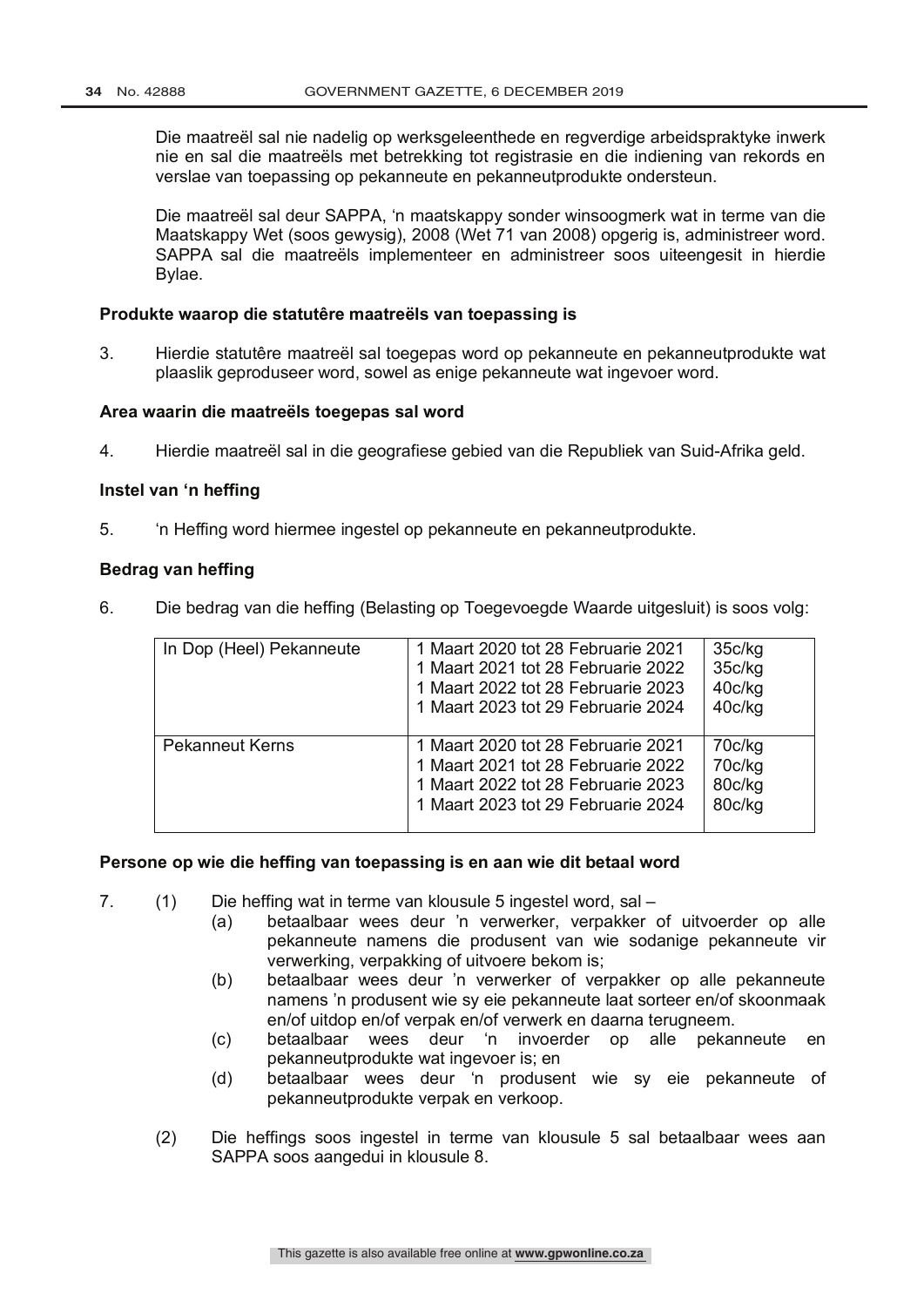# **Betaling van heffing**

- 8. (1) Betaling van die heffing sal geskied nie later nie as dertig (30) dae na die maandeinde waarin die pekanneute gelewer of ingevoer is, of via enige ander wyse verkoop is.
	- (2) Betaling sal geskied deur middel van 'n tjek of elektroniese oordrag uitgemaak aan SAPPA, en sal –
		- (a) wanneer per tjek betaal word, geadresseer word aan –

**SAPPA** Posbus 163 PAARL 7620

(b) wanneer elektronies oorgedra word, direk in die bankrekening inbetaal word wat op versoek van SAPPA verkry kan word.

# **Voorwaardes van goedkeuring**

- 9. Hierdie statutêre heffings is onderworpe aan die volgende voorwaardes:
	- (a) Dat 70% van heffingsinkomste spandeer word aan navorsing, inligting, en ander funksies, ten minste 20% op transformasie (ontwikkeling van swart boere) en nie meer as 10% op administrasie;
	- (b) Dat die heffings bestuur word op 'n manier aanvaarbaar vir die Ouditeur-Generaal, apart van enige ander bates of fondse van SAPPA en geoudit word deur die Ouditeur-generaal; en
	- (c) Dat die aanwending van enige surplusfondse wat na die heffingstermyn mag bestaan, onderhewig sal wees aan die goedkeuring van die Minister.

# **Inwerkingtreding en periode van toepassing**

10. Hierdie statutêre maatreël sal in werking tree op die datum van publikasie hiervan en sal 4 jaar later verval.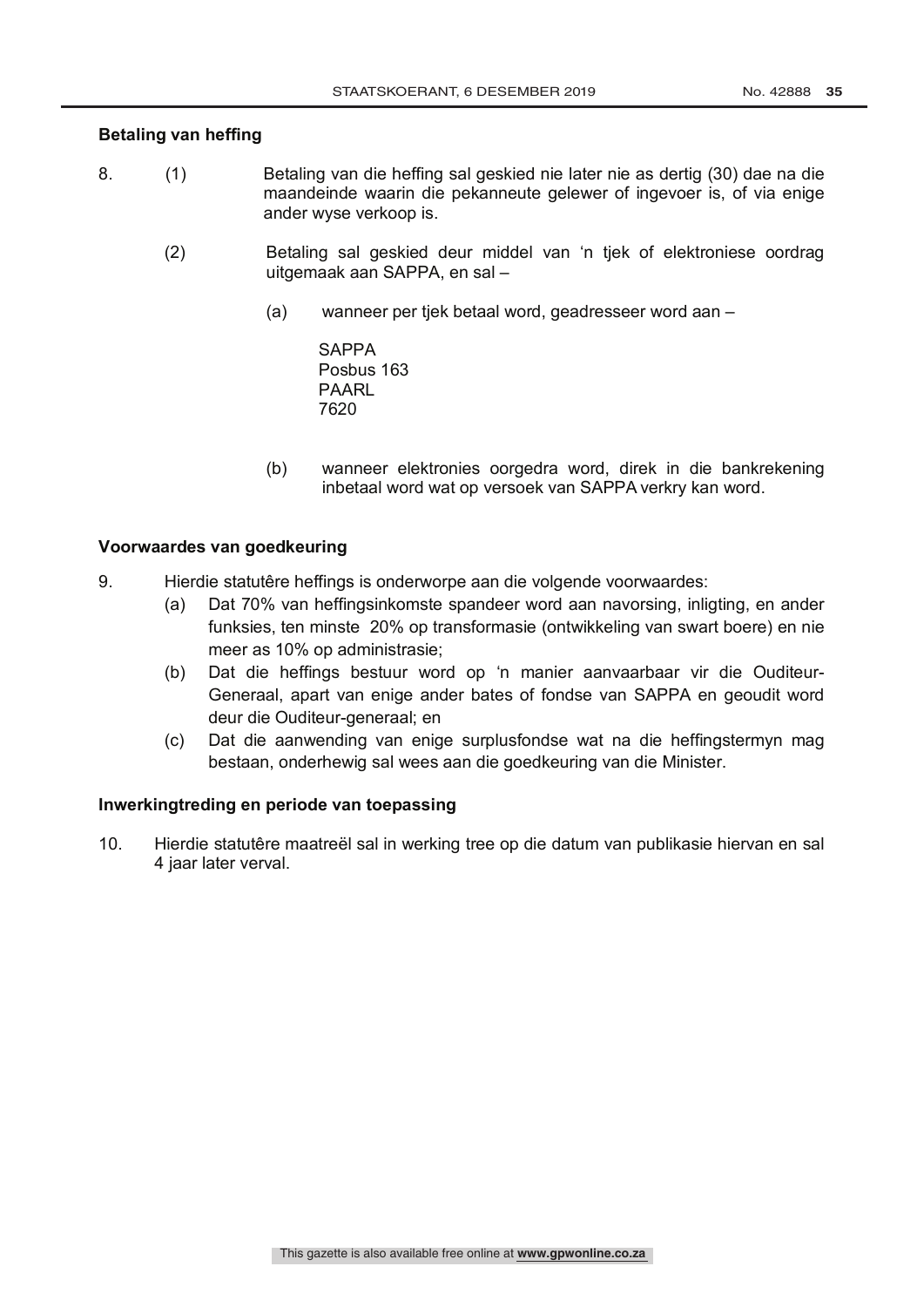#### **DEPARTMENT OF AGRICULTURE, FORESTRY AND FISHERIES**

**NO. R. 1580 06 DECEMBER 2019**

### **MARKETING OF AGRICULTURAL PRODUCTS ACT, 1996 (ACT NO. 47 OF 1996)**

# **ESTABLISHMENT OF STATUTORY MEASURE: RECORDS AND RETURNS RELATING TO PECAN NUT TREES AS WELL AS DOMESTIC PRODUCTION, PROCESSING, IMPORTS AND EXPORTS OF PECAN NUTS AND PECAN NUT PRODUCTS**

I, Thoko Didiza, Minister of Agriculture, Land Reform and Rural Development, acting under sections 13 and 18 of the Marketing of Agricultural Products Act, 1996 (Act No. 47 of 1996), hereby establish the statutory measure set out in the Schedule.

**(MS) A.T. DIDIZA, (MP) MINISTER OFAGRICULTURE, LAND REFORM AND RURAL DEVELOPMENT**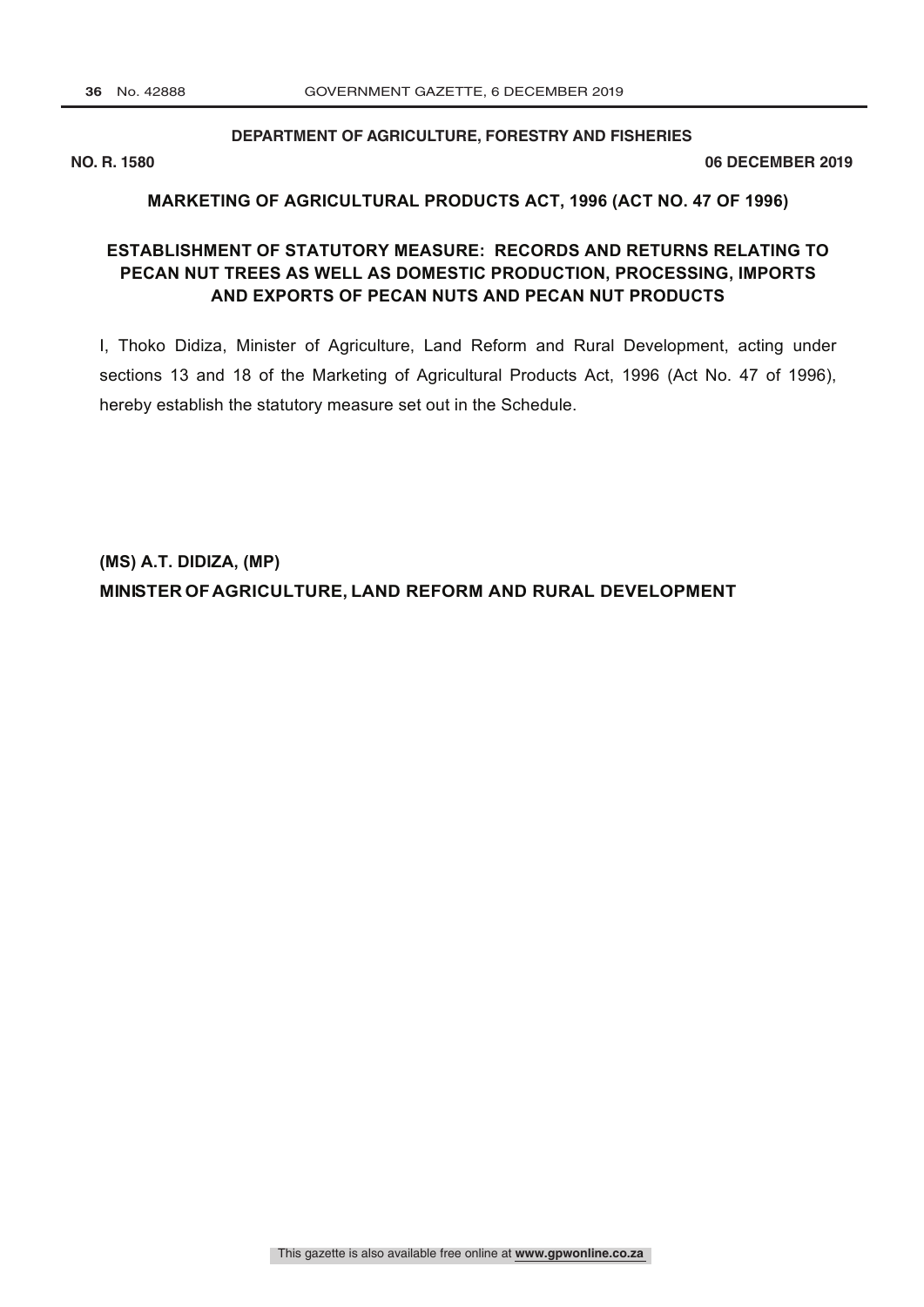### **SCHEDULE**

#### **Definitions**

1. In this Schedule any word or expression to which a meaning has been assigned in the Act shall have that meaning, and unless the context otherwise indicates –

**"Exporter"** means a person or entity who exports pecan nuts or pecan nut products from South Africa and includes persons or entities who arranges or handles exports on behalf or in the name of someone else;

**"Grower"** means a person or entity involved in growing pecan nut trees to be sold for commercial gain, i.e. nurseries;

**"Importer"** means a person or entity that imports pecan nuts or pecan nut products into South Africa and includes persons or entities who arranges or handles imports on behalf of or in the name of someone else;

**"Packer"** means a person or entity that buys or acquires pecan nuts and/or pecan nut products and packages it for resale; or packs its own products for retail sale;

**"Pecan nut industry**" means all participants and role players in the South African pecan nut industry;

**"Pecan nut kernels"** means shelled pecan nuts;

**"Pecan nut products"** means the processed products obtained from pecan nuts;

**"Pecan nut"** means the stone or pit of the fruit of the Pecan Nut tree Carya illinoinensis;

**"Processor"** means a person or entity who sorts and/or cleans and/or shells and/or processes pecan nuts for resale;

**"Producer"** means a person or entity who grows pecan nut trees to produce pecan nuts for commercial gain; and

**"The Act"** means the Marketing of Agricultural Products Act, 1996 (Act No 47 of 1996).

### **Purpose and aims of statutory measure and the relation thereof to the objectives of the Act**

2. The purpose and aims of the statutory measure is to compel the parties set out herein to keep records and render returns to the South African Pecan Nut Producers Association NPC (SAPPA). This is necessary to ensure that continuous, timeous and accurate information relating to the products as defined, is available to all role players. Market information is deemed essential for all role players in order for them to make informed decisions. By prescribing the keeping of records with the rendering of returns on an individual basis, market and production information for the pecan nut industry can be processed and disseminated.

The establishment of the measure will assist in promoting the efficiency of the marketing of products. The viability of the pecan nut industry should thus be enhanced. The measure will not be detrimental to the number of employment opportunities or fair labour practice. Any information obtained will be dealt with in a confidential manner and no sensitive or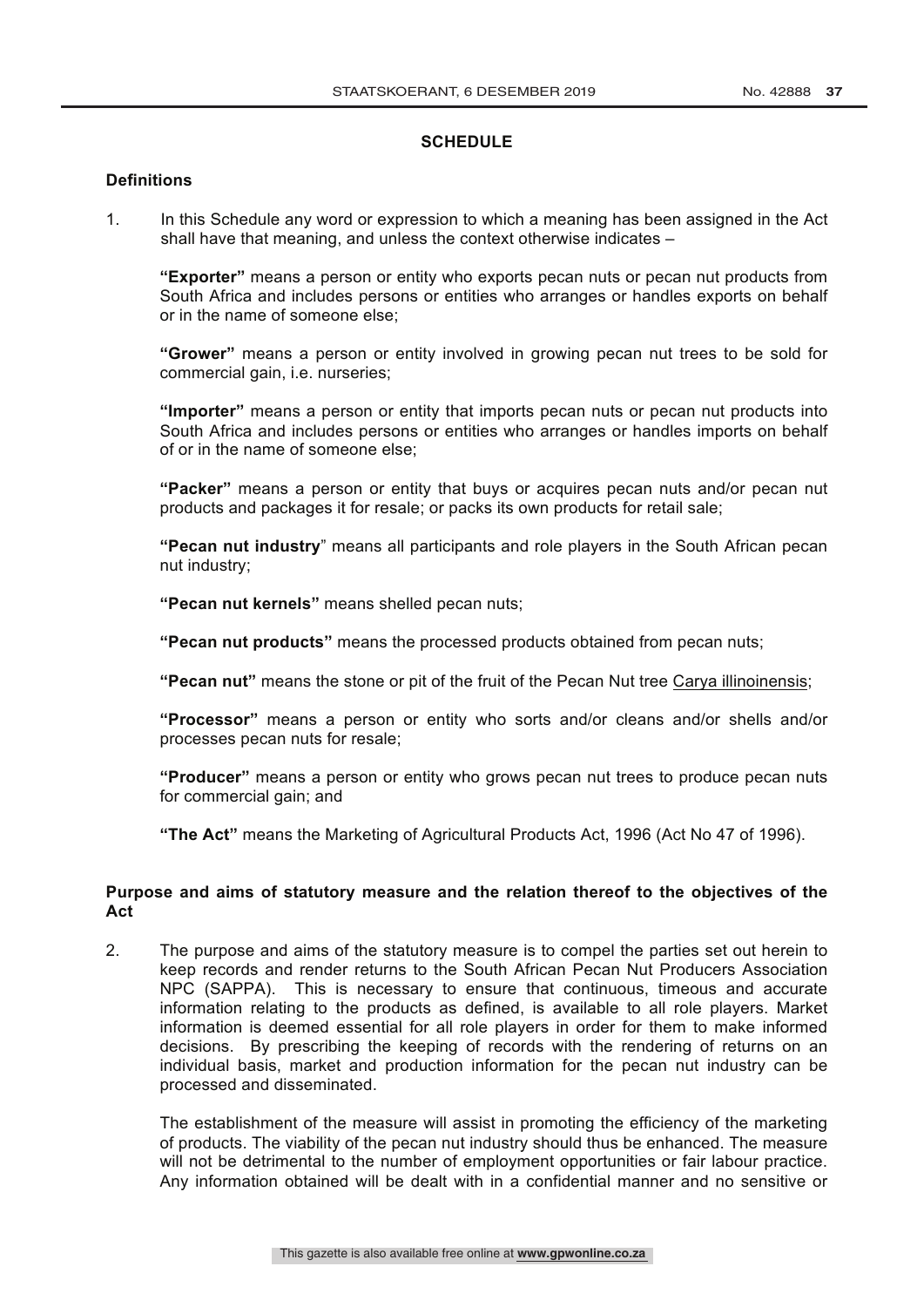potentially sensitive client-specific information will be made available to any party without the prior approval of the party whose rights may be affected.

The measure will be administered by SAPPA, a non-profit company established in terms of the Companies Act (as amended), 2008 (Act 71 of 2008). SAPPA will implement and administer the measure as set out in the Schedule.

#### **Products to which statutory measure applies**

3. This statutory measure shall apply to pecan nuts and pecan nut products, both from domestic source and on imported product.

#### **Area in which measure shall apply**

4. This measure shall apply in the geographical area of the Republic of South Africa.

#### **Records to be kept and returns to be rendered**

- 5. (1) All producers, processors, importers and exporters of pecan nuts and pecan nut products shall keep such records and render the returns as may be required by SAPPA relating to:
	- (a) Pecan nut trees;
	- (b) The volume of pecan nuts and/or pecan nut products produced ; and
	- (c) The volume of pecan nuts and/or pecan nut products imported and/or exported.
	- (2) No records or returns shall be required in terms of this measure which disclose confidential information of a marketing nature, and in particular, no returns disclosing, inter alia, contracting parties; purchasers of pecan nuts products; prices of services or the prices obtained for product, or any similar information, shall be required to be furnished.
	- (3) The National Department of Agriculture, Land Reform and Rural Development or its assignee shall render a copy of all export certificates or furnish the information required by SAPPA contained in such certificates within the period specified in sub-clause (4)
	- (4) The records referred to in sub-clause (1) shall
		- (a) be recorded on a computer or with ink in a book;
		- (b) be kept at the registered premises of the person required to keep it for a period of at least three years.
	- (5) The returns referred to in sub-clause (1) shall be rendered on forms obtainable free of charge for this purpose from SAPPA within fifteen (15) days after the end of the month in which the returns have been requested.
		- (a) be submitted, when forwarded by post, to  $-$

**SAPPA** PO Box 163 PAARL 7620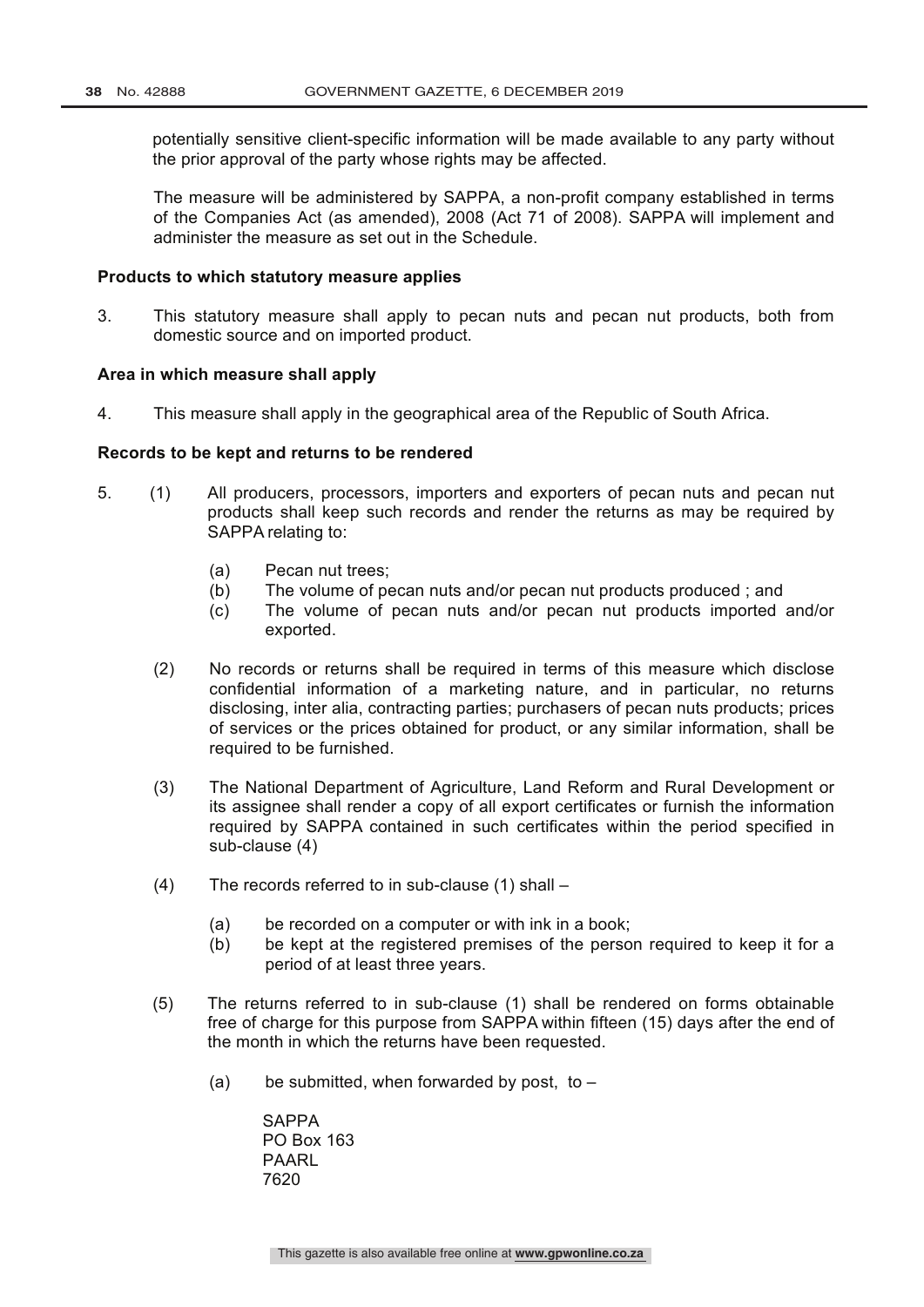(b) when delivered by hand, be delivered to  $-$ 

**SAPPA** 258 Main Street PAARL 7646

(c) when sent by telefax, be addressed to  $-$ 

021 870 2915

(d) when sent by E-mail, addressed to  $-$ 

sappa@hortgro.co.za

#### **Commencement and period of validity DEPARTEMENT VAN LANDBOU, GRONDHERVORMING EN LANDELIKE ONTWIKKELING**

6. This statutory measure shall come into operation on the date of publication hereof and will lapse 4 years later.

**DEPARTEMENT VAN LANDBOU, BOSBOU EN VISSERYE**

**NO. R. 1580 06 DESEMBER 2019**

**WET OP DIE BEMARKING VAN LANDBOUPRODUKTE, 1996 (WET NO. 47 VAN 1996)**

# **INSTELLING VAN 'N STATUTÊRE MAATREËL: AANTEKENINGE EN OPGAWES MET BETREKKING TOT PEKANNEUT BOME, PLAASLIKE PRODUKSIE, VERWERKING, INVOER EN UITVOER VAN PEKANNEUTE EN PEKANNEUTPRODUKTE**

Ek, Thoko Didiza, Minister van Landbou, Grondhervorming en Landelike Ontwikkeling, stel hiermee in terme van artikels 13 en 18 van die Wet op die Bemarking van Landbouprodukte, 1996 (Wet No. 47 van 1996), die statutêre maatreël in soos uiteengesit in hierdie Bylae.

**(ME) A.T. DIDIZA, (MP) MINISTER VAN LANDBOU, GRONDHERVORMING EN LANDELIKE ONTWIKKELING**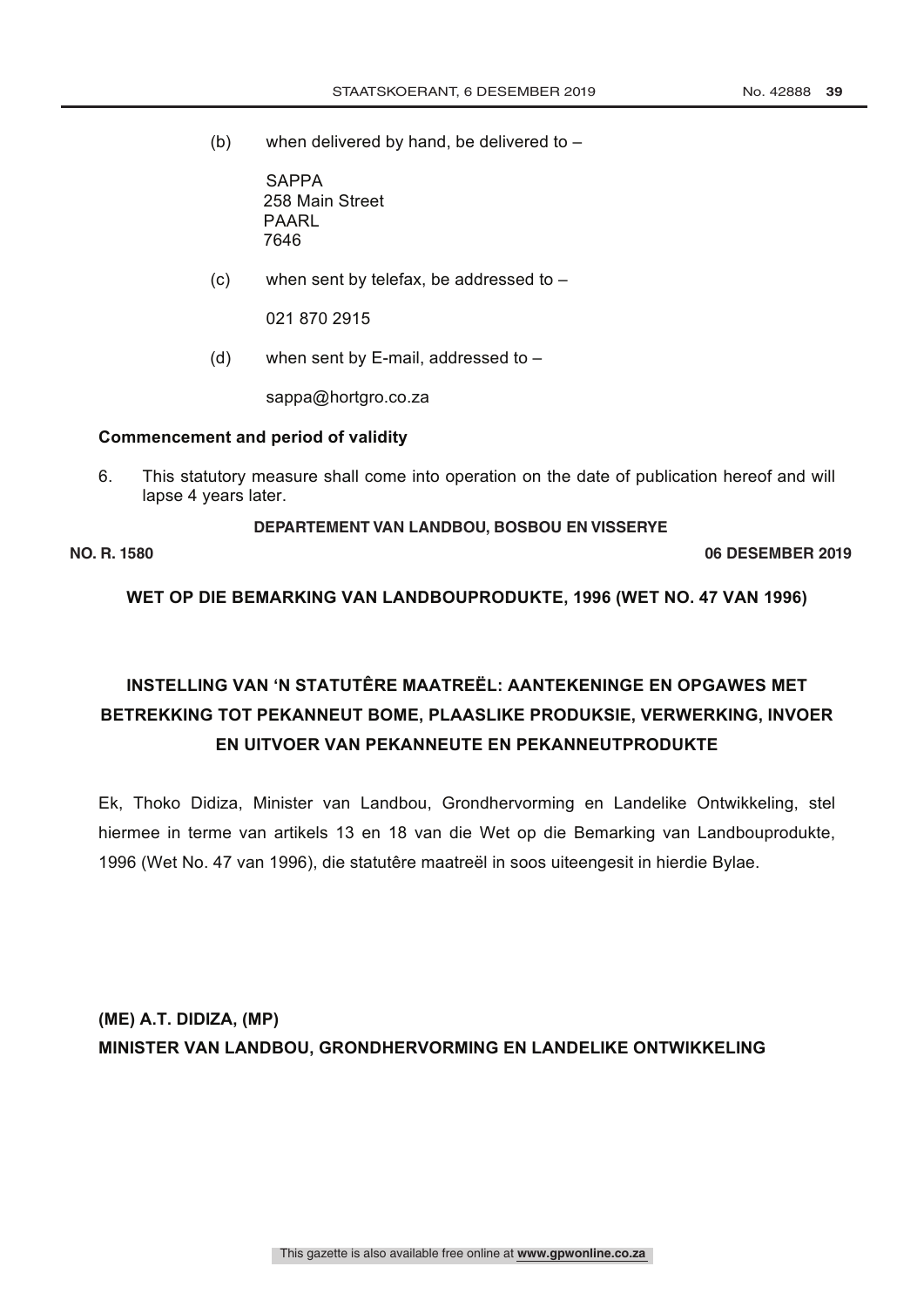# **BYLAE**

# **Definisies**

1. In hierdie Bylae het enige woord of uitdrukking waaraan 'n betekenis in die Wet geheg is, daardie betekenis en tensy uit die samehang anders blyk, beteken –

**"Die Wet"** beteken die Wet op die Bemarking van Landbouprodukte, 1996 (Wet No 47 van 1996);

**"Invoerder"** beteken 'n persoon of instansie wat pekanneute of pekanneutprodukte na Suid-Afrika invoer en sluit ook persone of instansies in wat invoere namens of ten behoewe van 'n ander reël of hanteer;

**"Kweker"** beteken'n persoon of instansie wat pekanneutbome kweek om verkoop te word vir kommersiële gewin;

**"Pekanneutbedryf"** beteken al die deelnemers en rolspelers in die Suid-Afrikaanse pekanneutbedryf;

**"Pekanneut"** beteken die steen of pit van die vrug van die Pekanneutboom Carya illinoinensis:

**"Pekanneutkerns"** beteken uitgedopte pekanneute;

**"Pekanneutprodukte"** beteken die verwerkte produkte van pekanneute verkry;

**"Produsent"** beteken 'n persoon of instansie wat pekanneutbome aanplant om pekanneute vir kommersiële gewin te produseer;

**"Uitvoerder"** beteken 'n persoon of instansie wat pekanneute of pekanneutprodukte vanuit Suid-Afrika uitvoer en sluit ook persone of instansies in wat uitvoere namens of ten behoewe van 'n ander reël of hanteer;

**"Verpakker"** beteken 'n persoon of instansie wat pekanneute of pekanneutprodukte aankoop of verkry en verpak met die doel om dit te verhandel, of sy eie produk verpak om te verhandel; en

**"Verwerker"** beteken 'n persoon of instansie wat pekanneute sorteer en/of skoonmaak en/of uitdop en/of verwerk sodat dit aangebied kan word vir verkoop.

# **Doelwit en oogmerk van die statutêre maatreël en die verwantskap daarvan met die doelwitte van die Wet**

2. Die doelwit en oogmerk van die statutêre maatreël is om die partye soos uiteengesit hierin te verplig om aantekeninge te hou en opgawes aan die Suid-Afrikaanse Pekanneutprodusente Assosiasie NPC (SAPPA) te verstrek. Dit is noodsaaklik om SAPPA instaat te stel om deurlopende, tydige en akkurate inligting oor die produkte soos gedefinieer, beskikbaar te maak aan alle rolspelers. Mark inligting word geag noodsaaklik te wees vir alle rolspelers ten einde ingeligte besluite te kan neem. Deur die kombinering van verpligte registrasie met die hou van inligting en die indiening van inligting op 'n individuele basis, kan mark inligting vir die totale bedryf verwerk en beskikbaar gestel word en sal dit ook die basis vorm vir die vordering van heffings waar toepaslik.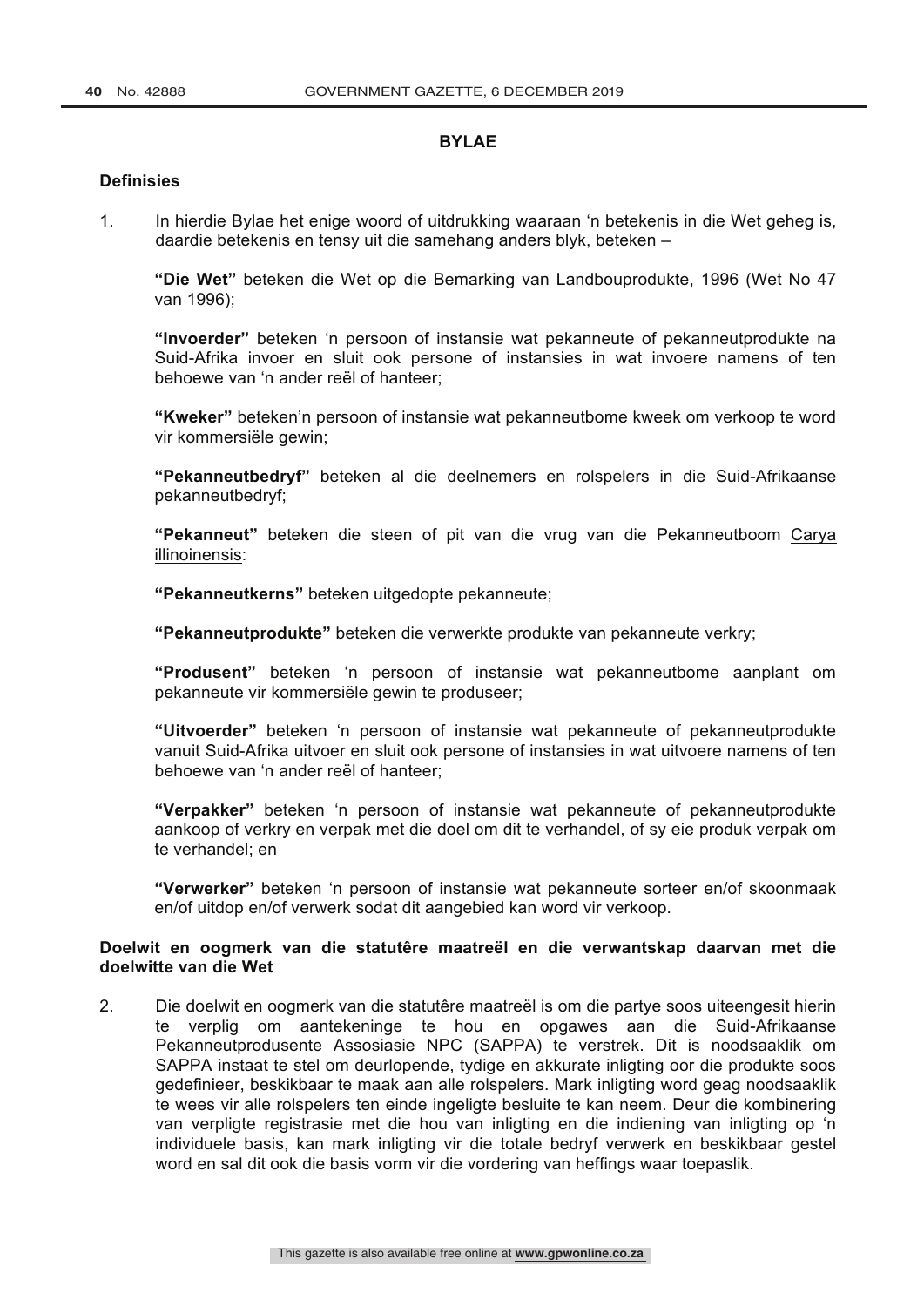Die instel van die maatreël sal die doeltreffendheid van die bemarking van pekanneute en pekanneutprodukte bevorder en verbeter. Die lewensvatbaarheid van die pekanneutbedryf sal derhalwe verbeter word. Die maatreël sal nie nadelig op werksgeleenthede en regverdige arbeidspraktyke inwerk nie. Enige inligting wat op hierdie wyse verkry word sal vertroulik hanteer word en geen sensitiewe of potensieel sensitiewe kliënt spesifieke inligting sal aan enige party beskikbaar gemaak word sonder die vooraf goedkeuring van daardie partye wie se regte in enige mate geraak kan word nie.

Die maatreël sal deur SAPPA, 'n maatskappy sonder winsoogmerk wat in terme van die Maatskappy Wet (soos gewysig), 2008 (Wet 71 van 2008) opgerig is, administreer word. SAPPA sal die maatreëls implementeer en administreer soos uiteengesit in hierdie Bylae.

### **Produkte waarop die statutêre maatreëls van toepassing is**

3. Hierdie statutêre maatreël sal toegepas word op pekanneute en pekanneutprodukte wat plaaslik geproduseer word, sowel as enige pekanneute wat ingevoer word.

#### **Area waarin die maatreëls toegepas sal word**

4. Hierdie maatreël sal in die geografiese gebied van die Republiek van Suid-Afrika geld.

#### **Aantekeninge en opgawes wat gelewer moet word**

- 5. (1) Alle produsente, verwerkers, invoerders en uitvoerders moet vir elke kalendermaand volledige aantekeninge hou en opgawes indien soos deur SAPPA verlang in verband met
	- a) Pekanneutbome;
	- b) Die volume van pekanneute en pekanneutprodukte geproduseer; en
	- c) Die volumes van pekanneute en pekanneutprodukte ingevoer en/of uitgevoer.
	- (2) Geen aantekeninge of opgawes sal in terme van hierdie maatreël verlang word wat enigsins vertroulike inligting van 'n bemarkingsaard, en spesifiek sal geen inligting wat onder andere kontrakterende partye, kopers van pekanneutprodukte, koste van dienste, die pryse van produkte, of enige soortgelyke inligting, verlang word nie.
	- (3) Die Departement van Landbou, Bosbou en Visserye of sy agent sal 'n afskrif van alle uitvoer sertifikate en ander inligting wat in sodanige sertifikate vervat is en deur SAPPA verlang word, voorsien binne die periode soos gespesifiseer in subklousule (4).
	- (4) Die aantekeninge soos verwys na in sub-klousule (1) sal
		- a) vasgelê word per rekenaar of met ink in 'n boek;
		- b) gehou word by die geregistreerde perseel van die persoon van wie dit verlang word om sodanige aantekeninge te hou vir 'n periode van drie jaar.
	- (5) Die opgawes waarna verwys word in sub-klousule (1), sal ingedien word op vorms wat gratis by SAPPA verkry kan word binne vyftien (15) dae na die einde van die maand waarin die opgawes aangevra is.
		- a) ingedien word, wanneer aangestuur word per pos, na –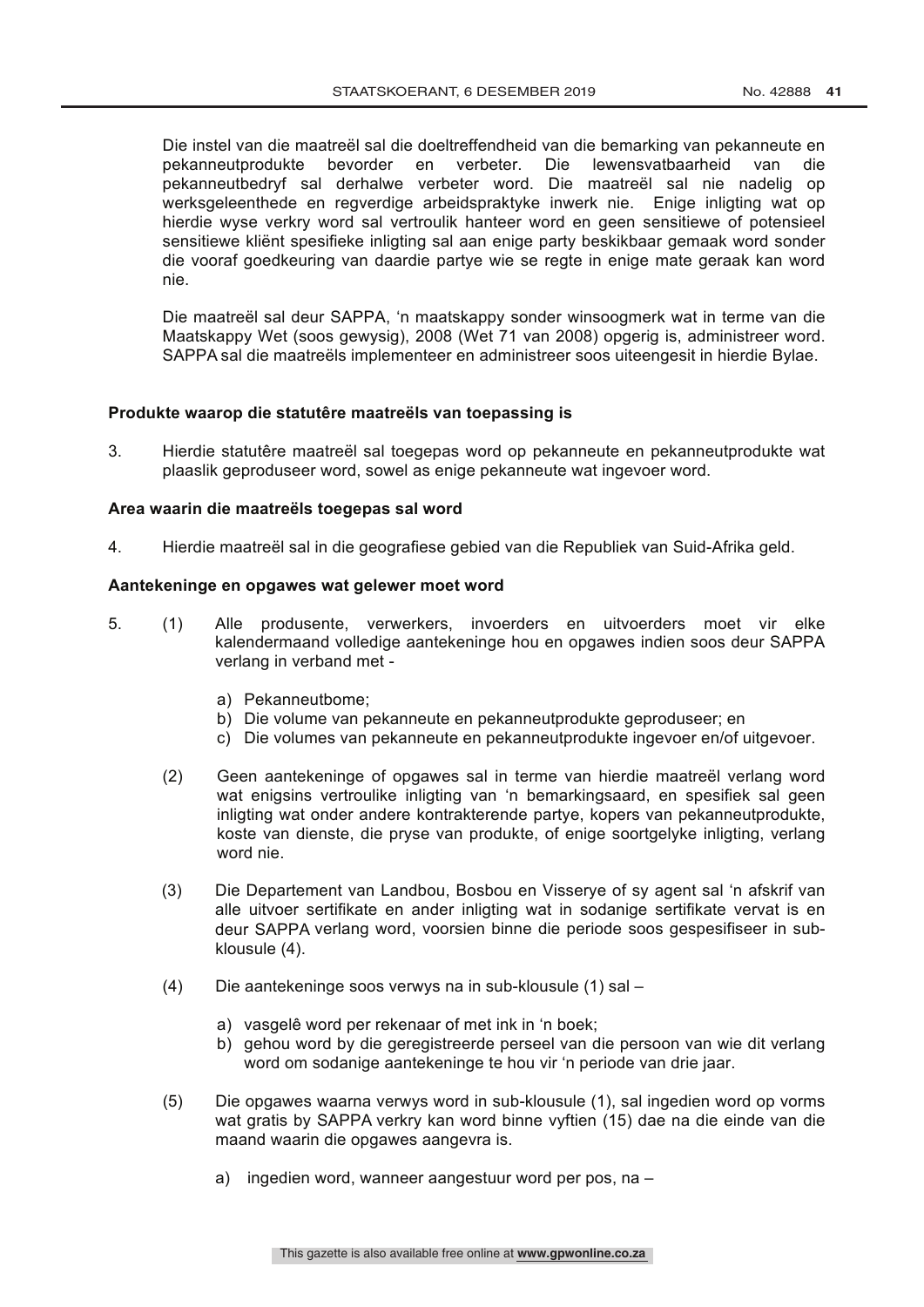Posbus 163 PAARL 7620

(1) wanneer per hand besorg word, afgelewer word by –

SAPPA Hoofstraat 258 PAARL 7646

(2) wanneer per telefaks gestuur word, geadresseer aan –

012 870 2915

(3) wanneer aangestuur word per e-pos, geadresseer aan –

sappa@hortgro.co.za

# **Inwerkingtreding en periode van toepassing**

6. Hierdie statutêre maatreël sal in werking tree op die datum van publikasie hiervan en sal 4 jaar later verval.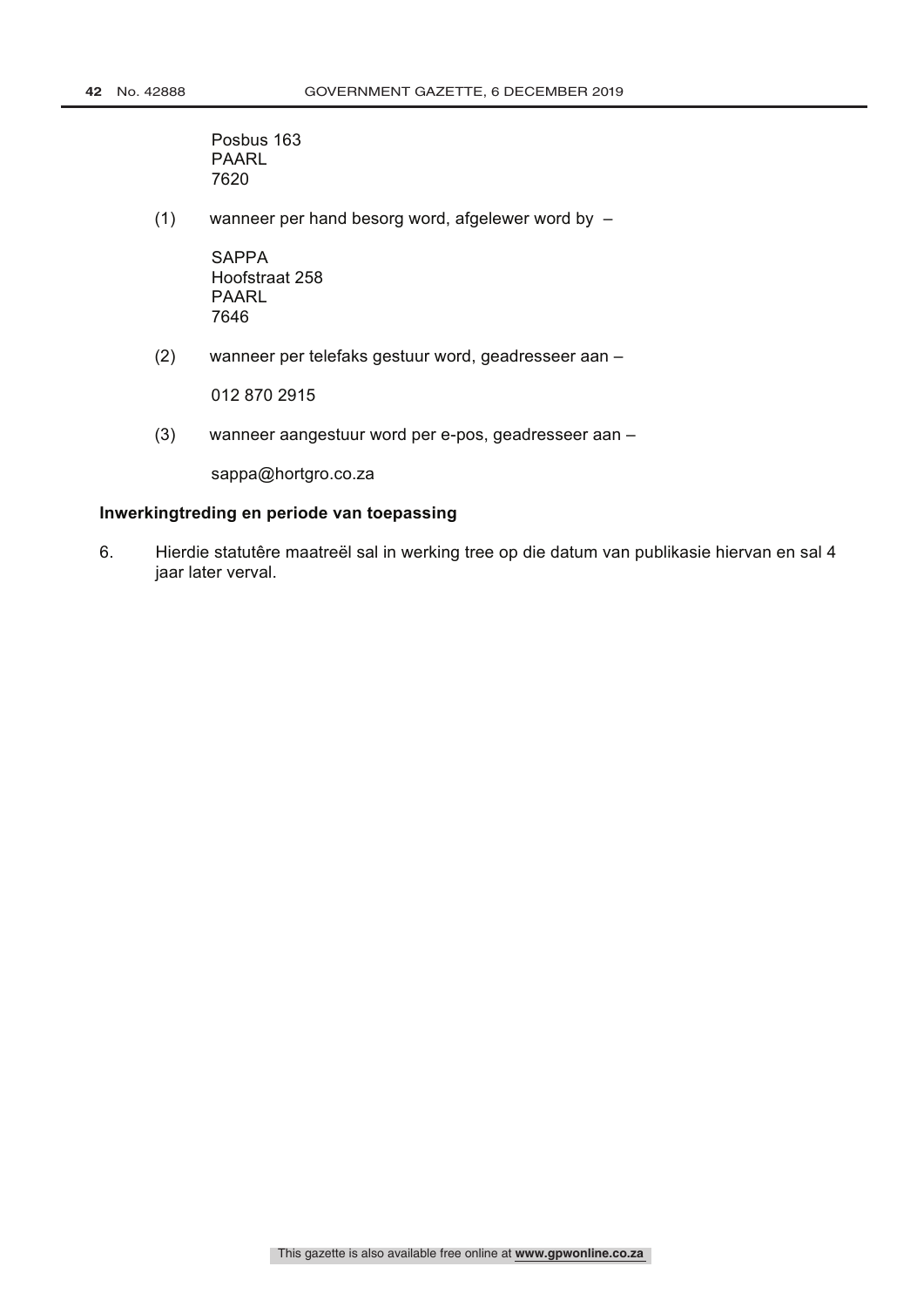# **DEPARTMENT OF AGRICULTURE, FORESTRY AND FISHERIES DEVELOPMENT**

NO. R. 1581

#### **06 DECEMBER 2019**

# MARKETING OF AGRICULTURAL PRODUCTS ACT, 1996 (ACT No 47 OF 1996)

# **ESTABLISHMENT OF STATUTORY MEASURE AND DETERMINATION OF LEVIES ON APRICOTS**

I, Angela Thoko Didiza, Minister of Agriculture, Land Reform and Rural Development, acting under sections 13 and 15 of the Marketing of Agricultural Products Act, 1996 (Act No 47 of 1996), hereby establish the statutory measure set out in the attached Schedule.

**AT Didiza,** Minister of Agriculture, Land Reform and Rural Development.

# **SCHEDULE**

# **Definitions**

1. In this Schedule any word or expression to which a meaning has been assigned in the Act shall have that meaning, and unless the context otherwise indicates –

"**Apricot producer**" means a producer of apricots intended for exports and/or fresh domestic consumption and/or drying;

"**Exporter**" means a person who trade apricots for export for his own account, or acts as an agent on a commission basis on behalf of apricot producers;

**"Municipal market**" means the national fresh produce markets as defined from time to time;

"**Processor**" means a person who procures dried apricots from a producer for local market and export; and

"**Retailer**" means a person who trades apricots on a retail level on the domestic market.

A person shall have a choice to register as either a producer or an exporter or municipal market or retailer or processor. A person who is a producer as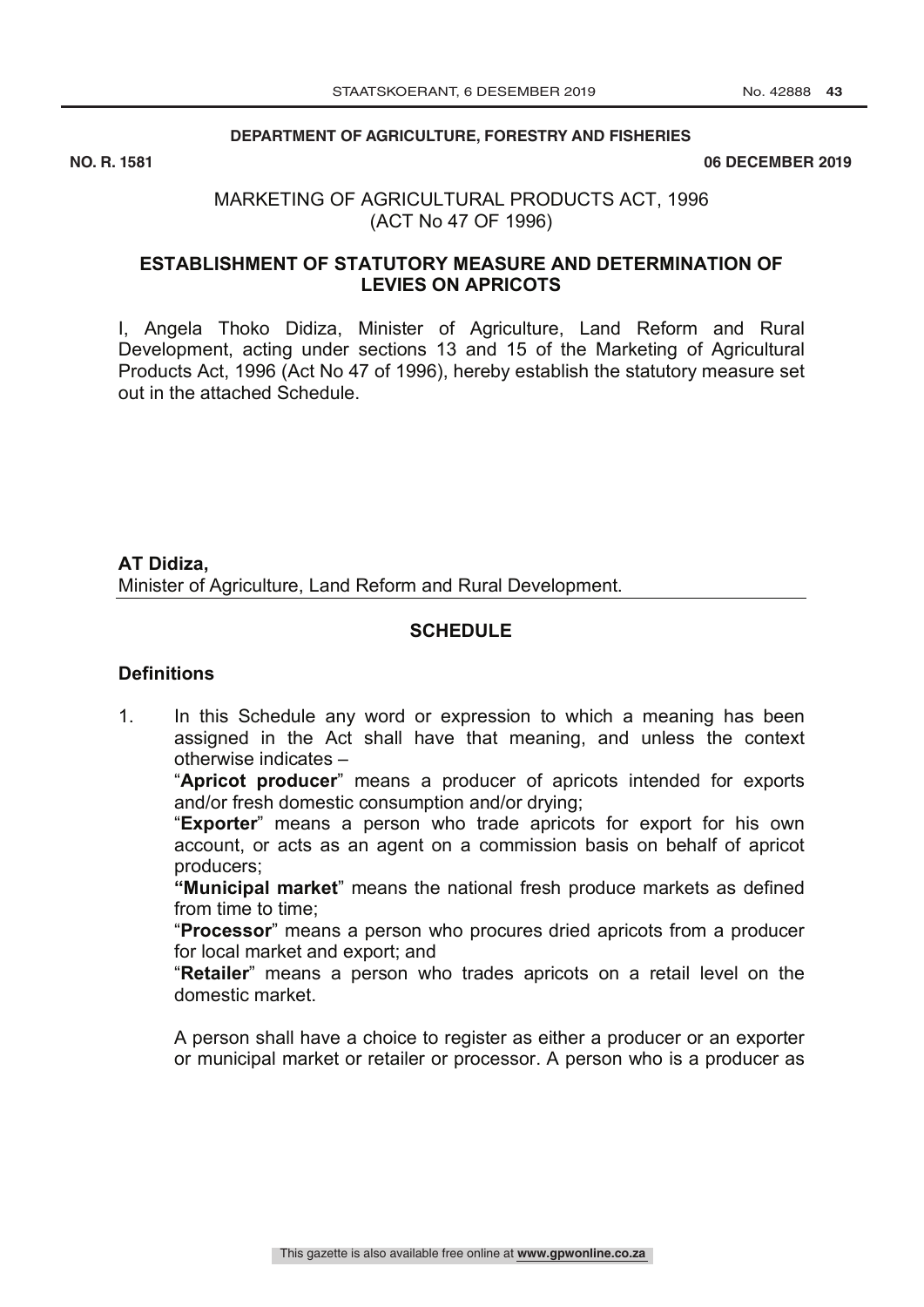well as an exporter or dryer must register as a producer and as an exporter or retailer.

# **Purpose and aims of statutory measure and the relation thereof to the objectives of the Act**

2. The levy is needed by HORTGRO (Pty) Ltd to fund research projects, information and technology transfer; plant improvement functions and certification; market information and statistics; communication; trade and market access; and transformation and training for fresh and dried apricots.

These measures are necessary to ensure that continuous, timeous and accurate information relating to the apricot industry, is available to all role players in order for them to make informed decisions.

The measure will not be detrimental to the number of employment opportunities or fair labour practice and will support the statutory measures relating to registration and the rendering of returns applicable to apricots.

The measure will be administered by HORTGRO, a company established in terms of the Companies Act (as amended), 2008 (Act 71 of 2008). HORTGRO will implement and administer the measure as set out in the Schedule within DFPT Finance, a non-profit company incorporated under of the Companies Act (as amended), 2008 (Act 71 of 2008).

# **Products to which statutory measure applies.**

3. This statutory measure shall apply to apricots destined for export and/or domestic fresh consumption and/or drying.

# **Area in which measure shall apply**

4. This measure shall apply in the geographical area of the Republic of South Africa.

# **Imposition of levy**

5. A levy is hereby imposed on apricots.

# **Amount of levy**

6. The amount of the levy shall be:

|                                   | 2019/20        | 2020/21        | 2021/22        | 2022/23           |
|-----------------------------------|----------------|----------------|----------------|-------------------|
| Fresh - Export and Domestic       |                |                |                |                   |
|                                   | $20,0$ c/ $Kq$ | 21,0 c/Kg      | 22,5 c/Kg      | 24,0 c/Kg         |
| Fresh – Exports Trade and Markets | $10.5$ c/Kg    | $11,0$ c/ $Kq$ | $11,8$ c/ $Kq$ | 12,6 c/Kg         |
| Dried                             | 21 c/Kg        | 21 c/Kg        | 25 c/Kg        | $25 \text{ c/Kg}$ |
| Dried - Trade and Markets         | $6,0$ c/ $Kg$  | $6,0$ c/ $Kg$  | 8,0 c/Kg       | 8,0.c/Kg          |

on all apricots on export (all classes) and/or domestic volumes (all classes) and/or dried fruit (all classes).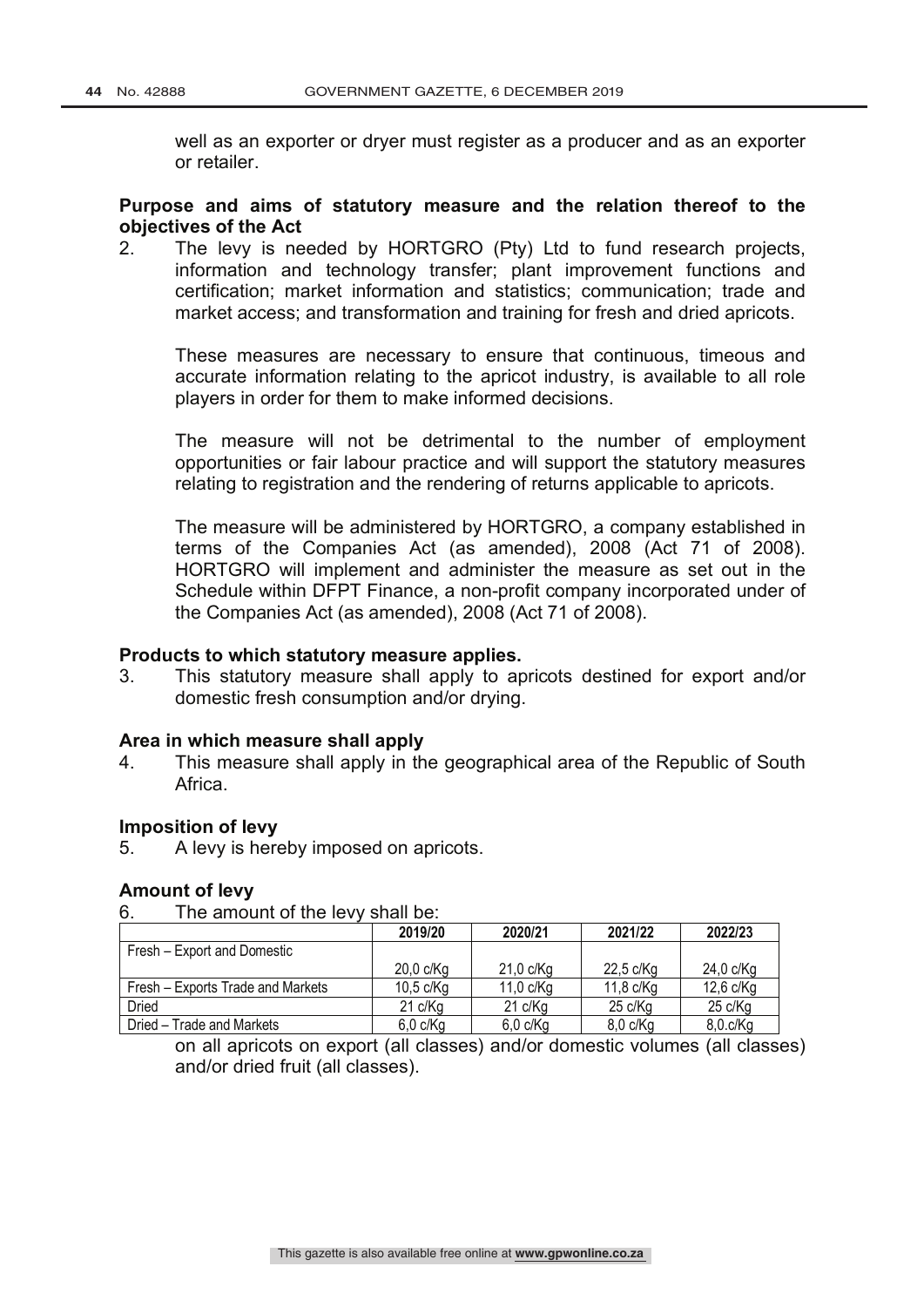# **Persons by whom and to whom levy shall be payable**

- 7. (1) The levy imposed under clause 5 shall
	- (a) be payable by an apricot exporter on behalf of the producer from which such apricots have been procured in respect of all apricots exported;
	- (b) be payable by a municipal market on behalf of the producer from which such apricots have been procured in respect of all apricots sold on that market;
	- (c) be payable by a processor of dried apricots; and<br>(d) be payable by a retailer on behalf of the produc
	- be payable by a retailer on behalf of the producer from which such apricots have been procured in respect of all apricots procured by that retailer.
	- (2) A levy imposed under clause 5 shall be payable to DFPT Finance in accordance with clause 8.

# **Payment of levy**

- 8. (1) Payment of the levy shall be made not later than sixty (60) days following the month end of delivery of a quantity of apricots for export or delivery to be sold on a municipal market or via a retailer or via a processor.
	- (2) Payment shall be made by means of a cheque or electronic transfer in favour of DFPT Finance, and shall –
		- (a) when paid by cheque, be addressed to  $-$ DFPT Finance PO Box 163 PAARL 7620
		- (b) when electronically transferred, be paid to the bank account obtainable from HORTGRO on request.

# **Commencement and period of validity**

9. This statutory measure shall come into operation on the date of publication hereof and will lapse four years later.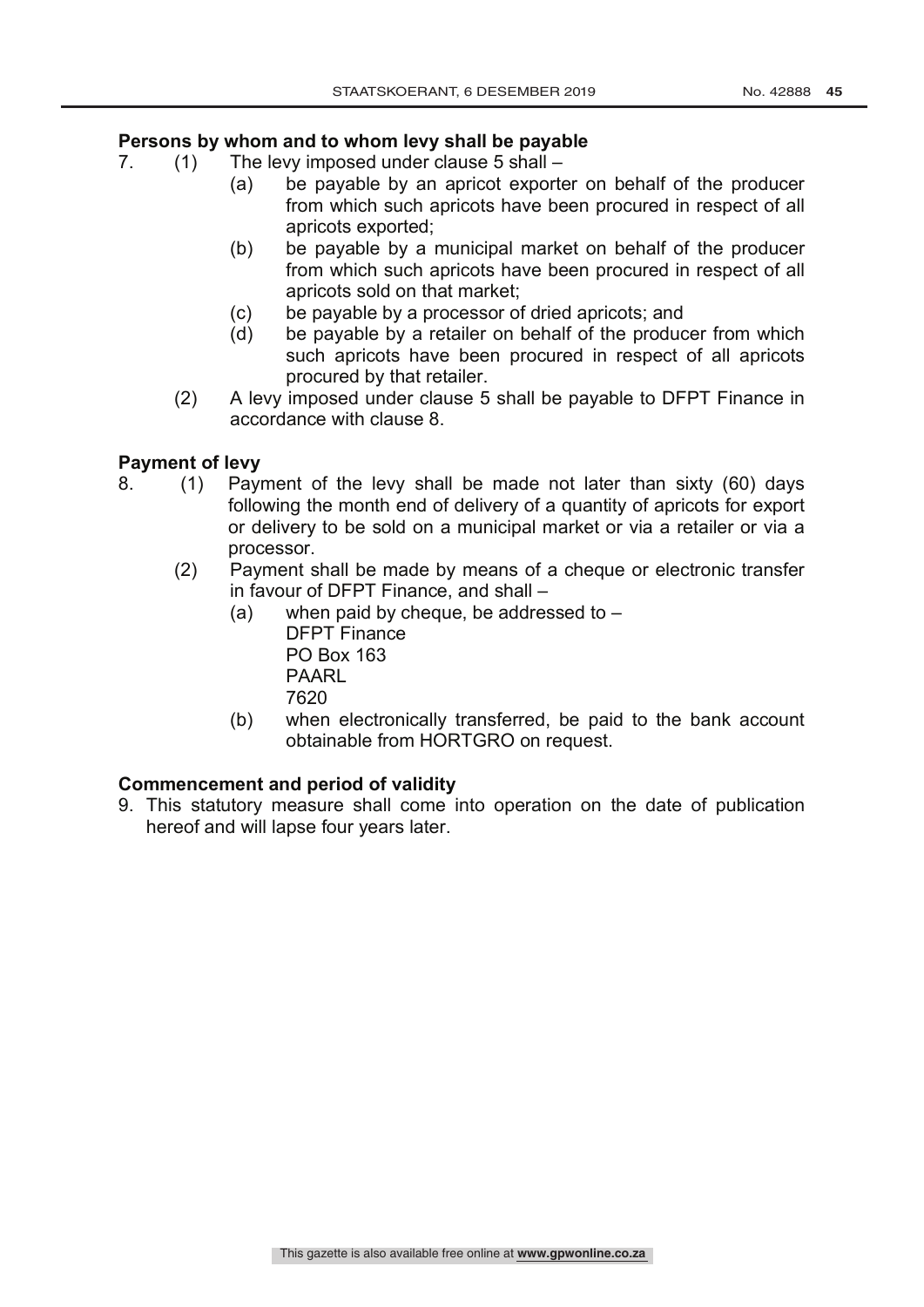# **DEPARTMENT OF AGRICULTURE, FORESTRY AND FISHERIES DEVELOPMENT**

NO. R. 1582

#### **NO. R. 1582 06 DECEMBER 2019**

# MARKETING OF AGRICULTURAL PRODUCTS ACT, 1996 (ACT No 47 OF 1996)

# **ESTABLISHMENT OF STATUTORY MEASURE AND DETERMINATION OF LEVIES ON APPLES**

I, Angela Thoko Didiza, Minister of Agriculture, Land Reform and Rural Development acting under sections 13 and 15 of the Marketing of Agricultural Products Act, 1996 (Act No 47 of 1996), hereby establish the statutory measure set out in the attached Schedule.

**AT Didiza,** Minister of Agriculture, Land Reform and Rural Development.

# **SCHEDULE**

# **Definitions**

1. In this Schedule any word or expression to which a meaning has been assigned in the Act shall have that meaning, and unless the context otherwise indicates –

"**Apple producer**" means a producer of apples intended for exports and/or fresh domestic consumption and/or drying, as well as for the production of apple juice concentrate;

**"Exporter**" means a person who trade apples for export for his own account, or acts as an agent on a commission basis on behalf of apple producers;

"**Municipal market**" means the national fresh produce markets as defined from time to time;

"**Processor**" means an apple juice concentrate manufacturer and/or processor of dried fruit; and

"**Retailer**" means a person who trades apples on a retail level on the domestic market.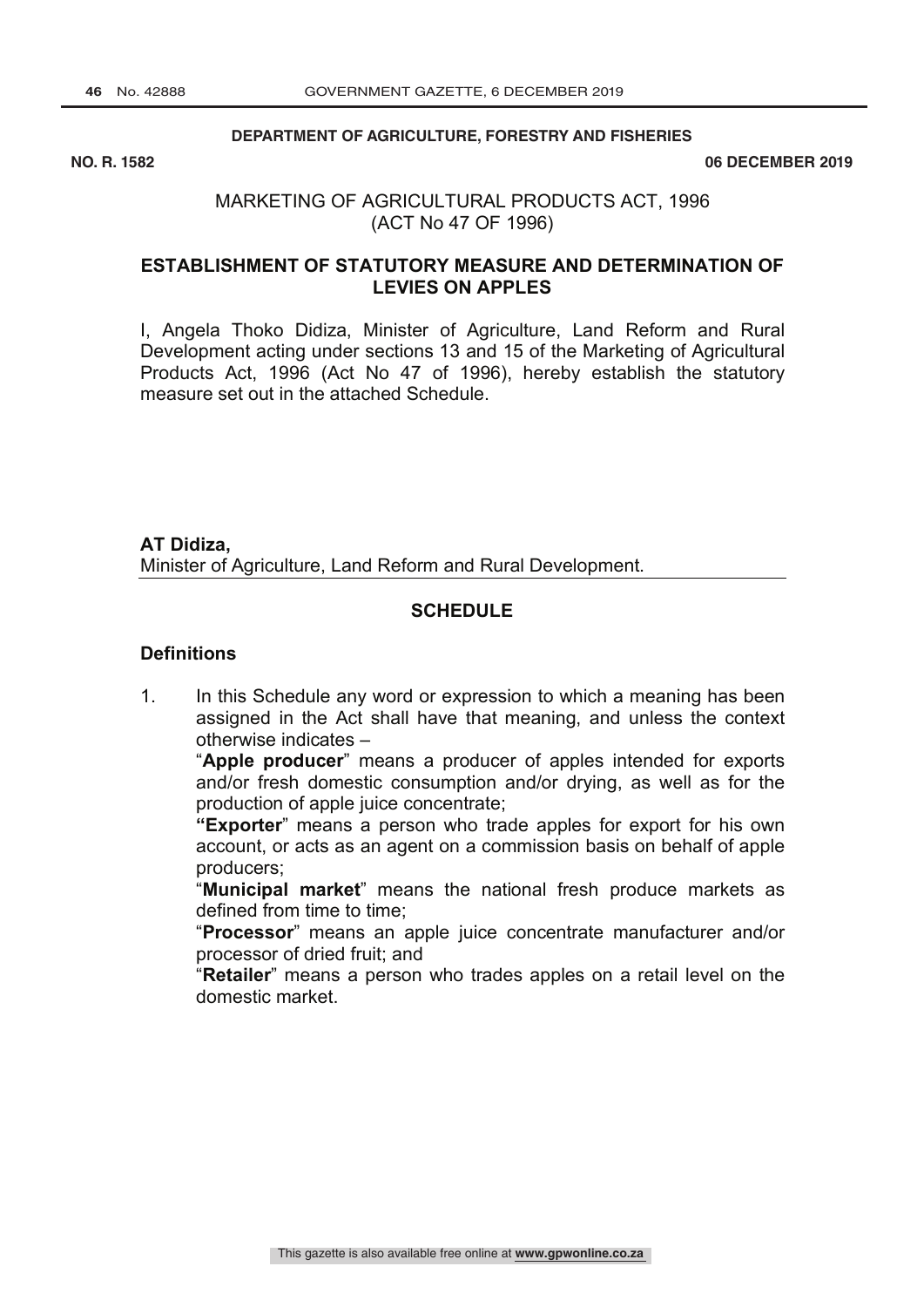A person shall have a choice to register as either a producer or an exporter or municipal market or retailer or processor. A person who is a producer as well as an exporter must register as a producer and as an exporter or retailer.

# **Purpose and aims of statutory measure and the relation thereof to the objectives of the Act**

2. The levy is needed by HORTGRO (Pty) Ltd to fund research projects, information and technology transfer; plant improvement functions and certification; market information and statistics; communication; trade and market access; and transformation and training for the apple industry.

These measures are necessary to ensure that continuous, timeous and accurate information relating to the apple industry, is available to all role players in order for them to make informed decisions.

The measure will not be detrimental to the number of employment opportunities or fair labour practice and will support the statutory measures relating to registration and the rendering of returns applicable to apples.

The measure will be administered by HORTGRO, a company established in terms of the Companies Act (as amended), 2008 (Act 71 of 2008). HORTGRO will implement and administer the measure as set out in the Schedule within DFPT Finance, a company incorporated in terms of the Companies Act (as amended), 2008 (Act 71 of 2008).

# **Products to which statutory measure applies.**

3. This statutory measure shall apply to apples destined for export and/or domestic fresh consumption and/or dried and/or the manufacturing of apple juice concentrate.

# **Area in which measure shall apply**

4. This measure shall apply in the geographical area of the Republic of South Africa.

# **Imposition of levy**

5. A levy is hereby imposed on apples.

# **Amount of levy**

6. The amount of the levy shall be:

|                                      | 2019/20     | 2020/21             | 2021/22    | 2022/23    |
|--------------------------------------|-------------|---------------------|------------|------------|
| Fresh – Export, Domestic and Imports | $5,0$ c/Kg  | $5,3$ c/Kg          | $5,6$ c/Kg | $6,0$ c/Kg |
| Fresh – Export/ Trade and Markets    | $2,8$ c/Kg  | $2,85$ c/Kg         | $2,9$ c/Kg | $3,0$ c/Kg |
| Drying*                              | $21,0$ c/Kg | $21,0 \text{ c/Kg}$ | 25,0 c/Kg  | 25,0c/Kg   |
| Drying - Trade and Markets*          | $6,0$ c/Kg  | $6,0$ c/Kg          | 8,0c/Kg    | $8,0$ c/Kg |
| Processing                           | R9,20/ton   | R9,70/ton           | R10,40/ton | R11,00/ton |

\*Dried kilograms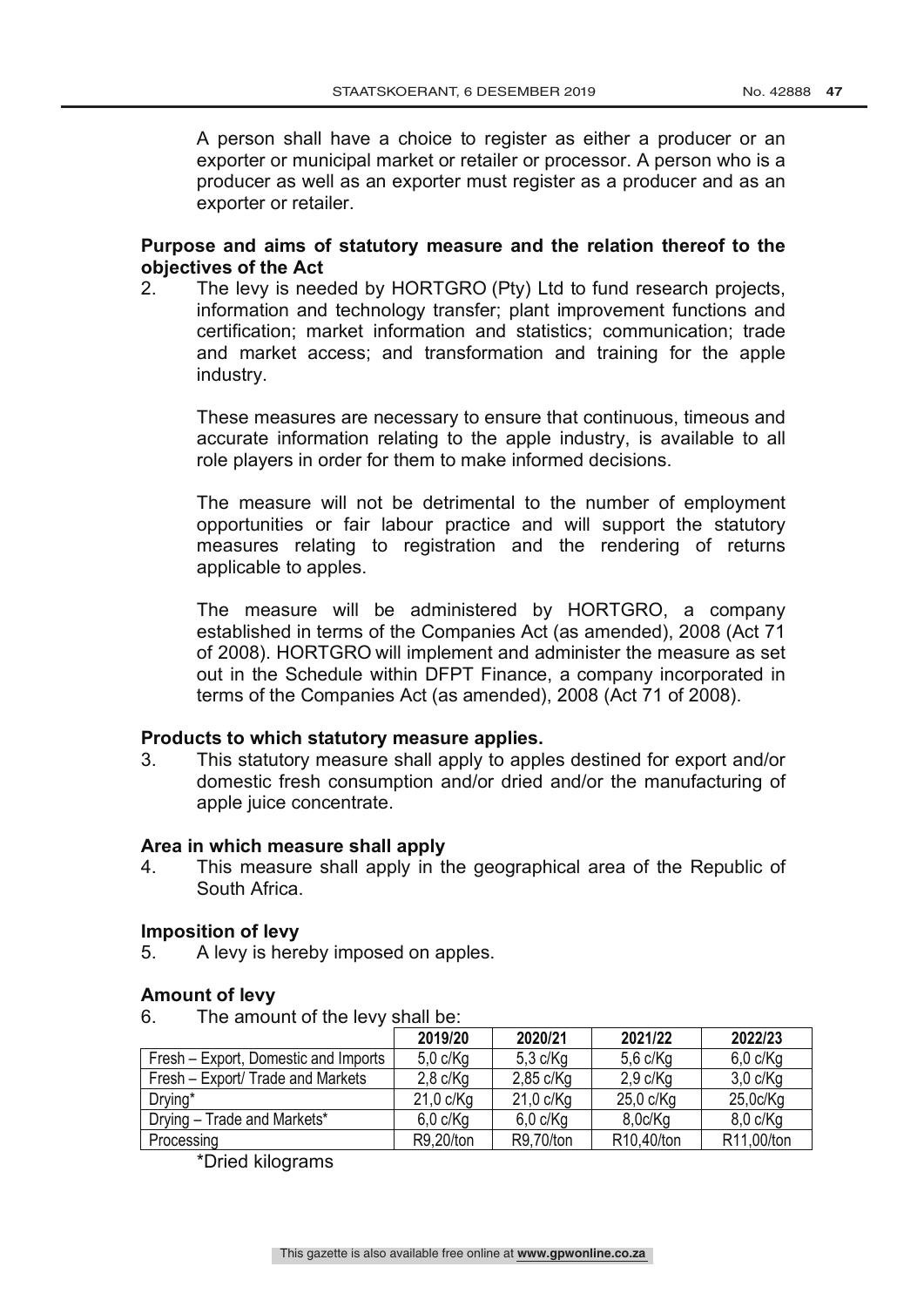- (a) on all apples on export (all classes) and/or domestic volumes on municipal markets and retail level (all classes) and/or dried apples (all classes);
- (b) on all apples destined for the manufacturing of apple juice concentrate by concentrate processing plants and/or dried apples (all classes).

# **Persons by whom and to whom levy shall be payable**

- 7. (1) The levy imposed under clause 5 shall
	- (a) be payable by an apple exporter on behalf of the producer from which such apples have been procured in respect of all apples exported;
	- (b) be payable by a municipal market on behalf of the producer from which such apples have been procured in respect of all apples sold on that market;
	- (c) be payable by a retailer on behalf of the producer from whom such apples have been procured in respect of apples procured by the retailer;
	- (d) be payable by a processors of dried apples on behalf of the producer from whom such dried apples have been procured by the processor; and
	- (e) be payable by a processor on behalf of a producer of such apples in respect of all apples procured for manufacturing of apple juice concentrate.
	- (2) A levy imposed under clause 5 shall be payable to DFPT Finance in accordance with clause 8.

#### **Payment of levy**

- 8. (1) Payment of the levy shall be made not later than sixty (60) days following the month end wherein a quantity of apples was delivered for export or for sale on a municipal market or via a retailer or processor, or sold via any other method.
	- (2) Payment shall be made by means of a cheque or electronic transfer in favour of DFPT Finance, and shall –
		- (a) when paid by cheque, be addressed to  $-$ DFPT Finance PO Box 163 PAARL 7620
		- (b) when electronically transferred, be paid to the bank account obtainable from HORTGRO on request.

# **Commencement and period of validity**

9. This statutory measure shall come into operation on the date of publication hereof and will lapse four years later.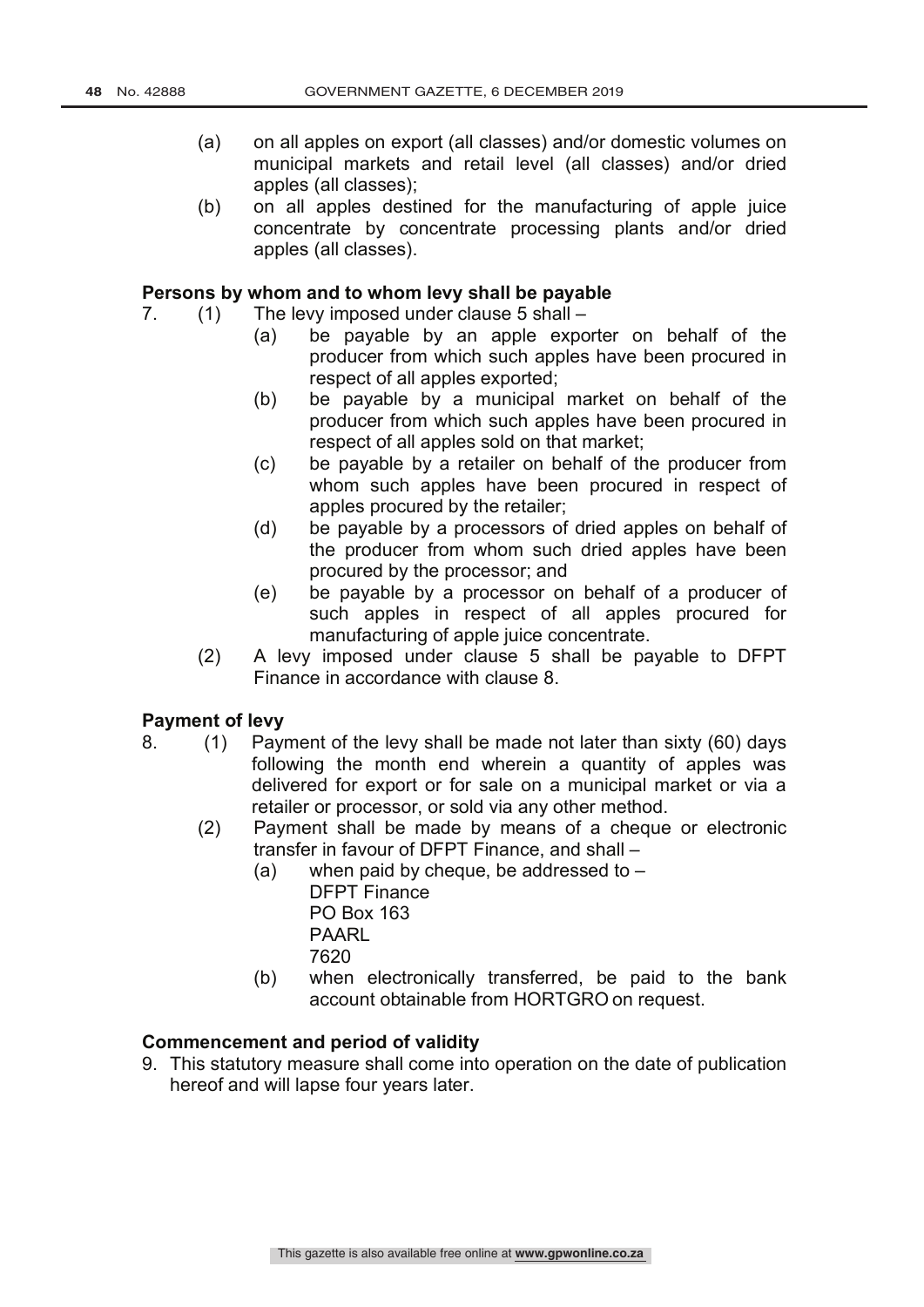#### **DEPARTMENT OF AGRICULTURE, FORESTRY AND FISHERIES**

NO. R. 1583

**06 DECEMBER 2019** 

# MARKETING OF AGRICULTURAL PRODUCTS ACT, 1996 (ACT No 47 OF 1996)

# **ESTABLISHMENT OF STATUTORY MEASURE AND DETERMINATION OF LEVIES ON PEACHES AND NECTARINES**

I, Angela Thoko Didiza, Minister of Agriculture, Land Reform and Rural Development, acting under sections 13 and 15 of the Marketing of Agricultural Products Act, 1996 (Act No 47 of 1996), hereby establish the statutory measure set out in the attached Schedule.

**AT Didiza,** Minister of Agriculture, Land Reform and Rural Development.

# **SCHEDULE**

# **Definitions**

1. In this Schedule any word or expression to which a meaning has been assigned in the Act shall have that meaning, and unless the context otherwise indicates –

"**Exporter**" means a person who trade peaches and nectarines for export for his own account, or acts as an agent on a commission basis on behalf of peach and nectarine producers;

"**Municipal market**" means the national fresh produce markets as defined from time to time;

"**Peach and nectarine producer**" means a producer of peaches and nectarines intended for exports and/or fresh domestic consumption; and

"**Processor**" means a person who procures dried peaches and nectarines from a producer; and

"**Retailer**" means a person who trades peaches and nectarines on a retail level on the domestic market.

A person shall have a choice to register as either a producer or an exporter or municipal market or processor or retailer. A person who is a producer as well as an exporter or retailer must register as a producer and as an exporter or retailer or processor.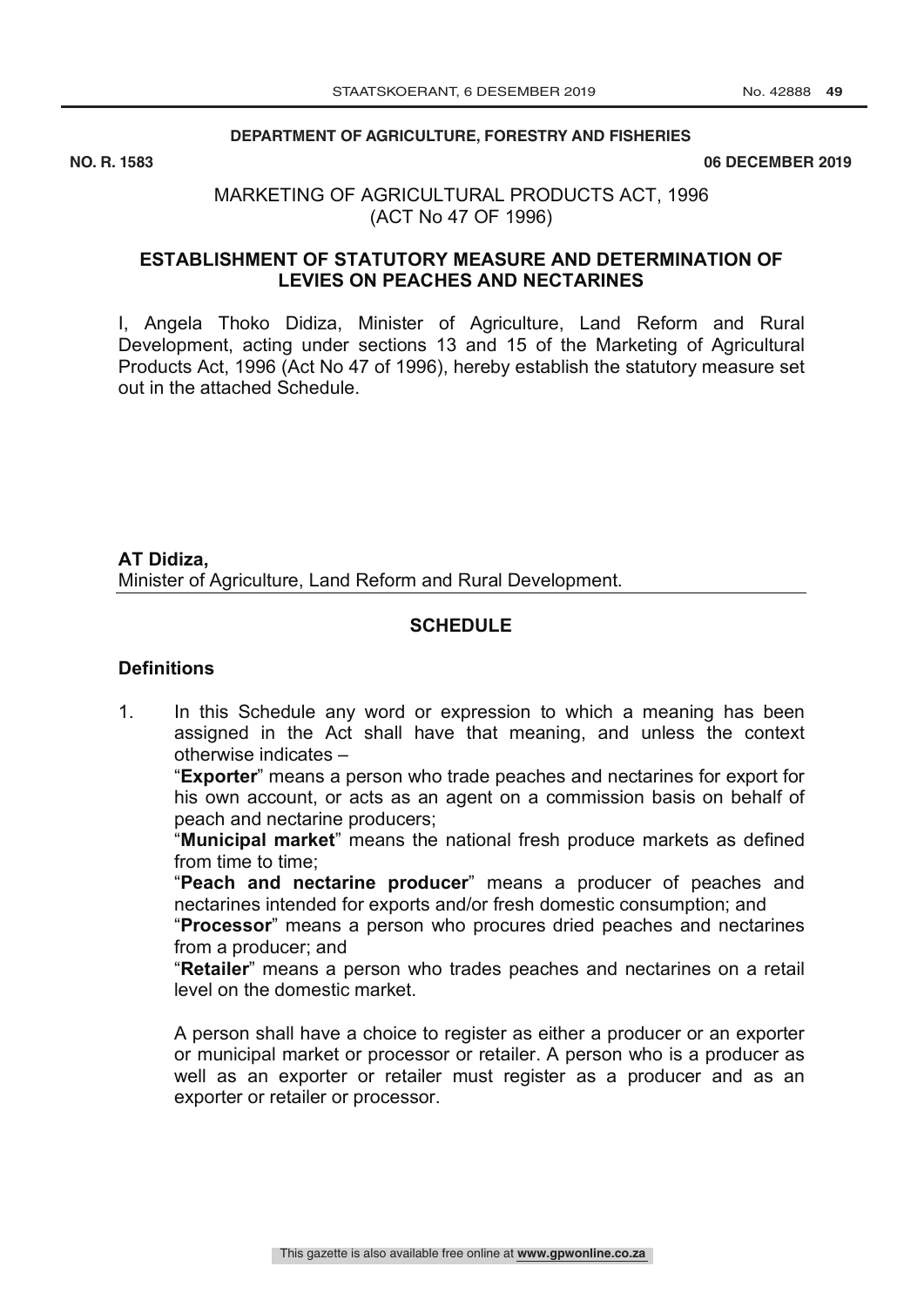# **Purpose and aims of statutory measure and the relation thereof to the objectives of the Act**

2. The levy is needed by HORTGRO to fund research projects, information and technology transfer; plant improvement functions and certification; market information and statistics; communication; trade and market access; and transformation and training for peaches and nectarines.

These measures are necessary to ensure that continuous, timeous and accurate information relating to the peach and nectarine industry, is available to all role players in order for them to make informed decisions in the spheres as indicated.

The measure will not be detrimental to the number of employment opportunities or fair labour practice and will support the statutory measures relating to registration and the rendering of returns applicable to peaches and nectarines.

The measure will be administered by HORTGRO a company established in terms of the Companies Act (as amended), 2008 (Act 71 of 2008). HORTGRO will implement and administer the measure as set out in the Schedule within DFPT Finance, a non-profit company incorporated under the Companies Act (as amended), 2008 (Act 71 of 2008).

# **Products to which statutory measure applies.**

3. This statutory measure shall apply to peaches and nectarines destined for export and/or domestic fresh consumption and/or dried fruit.

# **Area in which measure shall apply**

4. This measure shall apply in the geographical area of the Republic of South Africa.

# **Imposition of levy**

5. A levy is hereby imposed on Peaches and Nectarines.

# **Amount of levy**

6. The amount of the levy shall be:

|                             | 2019/20           | 2020/21       | 2021/22           | 2022/23           |
|-----------------------------|-------------------|---------------|-------------------|-------------------|
| Fresh - Export and Domestic | $12,6$ c/ $Kq$    | 13,4 c/Kg     | 14,0 c/Kg         | 15,0 c/Kg         |
| Fresh - Exports Trade and   | $21 \text{ c/Kg}$ | 22,2 c/Kg     | 23,7 c/Kg         | 25,0 c/Kg         |
| <b>Markets</b>              |                   |               |                   |                   |
| Fresh - Domestic Trade      | $4,2$ c/Kg        | $4,5$ c/Kg    | $4,7$ c/Kg        | $5,0$ c/Kg        |
| Dried *                     | 21 c/Kg           | 21 c/Kg       | $25 \text{ c/Kg}$ | $25 \text{ c/Kg}$ |
| Dried * – Trade and Markets | $6,0$ c/ $Kq$     | $6,0$ c/ $Kq$ | $8,0$ c/ $Kq$     | $8,0$ c/Kg        |

\*Dried kilograms

on all peaches and nectarines on export (all classes) and/or domestic volumes on municipal markets and retail level (all classes) and/or dried fruit (all classes).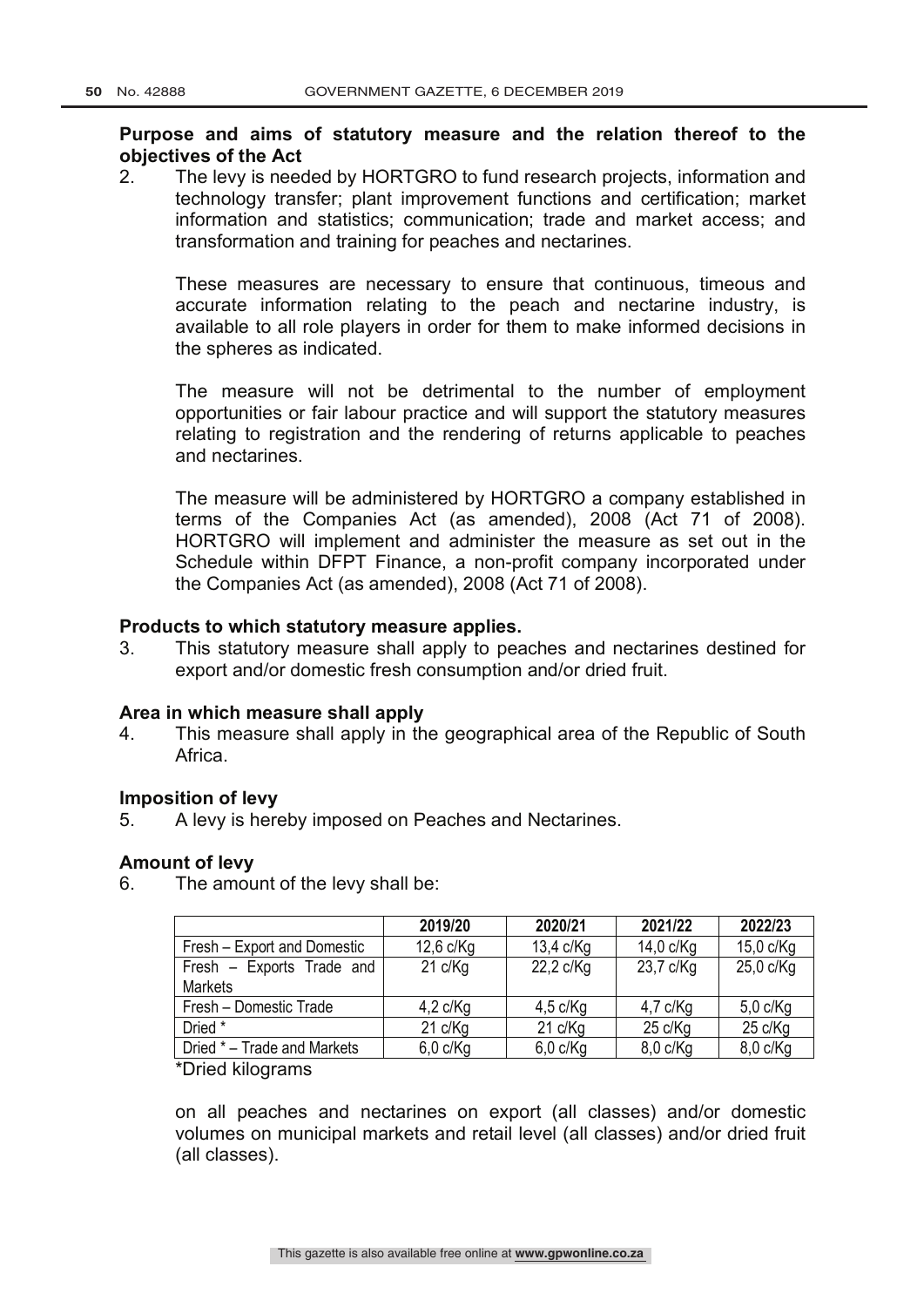# **Persons by whom and to whom levy shall be payable**

- 7. (1) The levy imposed under clause 5 shall
	- (a) be payable by a peach and nectarine exporter on behalf of the producer from which such peaches and nectarines have been procured in respect of all peaches and nectarines exported;
	- (b) be payable by a municipal market on behalf of the producer from which such peaches and nectarines have been procured in respect of all peaches and nectarines sold on that market;
	- (c) be payable by a processor of dried peaches and nectarines on behalf of the producer from which such dried peaches and nectarines have been procured; and
	- (d) be payable by a retailer on behalf of the producer from which such peaches and nectarines have been procured in respect of all peaches and nectarines procured by that retailer.
	- (2) A levy imposed under clause 5 shall be payable to DFPT Finance in accordance with clause 8.

# **Payment of levy**

- 8. (1) Payment of the levy shall be made not later than sixty (60) days following the month end of delivery of a quantity of peaches and nectarines for export or delivery to be sold on a municipal market or via a retailer or processer, or sold via any other manner.
	- (2) Payment shall be made by means of a cheque or electronic transfer in favour of DFPT Finance, and shall –
		- (a) when paid by cheque, be addressed to DFPT Finance PO Box 163 PAARL 7620
		- (b) when electronically transferred, be paid to the bank account obtainable from HORTGRO on request.

# **Commencement and period of validity**

9. This statutory measure shall come into operation on the date of publication hereof and will lapse four years later.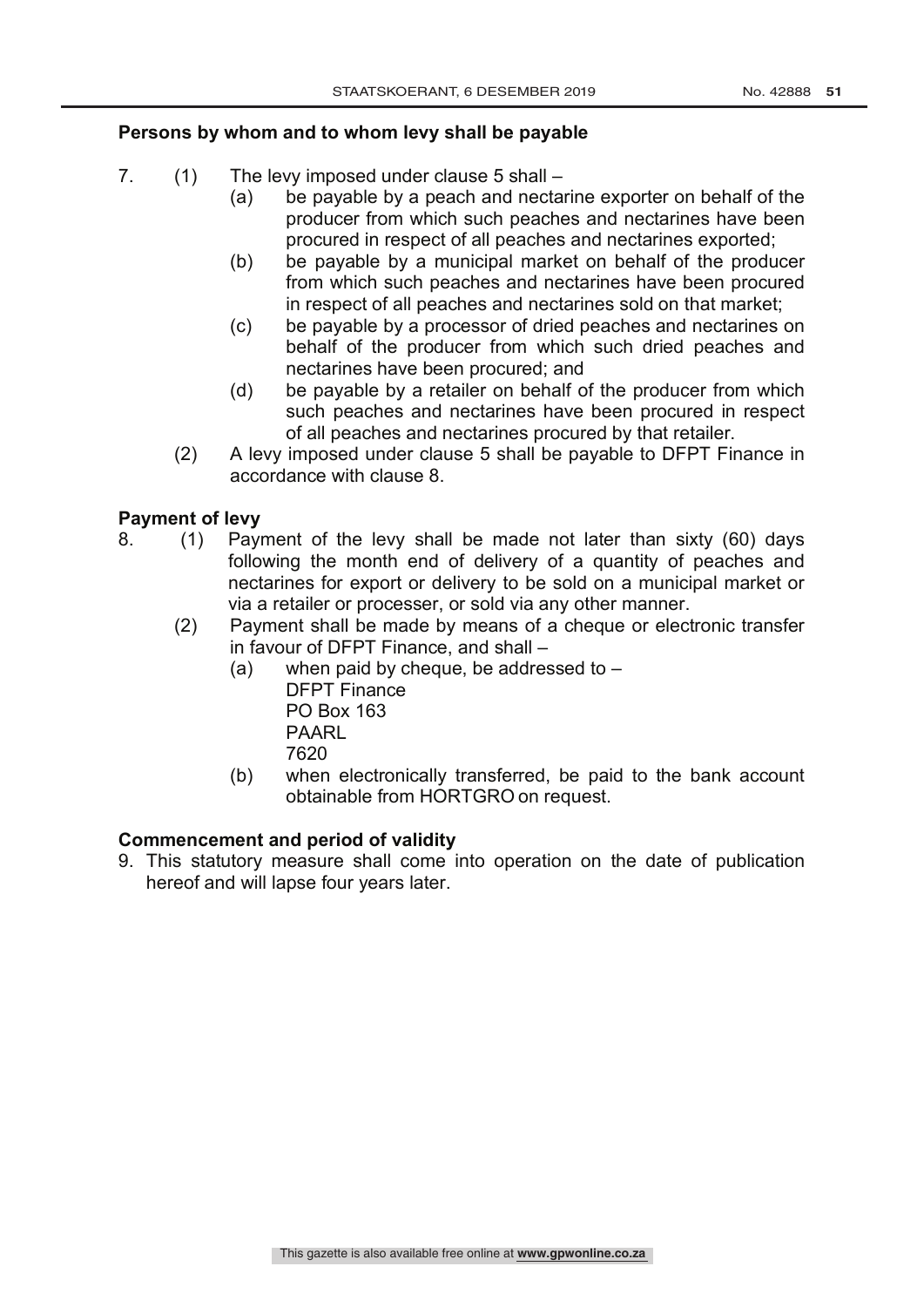#### **DEPARTMENT OF AGRICULTURE, FORESTRY AND FISHERIES**

NO. R. 1584

**NO. R. 1584 06 DECEMBER 2019**

# MARKETING OF AGRICULTURAL PRODUCTS ACT, 1996 (ACT No 47 OF 1996)

# **ESTABLISHMENT OF STATUTORY MEASURE AND DETERMINATION OF LEVIES ON PEARS**

I, Angela Thoko Didiza, Minister of Agriculture, Land Reform and Rural Development, acting under sections 13 and 15 of the Marketing of Agricultural Products Act, 1996 (Act No 47 of 1996), hereby establish the statutory measure set out in the attached Schedule.

**AT Didiza,** Minister of Agriculture, Land Reform and Rural Development.

# **SCHEDULE**

# **Definitions**

1. In this Schedule any word or expression to which a meaning has been assigned in the Act shall have that meaning, and unless the context otherwise indicates –

"**Exporter**" means a person who trade pears for export for his own account, or acts as an agent on a commission basis on behalf of pear producers;

"**Municipal market**" means the national fresh produce markets as defined from time to time;

"**Pear producer**" means a producer of pears intended for fresh and/or dried fruit exports and/or fresh and/or dried domestic consumption; and "**Processor**" means a person who procures dried pears from a producer; and

"**Retailer**" means a person who trades pears on a retail level on the domestic market.

A person shall have a choice to register as either a producer or an exporter or processor or municipal market or retailer. A person who is a producer as well as an exporter or retailer or processor, must register as a producer and as an exporter or retailer or processor.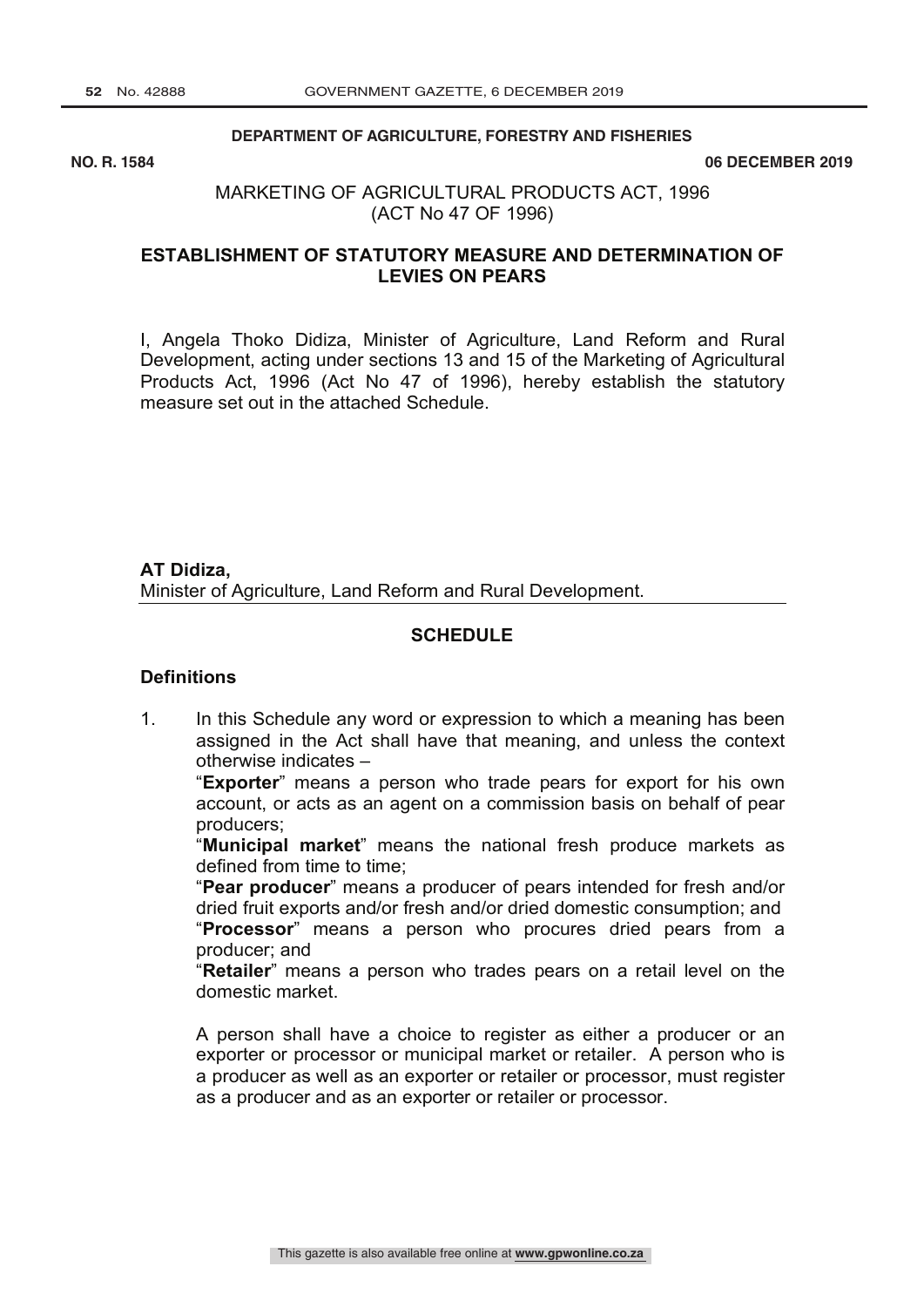# **Purpose and aims of statutory measure and the relation thereof to the objectives of the Act**

2. The levy is needed by HORTGRO (Pty) Ltd to fund research projects, information and technology transfer; plant improvement functions and certification; market information and statistics; communication; trade and market access; and transformation and training for pears.

These measures are necessary to ensure that continuous, timeous and accurate information relating to the pear industry, is available to all role players in order for them to make informed decisions in the spheres as indicated.

The measure will not be detrimental to the number of employment opportunities or fair labour practice and will support the statutory measures relating to registration and the rendering of returns applicable to pears.

The measure will be administered by HORTGRO, a company established in terms of the Companies Act (as amended), 2008 (Act 71 of 2008). HORTGRO will implement and administer the measure as set out in the Schedule within DFPT Finance, a non-profit company incorporated in terms of the Companies Act (as amended), 2008 (Act 71 of 2008).

# **Products to which statutory measure applies.**

3. This statutory measure shall apply to pears destined for export and/or domestic fresh consumption and/or dried fruit.

# **Area in which measure shall apply**

4. This measure shall apply in the geographical area of the Republic of South Africa.

# **Imposition of levy**

5. A levy is hereby imposed on pears.

# **Amount of levy**

6. The amount of the levy shall be:

|                                     | 2019/20     | 2020/21     | 2021/22       | 2022/23       |
|-------------------------------------|-------------|-------------|---------------|---------------|
| Fresh – Export, Domestic and Import | $5,0$ c/Kg  | $5,3$ c/Kg  | $5,6$ c/Kg    | $6,0$ c/ $Kq$ |
| Fresh – Exports                     | $2,8$ c/Kg  | $2,85$ c/Kg | $2.9$ c/Kg    | $3,0$ c/Kg    |
| Dried*                              | $21,0$ c/Kg | $21,0$ c/Kg | 25,0 c/Kg     | $25,0$ c/kg   |
| Dried* – Trade and Markets          | $6,0$ c/Kg  | $6,0$ c/Kg  | $8,0$ c/ $Kq$ | $8,0$ c/ $Kq$ |

# \* Dried kilograms

on all pears on export (all classes) and/or domestic volumes on municipal markets and retail level (all classes) and/or dried (all classes).

# **Persons by whom and to whom levy shall be payable**

7. (1) The levy imposed under clause 5 shall –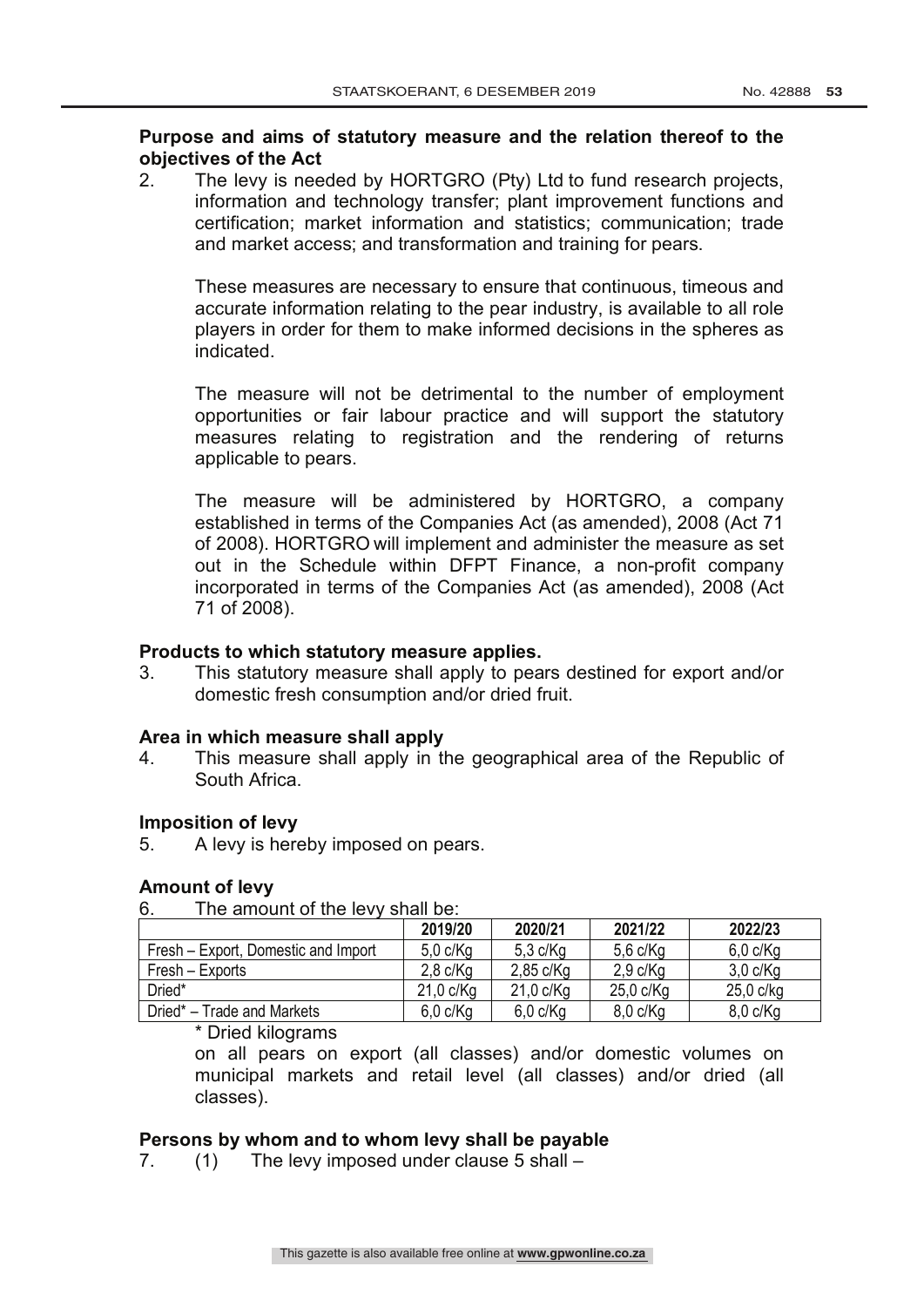- (a) be payable by an pear exporter on behalf of the producer from which such pears have been procured in respect of all pears exported;
- (b) be payable by a municipal market on behalf of the producer from which such pears have been procured in respect of all pears sold on that market;
- (c) be payable by a processor on behalf of the producer from which such pears have been procured for the dried pear market; and
- (d) be payable by a retailer on behalf of the producer from whom such pears have been procured in respect of pears procured by the retailer.
- (2) A levy imposed under clause 5 shall be payable to DFPT Finance in accordance with clause 8.

# **Payment of levy**

- 8. (1) Payment of the levy shall be made not later than sixty (60) days following the month end wherein a quantity of pears was delivered for export or for sale on a municipal market or via a retailer or processor, or sold via any other method.
	- (2) Payment shall be made by means of a cheque or electronic transfer in favour of DFPT Finance, and shall –
		- (a) when paid by cheque, be addressed to DFPT Finance PO Box 163 PAARL 7620
		- (b) when electronically transferred, be paid to the bank account obtainable from HORTGRO on request.

# **Commencement and period of validity**

9. This statutory measure shall come into operation on the date of publication hereof and will lapse four years later.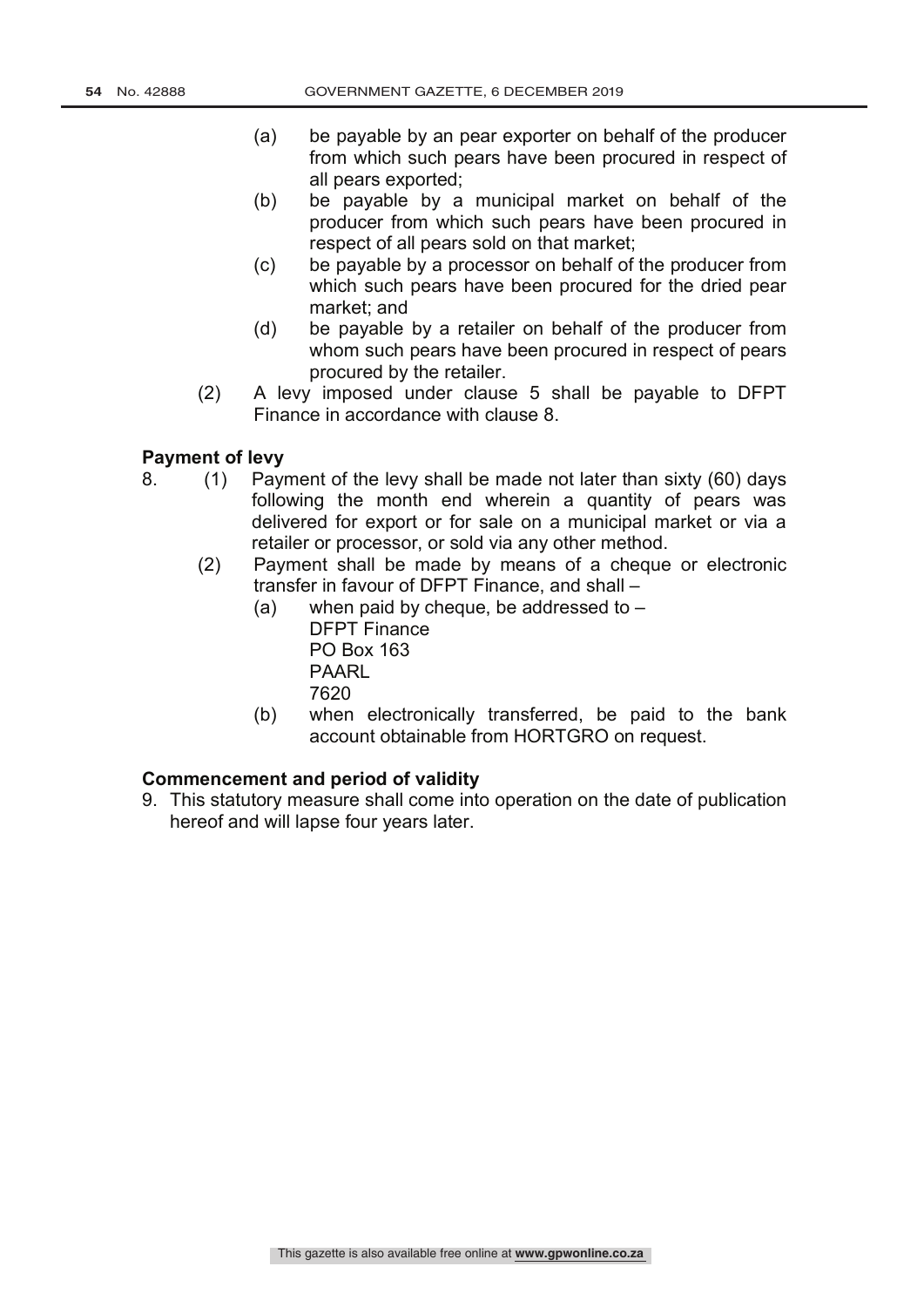#### **DEPARTMENT OF AGRICULTURE, FORESTRY AND FISHERIES**

NO. R. 1585

**06 DECEMBER 2019** 

# MARKETING OF AGRICULTURAL PRODUCTS ACT, 1996 (ACT No 47 OF 1996)

# **ESTABLISHMENT OF STATUTORY MEASURE AND DETERMINATION OF LEVIES ON PLUMS AND PRUNES**

I, Angela Thoko Didiza, Minister of Agriculture, Land Reform and Rural Development, acting under sections 13 and 15 of the Marketing of Agricultural Products Act, 1996 (Act No 47 of 1996), hereby establish the statutory measure set out in the attached Schedule.

# **AT Didiza,** Minister of Agriculture, Land Reform and Rural Development.

# **SCHEDULE**

# **Definitions**

1. In this Schedule any word or expression to which a meaning has been assigned in the Act shall have that meaning, and unless the context otherwise indicates –

"**Exporter**" means a person who trade plums and prunes for export for his own account, or acts as an agent on a commission basis on behalf of plum producers;

"**Municipal market**" means a national fresh produce market as defined from time to time;

"**Plum and prune producer**" means a producer of plums and prunes intended for exports and/or domestic fresh consumption and/or dried consumption;

"**Processor**" means a person who procures dried plums and prunes from a producer; and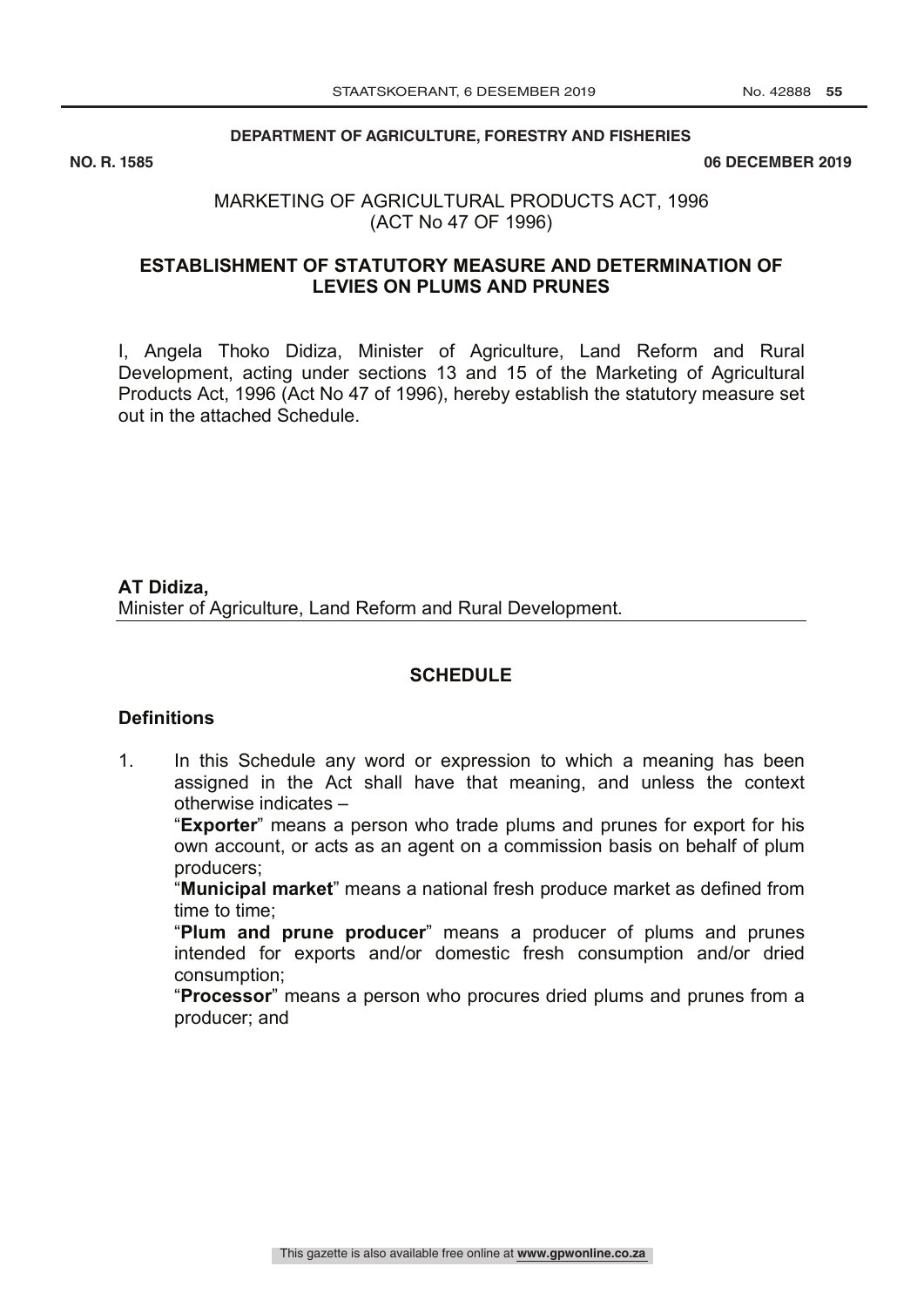"**Retailer**" means a person who trades fresh plums and prunes on a retail level on the domestic market.

A person shall have a choice to register as either a producer or an exporter or a municipal market or a retailer or processor. A person who is a producer as well as an exporter or retailer or processor must register as a producer and as an exporter or retailer or processor.

# **Purpose and aims of statutory measure and the relation thereof to the objectives of the Act**

2. The levy is needed by HORTGRO (Pty) Ltd to fund research projects, information and technology transfer; plant improvement and certification functions, market information and statistics; communication; trade related and market access issues, and transformation and training for plums and prunes.

These measures are necessary to ensure that continuous, timeous and accurate information relating to the plum and prune industry, is available to all role players in order for them to make informed decisions in the spheres as indicated.

The measure will not be detrimental to the number of employment opportunities or fair labour practice and will support the statutory measures relating to registration and the rendering of returns applicable to plums and prunes.

The measure will be administered by HORTGRO, a company established in terms of the Companies Act (as amended), 2008 (Act 71 of 2008). HORTGRO will implement and administer the measure as set out in the Schedule within DFPT Finance, a non-profit company incorporated under the Companies Act (as amended), 2008 (Act 71 of 2008).

# **Products to which statutory measure applies.**

3. This statutory measure shall apply to plums and prunes destined for export and/or domestic fresh and/or dried fruit consumption.

# **Area in which measure shall apply**

4. This measure shall apply in the geographical area of the Republic of South Africa.

# **Imposition of levy**

5. A levy is hereby imposed on plums and prunes.

# **Amount of levy**

6. The amount of the levy shall be:

|                                   | 2019/20        | 2020/21       | 2021/22        | 2022/23        |
|-----------------------------------|----------------|---------------|----------------|----------------|
| Fresh – Export and Domestic       | $16,5$ c/ $Kq$ | 17,5 c/Kg     | 18,6 c/Kg      | $20,0$ c/Kg    |
| Fresh – Exports Trade and Markets | 10,0 c/Kg      | 10,6 c/Kg     | $11,3$ c/ $Kq$ | $12,0$ c/ $Kq$ |
| Fresh - Domestic Trade            | 2.0c/kg        | $2,1$ c/ $Kg$ | $2,2$ c/Kg     | $2,4$ c/Kg     |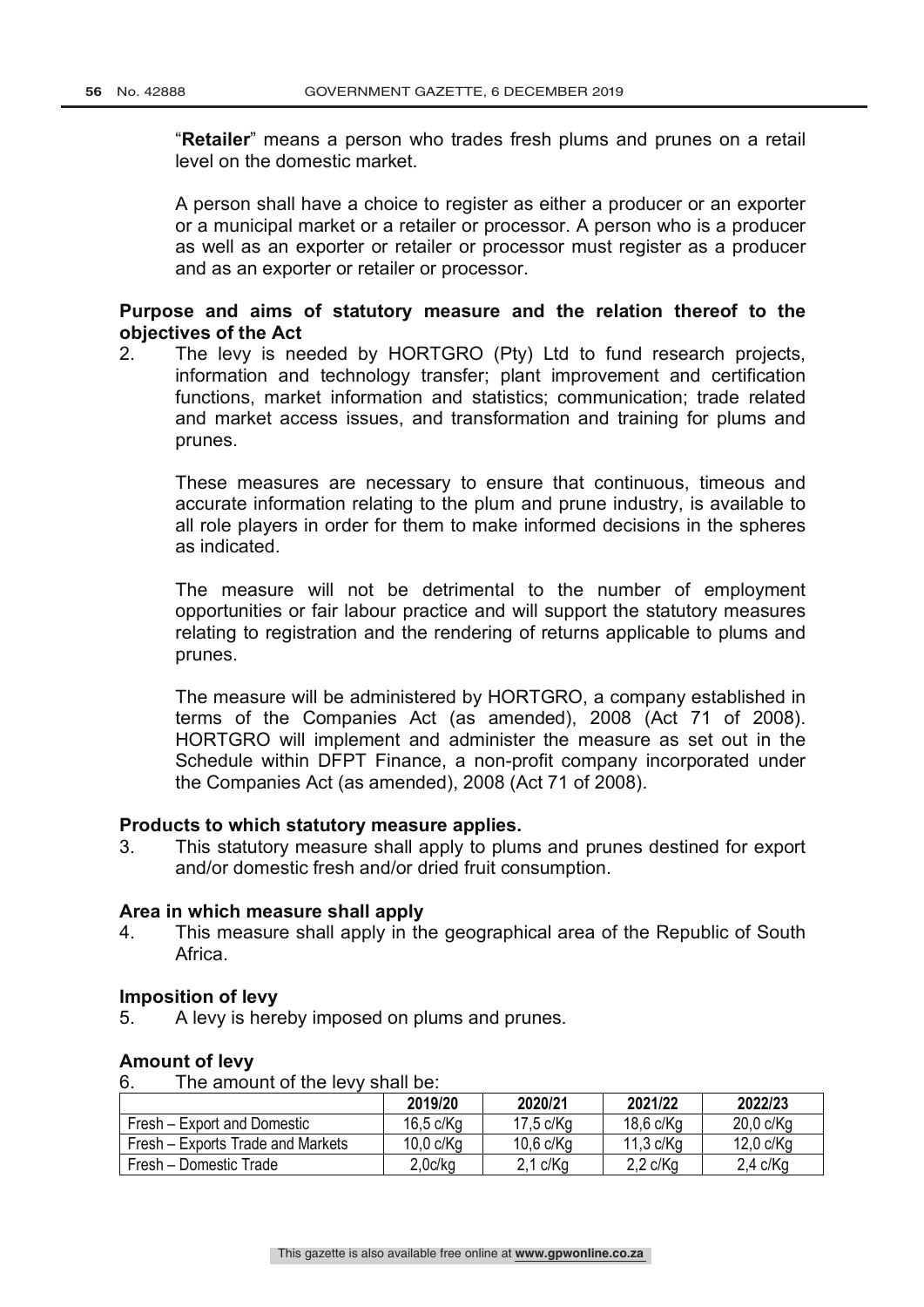| <b>Dried</b>                                      | c/K<br>ע∨י<br>יש<br><u>.</u> | c/Ko<br>ິ<br><u>_</u> | c/Kg<br>つに<br>∠∪ | c/Ko<br>つに<br>◡<br>∠∪ |
|---------------------------------------------------|------------------------------|-----------------------|------------------|-----------------------|
| <b>Dried</b><br>÷<br>Markets<br>rade<br>∘and<br>- | c/Kc<br>$\sqrt{2}$<br>◡      | c/Kg<br>$\sim$<br>v.v | c/Ko<br>ົົ       | c/Kc<br>ົ<br><br>v.v  |

\*Dried kilograms

on all export volumes (all classes) and/or domestic volumes (all classes) on municipal markets and retail level and/or dried fruit (all classes)

# **Persons by whom and to whom levy shall be payable**

- 7. (1) The levy imposed under clause 5 shall
	- (a) be payable by a plum and prune exporter on behalf of the producer from which such plums have been procured in respect of all plums and prunes exported;
	- (b) be payable by a municipal market on behalf of the producer from which such plums and prunes have been procured in respect of all plums and prunes sold on that market;
	- (c) be payable by a processor on behalf of producers from which such plums and prunes have been procured in respect of all plums and prunes for drying purposes; and
	- (d) be payable by a retailer on behalf of the producer from which such plums and prunes have been procured in respect of all plums and prunes procured by that retailer.
	- (2) A levy imposed under clause 5 shall be payable to DFPT Finance in accordance with clause 8.

# **Payment of levy**

- 8. (1) Payment of the levy shall be made not later than sixty (60) days following the month end of delivery of a quantity of plums and prunes for export or delivery to be sold on a municipal market or via a retailers or processed, or sold via any other manner.
	- (2) Payment shall be made by means of a cheque or electronic transfer in favour of DFPT Finance, and shall –
		- (a) when paid by cheque, be addressed to  $-$ DFPT Finance PO Box 163 PAARL 7620
		- (b) when electronically transferred, be paid to the bank account obtainable from HORTGRO on request.

# **Commencement and period of validity**

9. This statutory measure shall come into operation on the date of publication hereof and will lapse four years later.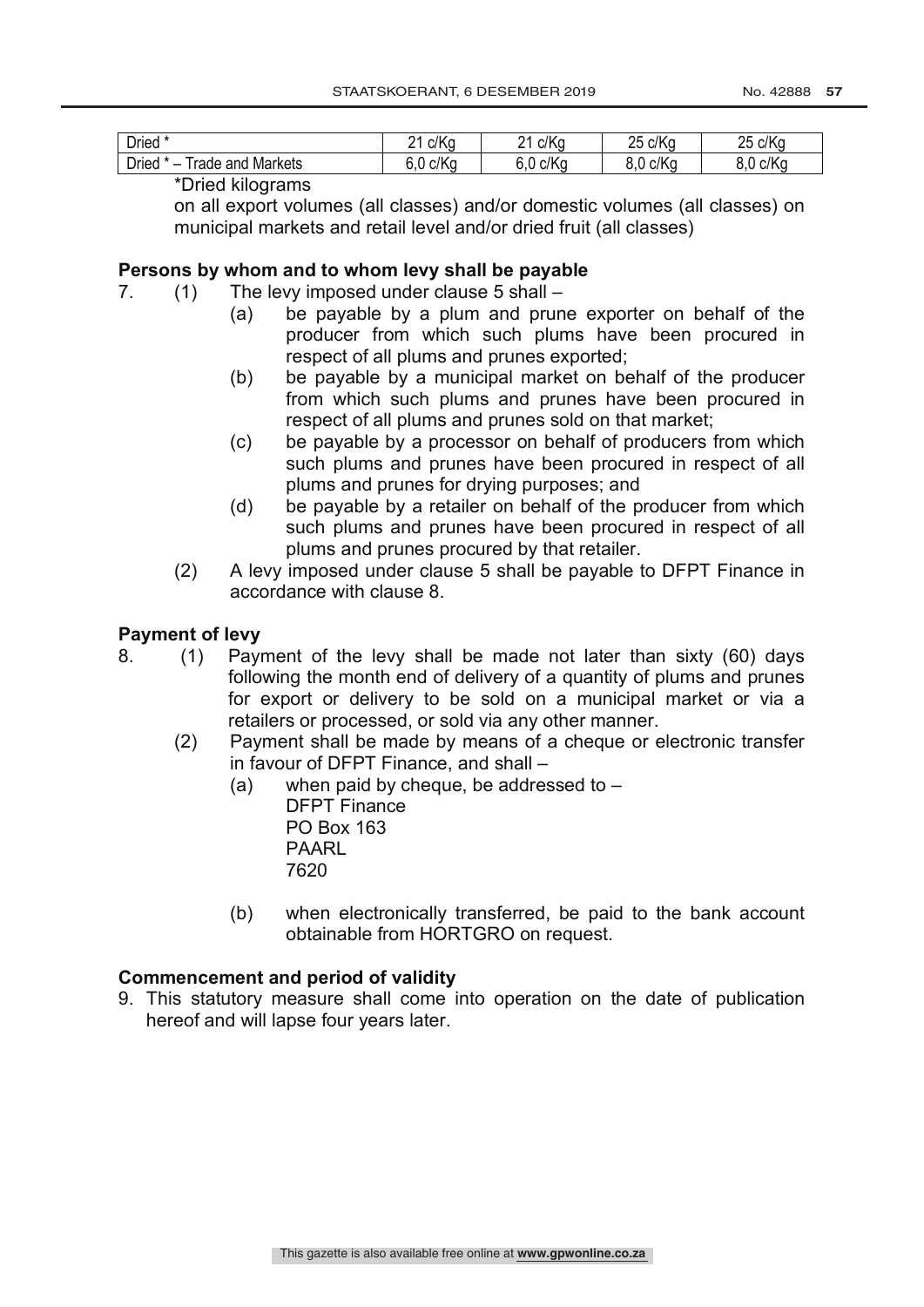# **DEPARTMENT OF LABOUR**

**NO. R. 1586 06 DECEMBER 2019**

#### **LABOUR RELATIONS ACT, 1995**

# REGULATION OF A FEDERATION IN TERMS OF SECTION 107 OF THE ACT

I, Lehlohonolo Daniel Molefe, Registrar of Labour Relations, hereby notify, in terms of section 109(2) of the Labour Relations Act, 1995, that the name of the Mining Industry Association of Southern Africa (MIASA) (LR 2/6/5/21) has been entered in the Register of Federations of Employers' Organisations with effect from

2, November 2019

REGISTRAR OF LABOUR RELATIONS

DATE OF November 2019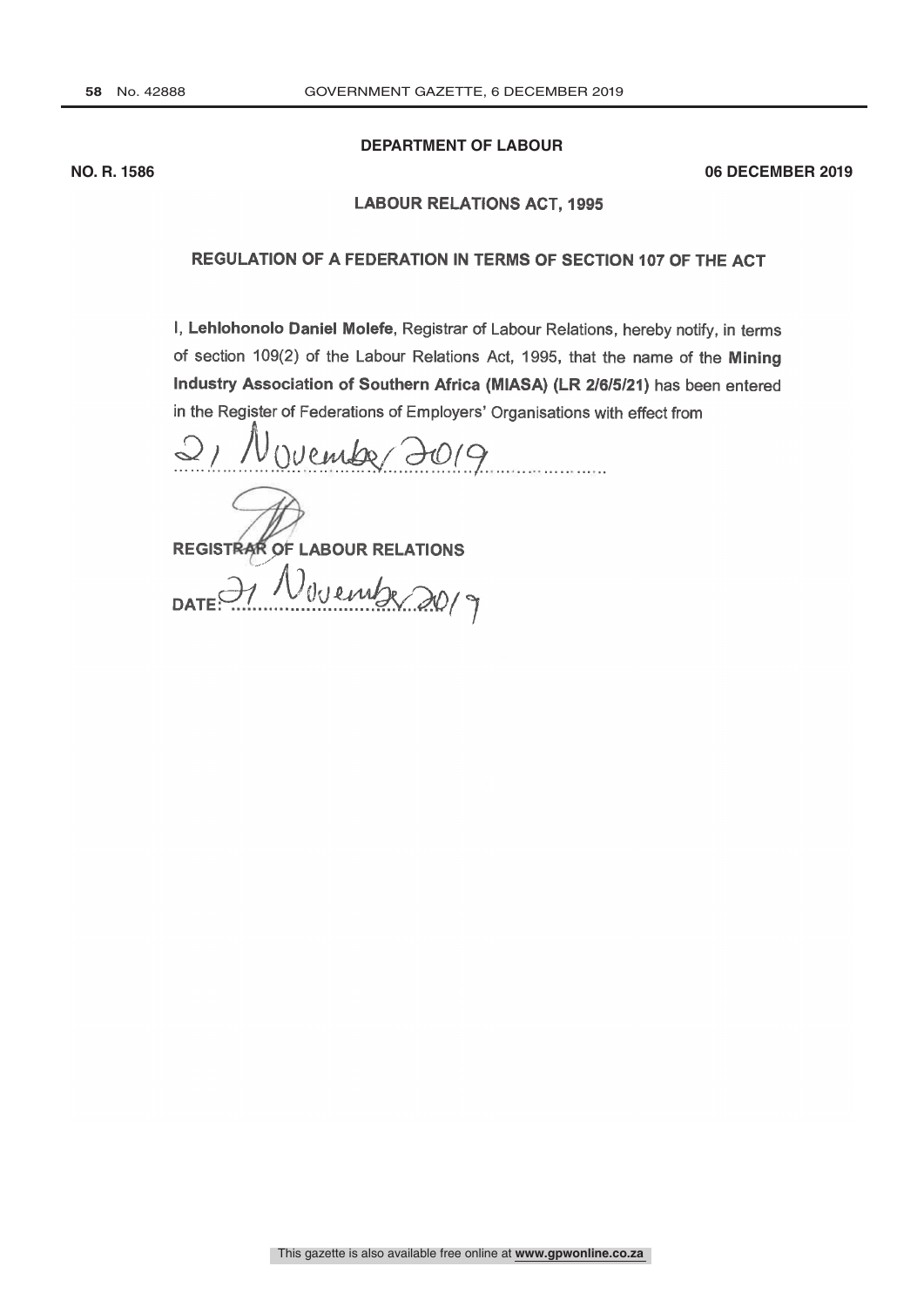### **NATIONAL TREASURY**

No. R.

**NO. R. 1587 06 DECEMBER 2019**

# DEVELOPMENT BANK OF SOUTHERN AFRICA ACT, 1997: AMENDMENT OF REGULATIONS MADE UNDER SECTION 17

In terms of section 17 of the Development Bank of Southern Africa Act, 1997 (Act No. 13 of 1997), the Minister of Finance has amended the regulations published under Government Notice No. 1390 of 19 November 1997 (as amended) by the insertion of the following regulation after regulation 102:

# "Extension of period of office

102A. Until a new appointment to the board is made, the Minister may extend the period of office of a director for a period not exceeding six months."

# **NASIONALE TESOURIE**

GOEWERMENTSKEIN<br>GOEWER No. R. 2019 **NO. R. 1587 06 DESEMBER 2019**

# WET OP ONTWIKKELINGSBANK VAN SUIDER- AFRIKA, 1997: WYSIGING VAN REGULASIES INGEVOLGE ARTIKEL 17 UITGEVAARDIG

Die Minister van Finansies het, ingevolge artikel <sup>17</sup> van die Wet op Ontwikkelingsbank van Suider -Afrika, 1997 (Wet No. 13 van 1997), die regulasies kragtens Goewermentskennisgewing No. R. 1390 van 19 November 1997 gepubliseer (soos gewysing), gewysig deur die volgende regulasie na regulasie 102 in te voeg:

# "Verlenging van ampstydperk

102A. Todat 'n nuwe aanstelling op die raad gedoen is, kan die Minisiter die ampstyperk van 'n direkteur met 'n tydperk van hoogstens ses maande verleng."